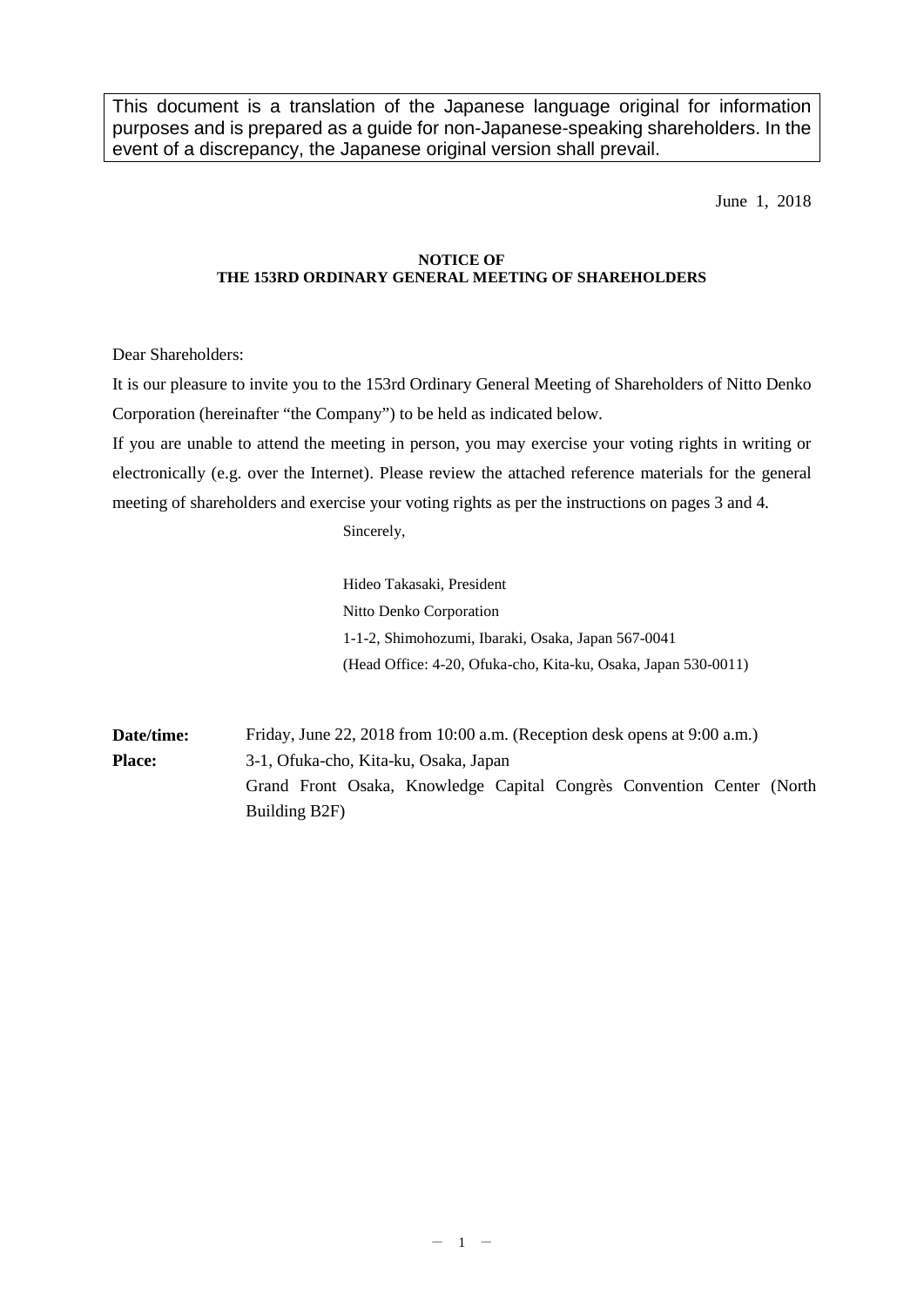# **Meeting Agenda**

| <b>Items to be reported:</b> 1. | Business Report, Consolidated and Non-Consolidated Financial Statements for<br>the 153rd term (from April 1, 2017 to March 31, 2018)<br>Auditing results of Consolidated Financial Statements by Accounting Auditors<br>2.<br>and the Board of Corporate Auditors |
|---------------------------------|-------------------------------------------------------------------------------------------------------------------------------------------------------------------------------------------------------------------------------------------------------------------|
| Items to be resolved:           |                                                                                                                                                                                                                                                                   |
| Item 1                          | Approval of the proposed dividends from surplus                                                                                                                                                                                                                   |
| Item 2                          | Approval of the payment of bonus for Directors                                                                                                                                                                                                                    |
| Item 3                          | Election of nine Directors                                                                                                                                                                                                                                        |
| Item 4                          | Determination of compensation for Directors (excluding Outside Directors)                                                                                                                                                                                         |

relating to restricted share remuneration and performance-linked share-based remuneration

 $\Box$  Any revisions of reference materials for the general meeting of shareholders, Business Report, Consolidated Financial Statements, and Non-Consolidated Financial Statements will be disclosed on our Investor Relations website.

� This English translation of this notice can be referred on our Investor Relations website (English version).

- Investor Relations website (Japanese):<https://www.nitto.com/jp/ja/ir/>

- Investor Relations website (English):<https://www.nitto.com/jp/en/ir>

 When attending, it is necessary to present the enclosed Voting Rights Exercise Form at the reception of the venue. To conserve resources, we ask that you kindly bring this Notice with you to the meeting. Your cooperation is appreciated.

The casual dress code will be followed at the meeting. Shareholders are encouraged to dress casually as well.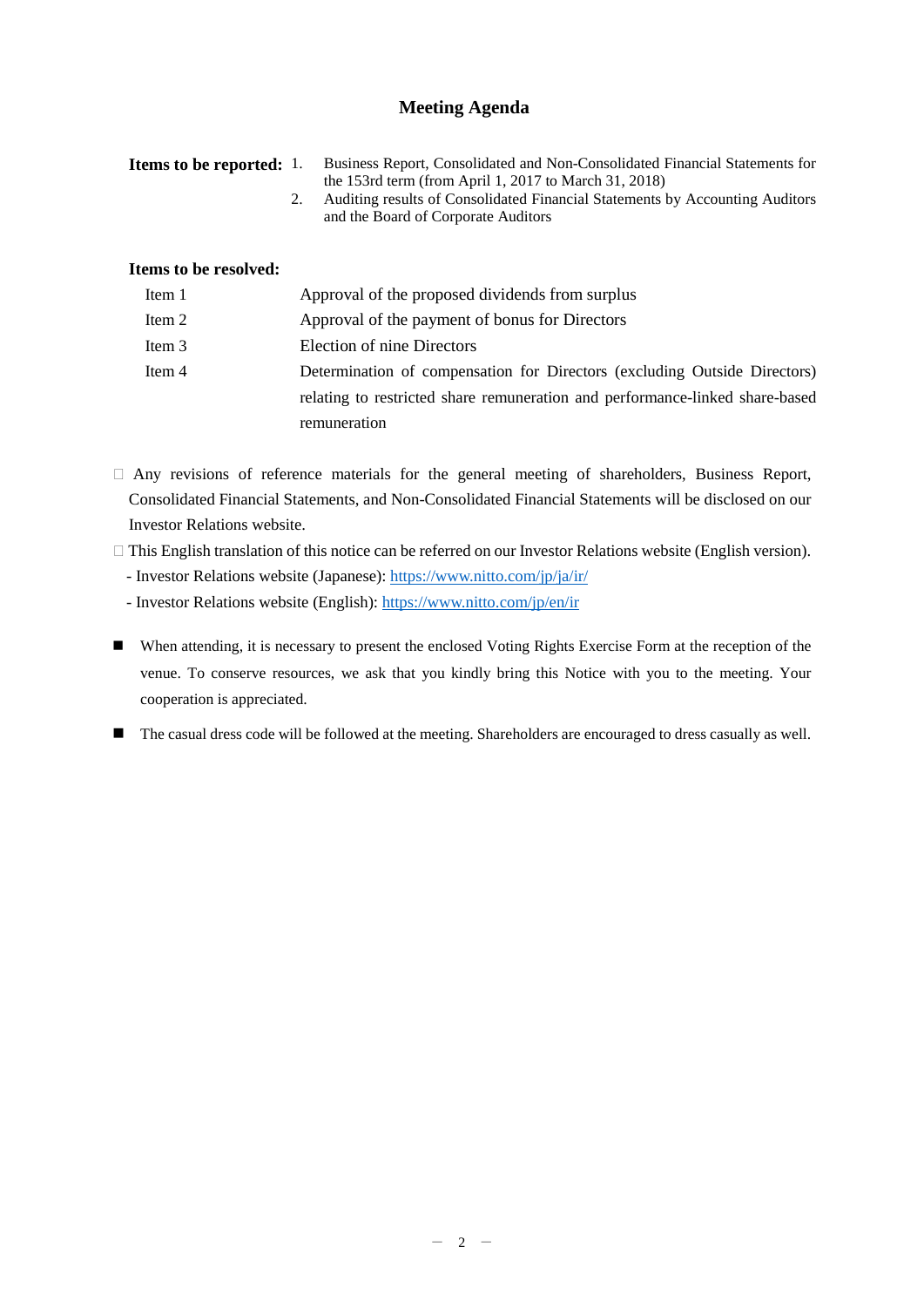## **How to Exercise Voting Rights**

## **I. Exercising your voting rights**

1 Voting at the general meeting of shareholders Please present the Voting Rights Exercise Form at the reception of the venue. Meeting date/time: Friday, June 22, 2018 from 10:00 AM (JST)

2 Mailing the Voting Rights Exercise Form

Please mail the Voting Rights Exercise Form after indicating your approval or disapproval of each item.\* Deadline for mail arrival: Thursday, June 21, 2018 at 5:00 PM (JST)

3 Internet voting (PC or mobile phone)

Please indicate your approval or disapproval of each item on the Exercise of Voting Rights Website:<https://evote.tr.mufg.jp/> (Japanese only). [Please refer to the next page for details.] Deadline for voting: Thursday, June 21, 2018 at 5:00 PM (JST)

\* If you indicate neither approval nor disapproval of any items when exercising your voting rights through the Voting Rights Exercise Form, it will be assumed that you approve of those items.

## **II. To institutional investors (information on the electronic voting rights exercise platform)**

We currently make use of the electronic voting platform operated by ICJ Co., Ltd.

If nominal owners, including trust and custody services banks (including standing proxies), apply for use of this platform beforehand, it may be used in addition to the abovementioned Internet method as an electronic means of exercising voting rights for the general meeting of shareholders of the Company. Please note that the deadline for voting is Thursday, June 21, 2018 at 5:00 PM (JST), which is the same as the deadline for voting via the Internet.

## **III. Treatment of multiple exercises of voting rights**

- 1. In the event of multiple votes cast using either the Voting Rights Exercise Form or by electronic means (via the Internet, etc.), the last vote shall be considered the effective exercise of your voting rights.
- 2. Even if the Voting Rights Exercise Form is returned, if your vote is cast via the Internet, etc., that vote shall be considered to be the effective exercise of your voting rights.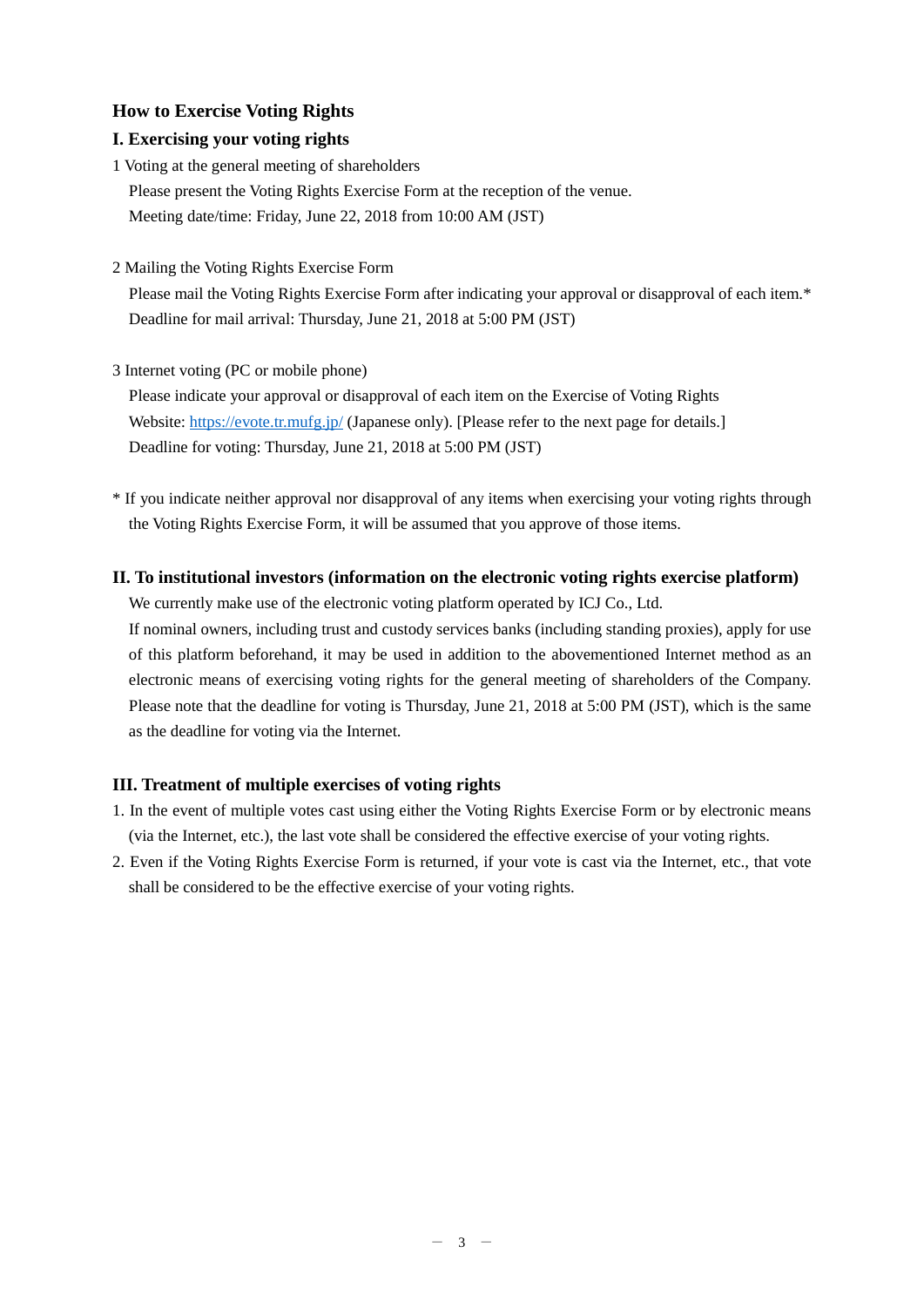# **How to Exercise Voting Rights via the Internet**

If you wish to vote via the Internet, you may do so by accessing the Exercise of Voting Rights Website (URL: <https://evote.tr.mufg.jp/> [Japanese only]) designated by the Company by using a PC or mobile phone. The site will be unavailable between the hours of 2:00 AM and 5:00 AM (JST) each day.

Please note that any costs arising from use of the Exercise of Voting Rights Website, including Internet provider connection fees and telecom rates charged by telecommunications carriers, shall be borne by the shareholder.

■ If you have any questions regarding the exercise of voting rights via the Internet, please call the following number. Mitsubishi UFJ Trust and Banking Corporation Securities Agency Division (Help Desk) Tel: 0120-173-027 (toll-free) Hours: 9:00 AM to 9:00 PM (JST)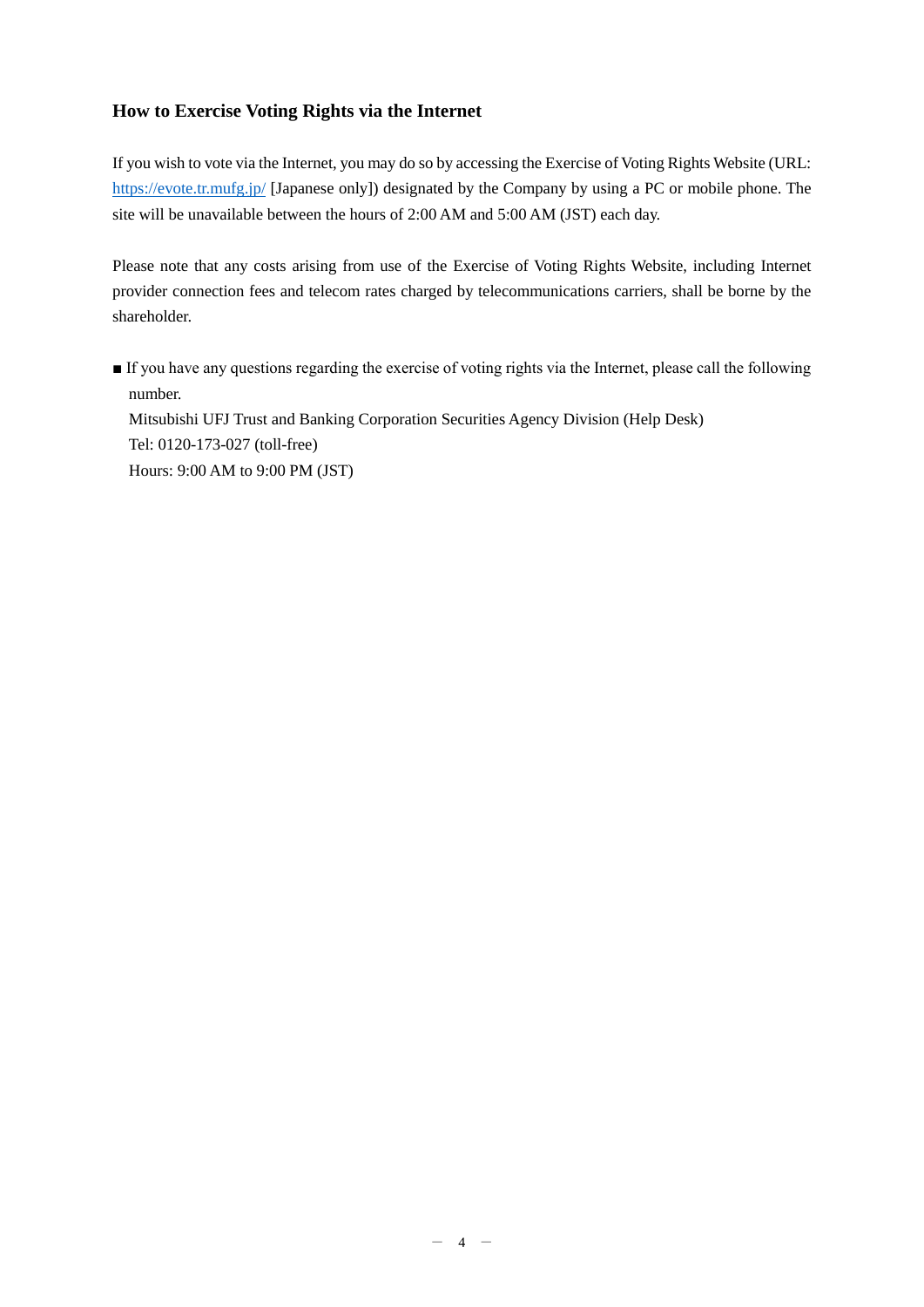# **Reference Materials for the General Meeting of Shareholders**

### **Item 1: Approval of the proposed dividends from surplus**

We consider the stable return of our profits to shareholders to be one of our most important management issues and, before providing dividends, we comprehensively assess profit conditions and the dividend payout ratio, and also consider improvement of financial conditions, prior investments for technical innovation and business development, and retained earnings. Proposed year-end dividends for the 153rd term are as described below. Since we have paid interim dividends of 80 yen per share, the amount of annual dividend per share will be 160 yen, an increase of 10 yen compared to the previous term.

Matters concerning year-end dividends

(1) Type of dividend property

Cash

- (2) Matters concerning distribution of dividend property and its total amount 80 yen per share of our common stock: 12,813,280,400 yen in total
- (3) Effective date of distribution of dividends

June 25, 2018

## **Item 2: Approval of the payment of bonus for Directors**

We propose providing the total amount of 329 million yen as a bonus based on the results of this business year for the six Directors (excluding the three Outside Directors) serving as of the end of this business year. We would like to ask our shareholders to leave the specific amount for each person and payment date and method to be decided by the Board of Directors.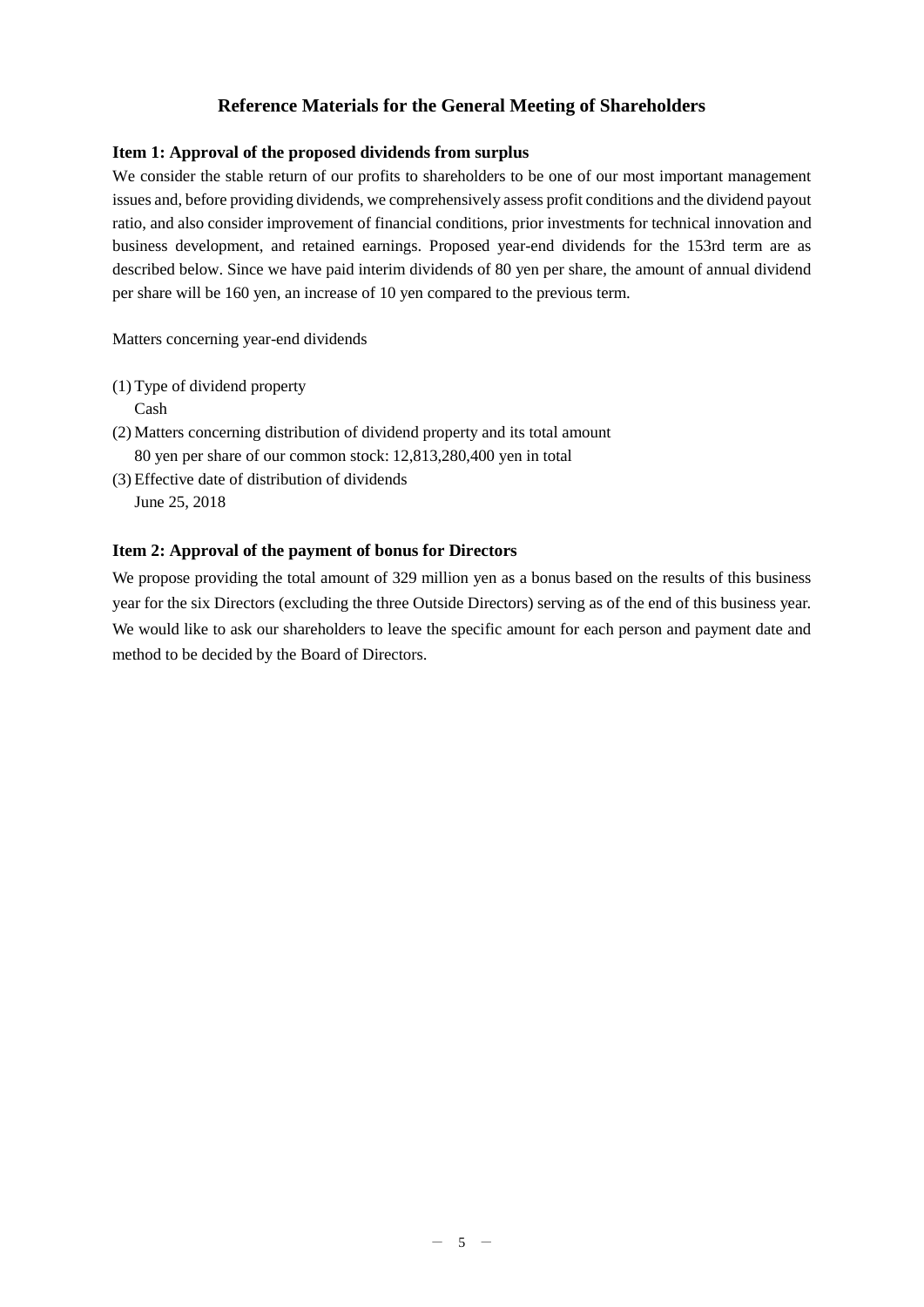## **Item 3: Election of nine Directors**

At the close of this Ordinary General Meeting of Shareholders, the terms of office of all nine current members of the Board of Directors will expire and Director Hiroshi Sato will retire. We hereby propose the election of nine Directors, three of whom are Outside Directors. The following are the candidates, with eight being nominated for reelection and one nominated for new election.

| Candidate<br>number | Name                   | Current position and areas of responsibility in the Company                                                                                                                                                                                             |                                                                                         |
|---------------------|------------------------|---------------------------------------------------------------------------------------------------------------------------------------------------------------------------------------------------------------------------------------------------------|-----------------------------------------------------------------------------------------|
| 1                   | Hideo Takasaki         | Representative Director, President<br>CEO (Chief Executive Officer), concurrently COO (Chief<br>Operating Officer) of the Group                                                                                                                         | Reelection                                                                              |
| $\overline{2}$      | Toshiyuki Umehara      | Director, Senior Executive Vice President<br>CTO (Chief Technology Officer), concurrently CIO (Chief<br>Information Officer) of the Group<br>General Manager of Corporate Technology Sector                                                             | Reelection                                                                              |
| 3                   | Toru Takeuchi          | Director, Executive Vice President, CFO (Chief Financial<br>Officer) of the Group                                                                                                                                                                       | Reelection                                                                              |
| $\overline{4}$      | Yasushi Nakahira       | Director, Executive Vice President<br>General Manager of Functional Base Products Sector                                                                                                                                                                | Reelection                                                                              |
| 5                   | Nobuhiro Todokoro      | Director, Senior Vice President<br>General Manager of Information Fine Materials Sector                                                                                                                                                                 | Reelection                                                                              |
| 6                   | <b>Yosuke Miki</b>     | Director, Vice President, Deputy CTO<br>General Manager of Information and Communication<br>Technology Sector, concurrently Deputy General Manager of<br>Corporate Technology Sector and General Manager of New<br><b>Business Development Division</b> | Reelection                                                                              |
| 7                   | <b>Yoichiro Furuse</b> | <b>Outside Director</b>                                                                                                                                                                                                                                 | Reelection<br><b>Independent Director</b><br><b>Candidate for Outside</b><br>Director   |
| 8                   | Takashi Hatchoji       | <b>Outside Director</b>                                                                                                                                                                                                                                 | Reelection<br><b>Independent Director</b><br>Candidate for Outside<br>Director          |
| 9                   | Tamio Fukuda           |                                                                                                                                                                                                                                                         | New election<br><b>Independent Director</b><br><b>Candidate for Outside</b><br>Director |

\* All of the Director candidates meet the "Criteria for Election of Board Members" provided on page 19 of this document.

\* For the reasons for election of candidates for Directors, please refer to their Brief Profiles. For the candidates for Outside Directors, please refer to the Notes on the Candidates for Outside Director as well.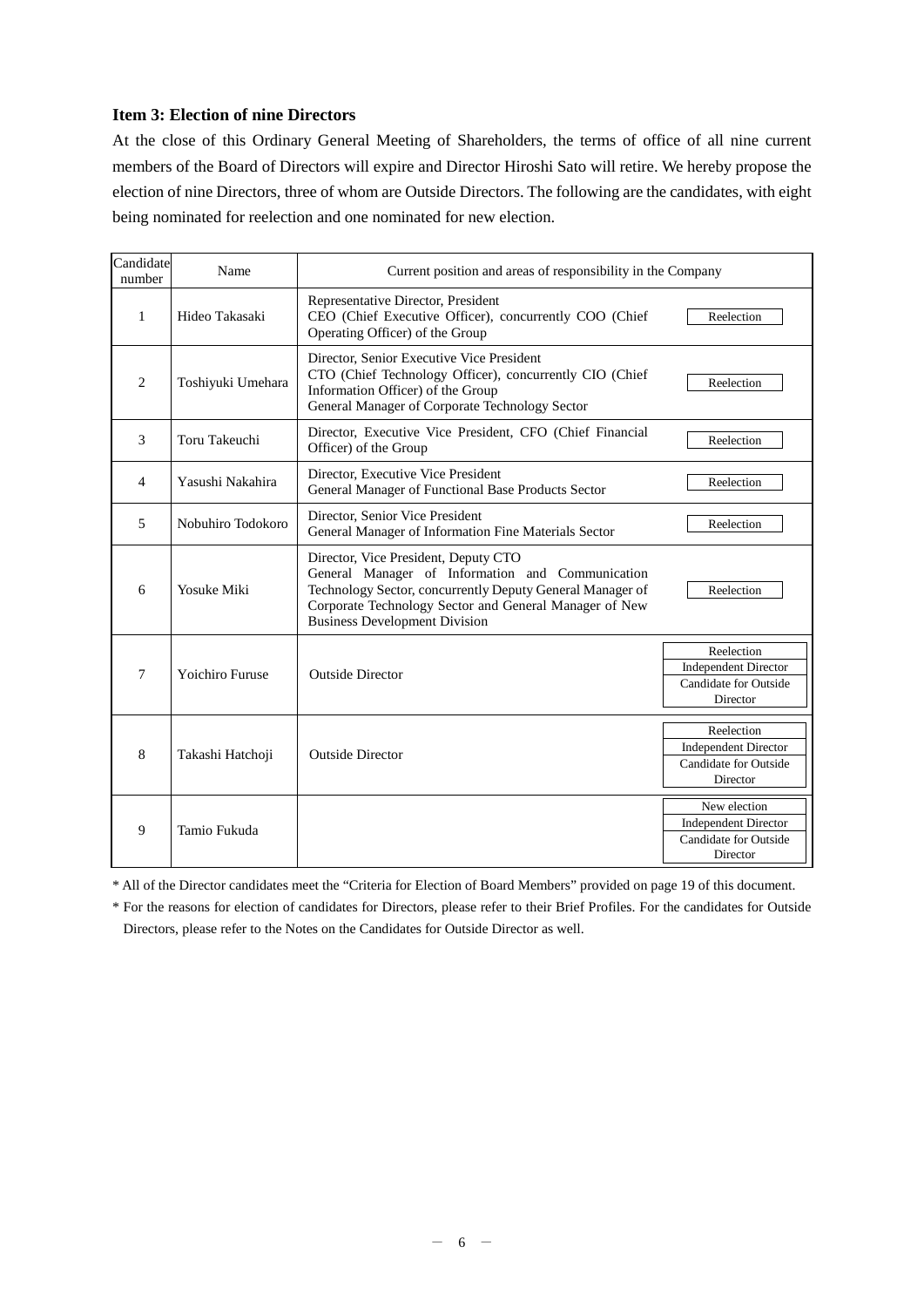For reelection

Number of Company shares owned: 12,800

Conflicts of interest between the Company and candidate: None

Important positions concurrently held outside of the Company: None

Length of service (as of the close of this Ordinary General Meeting of Shareholders): 10 years

Attendance at Board meetings: 12 out of 12

# **Brief Profile**

| April 1978  | Joined Nitto Denko Corporation                   |
|-------------|--------------------------------------------------|
| June 2008   | Director, Vice President                         |
| June $2010$ | Director, Senior Vice President                  |
| June 2011   | Director, Executive Vice President               |
| June 2013   | Director, Senior Executive Vice President        |
| April 2014  | Representative Director, President               |
|             | CEO, concurrently COO                            |
|             | November 2016 Representative Director, President |
|             | CEO, concurrently COO, concurrently CTO          |
| April 2017  | Representative Director, President               |
|             | CEO, concurrently COO (present)                  |

Candidate number

|  | Toshiyuki Umehara | (Date of birth: September 3, 1957) |
|--|-------------------|------------------------------------|
|--|-------------------|------------------------------------|

For reelection

Number of Company shares owned: 2,000

Conflicts of interest between the Company and candidate: None

Important positions concurrently held outside of the Company: None

Length of service (as of the close of this Ordinary General Meeting of Shareholders): 3 years

Attendance at Board meetings: 12 out of 12

# **Brief Profile**

| April 1984  | Joined Nitto Denko Corporation                                                    |
|-------------|-----------------------------------------------------------------------------------|
| June $2010$ | Vice President, General Manager of Optical Sector                                 |
| June 2013   | <b>Senior Vice President</b>                                                      |
| April 2014  | Senior Vice President, General Manager of Corporate Strategy Management Division, |
|             | Corporate Sector, and General Manager of Procurement Business Division            |
| June $2014$ | Senior Vice President, CIO (Chief Information Officer) of the Group               |
| April 2015  | Senior Vice President, General Manager of Automotive Products Sector              |
| June 2015   | Director, Executive Vice President                                                |
| April 2017  | Director, Executive Vice President, CTO                                           |
| June 2017   | Director, Senior Executive Vice President, CTO                                    |
| April 2018  | Director, Senior Executive Vice President, CTO, concurrently CIO (present)        |
|             |                                                                                   |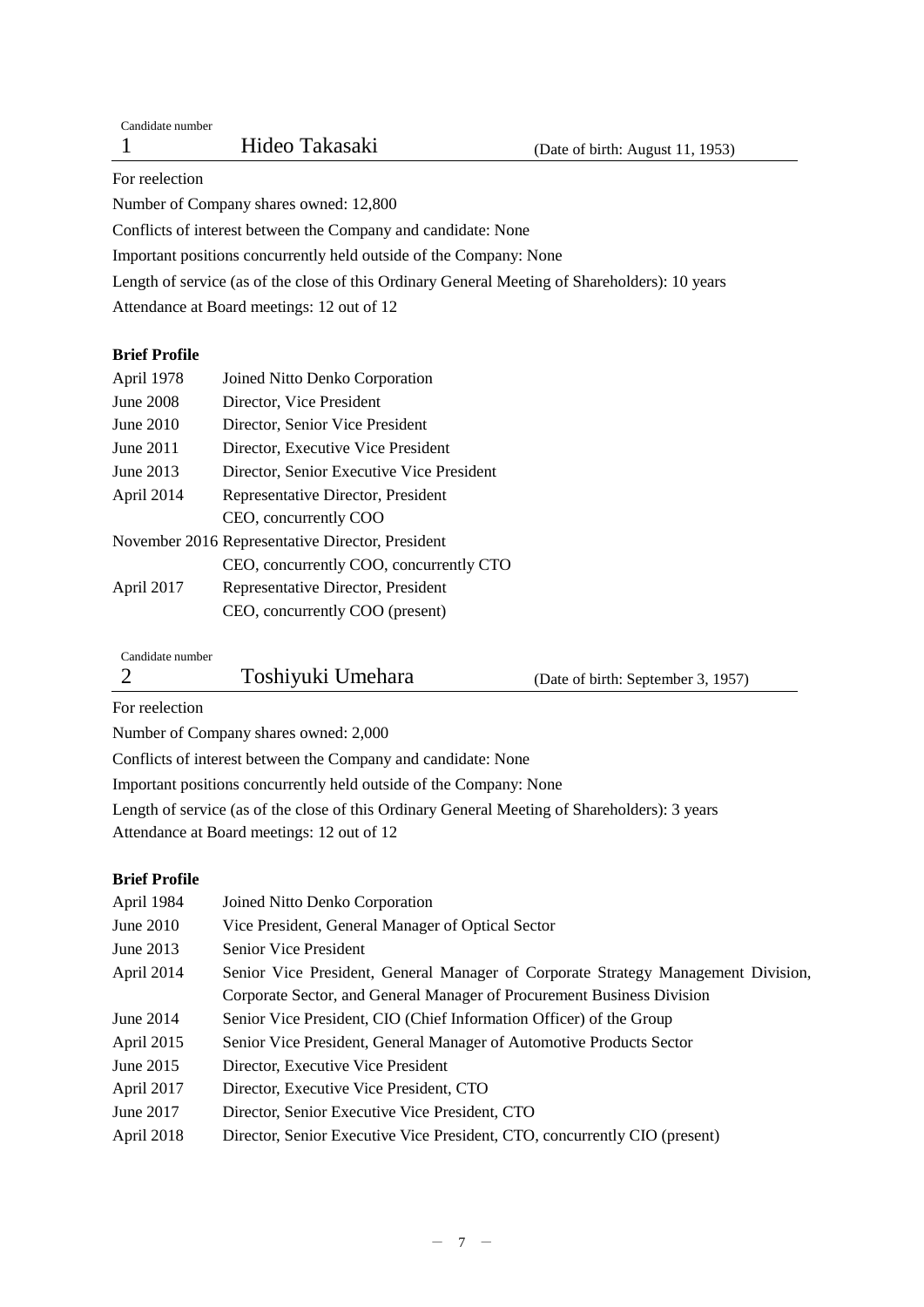| Candidate number                                                                              |               |                                  |
|-----------------------------------------------------------------------------------------------|---------------|----------------------------------|
|                                                                                               | Toru Takeuchi | (Date of birth: January 1, 1959) |
| For reelection                                                                                |               |                                  |
| Number of Company shares owned: 6,100                                                         |               |                                  |
| Conflicts of interest between the Company and candidate: None                                 |               |                                  |
| Important positions concurrently held outside of the Company: None                            |               |                                  |
| Length of service (as of the close of this Ordinary General Meeting of Shareholders): 7 years |               |                                  |
| Attendance at Board meetings: 12 out of 12                                                    |               |                                  |

## **Brief Profile**

| April 1981  | Joined Nitto Denko Corporation                                                     |
|-------------|------------------------------------------------------------------------------------|
| June $2010$ | Vice President, General Manager of Corporate Accounting Division, Corporate Sector |
| June $2011$ | Director, Vice President, CFO                                                      |
| June $2014$ | Director, Senior Vice President, CFO                                               |
| June $2015$ | Director, Executive Vice President, CFO (present)                                  |
|             |                                                                                    |

Candidate number

| Yasushi Nakahira | (Date of birth: December 3, 1957) |
|------------------|-----------------------------------|
|                  |                                   |

For reelection

Number of Company shares owned: 15,185

Conflicts of interest between the Company and candidate: None

Important positions concurrently held outside of the Company: None

Length of service (as of the close of this Ordinary General Meeting of Shareholders): 3 years

Attendance at Board meetings: 12 out of 12

# **Brief Profile**

| April 1981   | Joined Nitto Denko Corporation                                                       |
|--------------|--------------------------------------------------------------------------------------|
| June $2013$  | Vice President, General Manager of Membrane Division                                 |
| October 2013 | Vice President, General Manager of Functional Base Products Sector                   |
| June $2015$  | Director, Senior Vice President, General Manager of Functional Base Products Sector, |
|              | concurrently General Manager of Sales Management Sector                              |
| June 2017    | Director, Executive Vice President (present)                                         |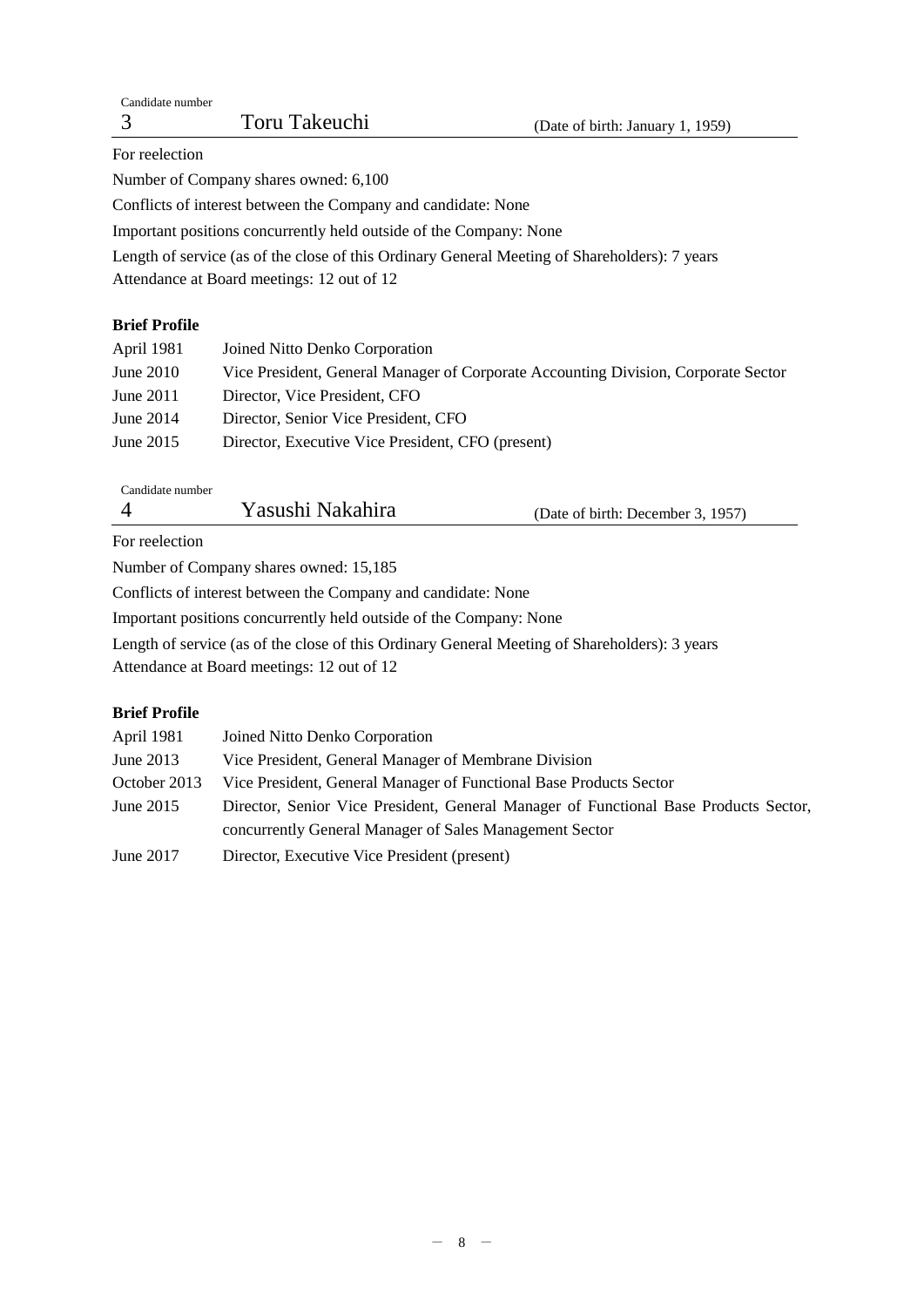For reelection

Number of Company shares owned: 1,000

Conflicts of interest between the Company and candidate: None

Important positions concurrently held outside of the Company: None

Length of service (as of the close of this Ordinary General Meeting of Shareholders): 1 year Attendance at Board meetings: 10 out of 10

## **Brief Profile**

| April 1989 | Joined Nitto Denko Corporation                                                        |
|------------|---------------------------------------------------------------------------------------|
| April 2013 | General Manager of Information Fine Materials Unit, Information Fine Materials Sector |
| June 2015  | Vice President, General Manager of Information Fine Materials Unit, Information Fine  |
|            | <b>Materials Sector</b>                                                               |
| April 2017 | Vice President, General Manager of Information Fine Materials Sector                  |
| June 2017  | Director, Senior Vice President, General Manager of Information Fine Materials Sector |
|            | (present)                                                                             |
|            |                                                                                       |

Candidate number

| Yosuke Miki | (Date of birth: June 19, 1965) |
|-------------|--------------------------------|
|             |                                |

For reelection

Number of Company shares owned: 1,100

Conflicts of interest between the Company and candidate: None

Important positions concurrently held outside of the Company: None

Length of service (as of the close of this Ordinary General Meeting of Shareholders): 1 year Attendance at Board meetings: 10 out of 10

## **Brief Profile**

| April 1993       | Joined Nitto Denko Corporation                                                     |  |
|------------------|------------------------------------------------------------------------------------|--|
| <b>July 2012</b> | General Manager of HDD Business Division, Information and Communication Technology |  |
|                  | Sector                                                                             |  |
| <b>July 2013</b> | General Manager of Fine Device Business Division, Information and Communication    |  |
|                  | <b>Technology Sector</b>                                                           |  |
| April 2014       | General Manager of Semiconductor Business Division, Information and Communication  |  |
|                  | <b>Technology Sector</b>                                                           |  |
| January 2016     | Deputy General Manager of Information and Communication Technology Sector, General |  |
|                  | Manager of Semiconductor Business Division                                         |  |
| February 2016    | General Manager of Information and Communication Technology Sector                 |  |
| June 2016        | Vice President, General Manager of Information and Communication Technology Sector |  |
| April 2017       | Vice President, Deputy CTO                                                         |  |
|                  | General Manager of Information and Communication Technology Sector, concurrently   |  |
|                  | Deputy General Manager of Corporate Technology Sector and General Manager of New   |  |
|                  | <b>Business Development Division</b>                                               |  |
| June 2017        | Director, Vice President, Deputy CTO                                               |  |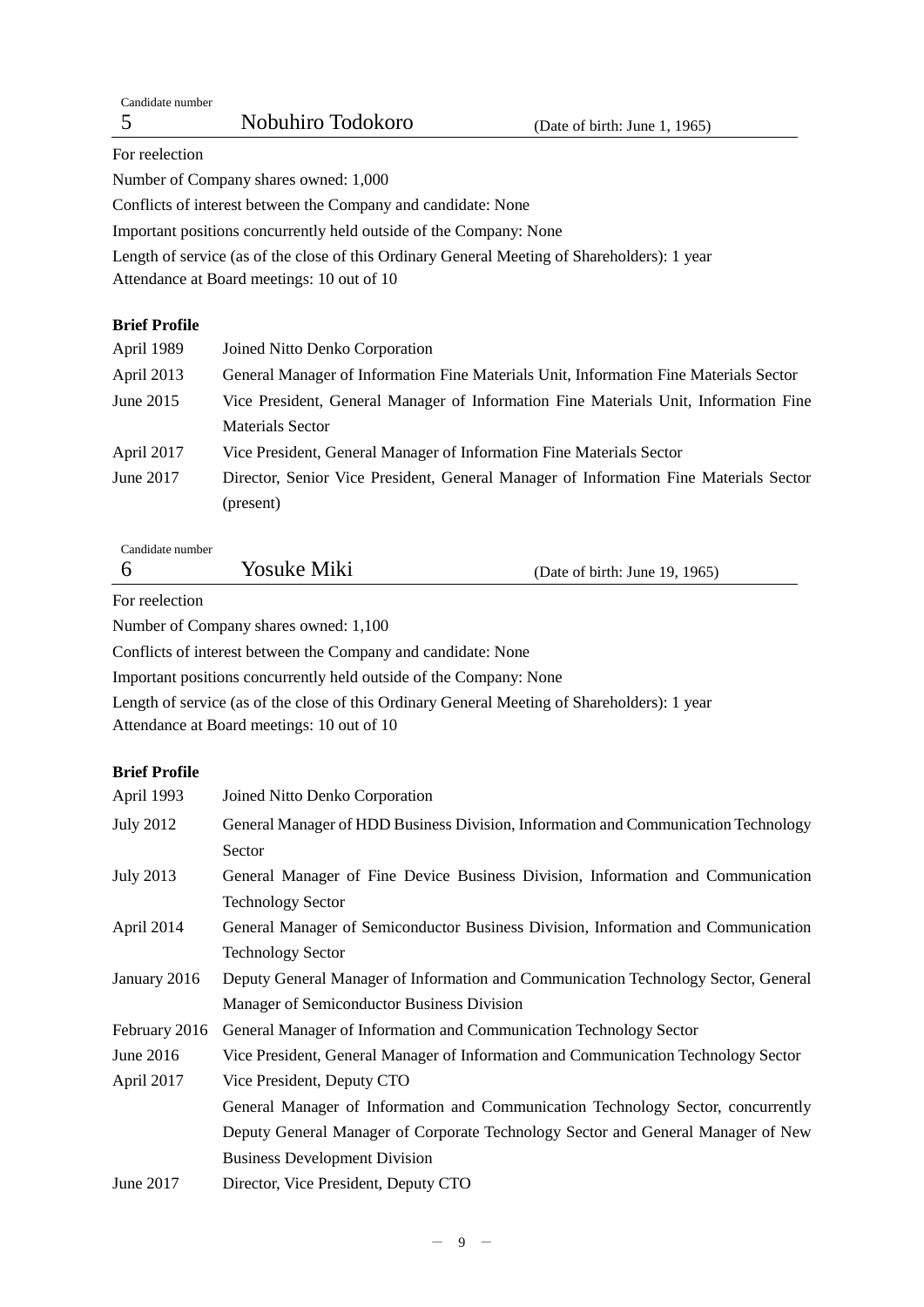General Manager of Information and Communication Technology Sector, concurrently Deputy General Manager of Corporate Technology Sector and General Manager of New Business Development Division (present)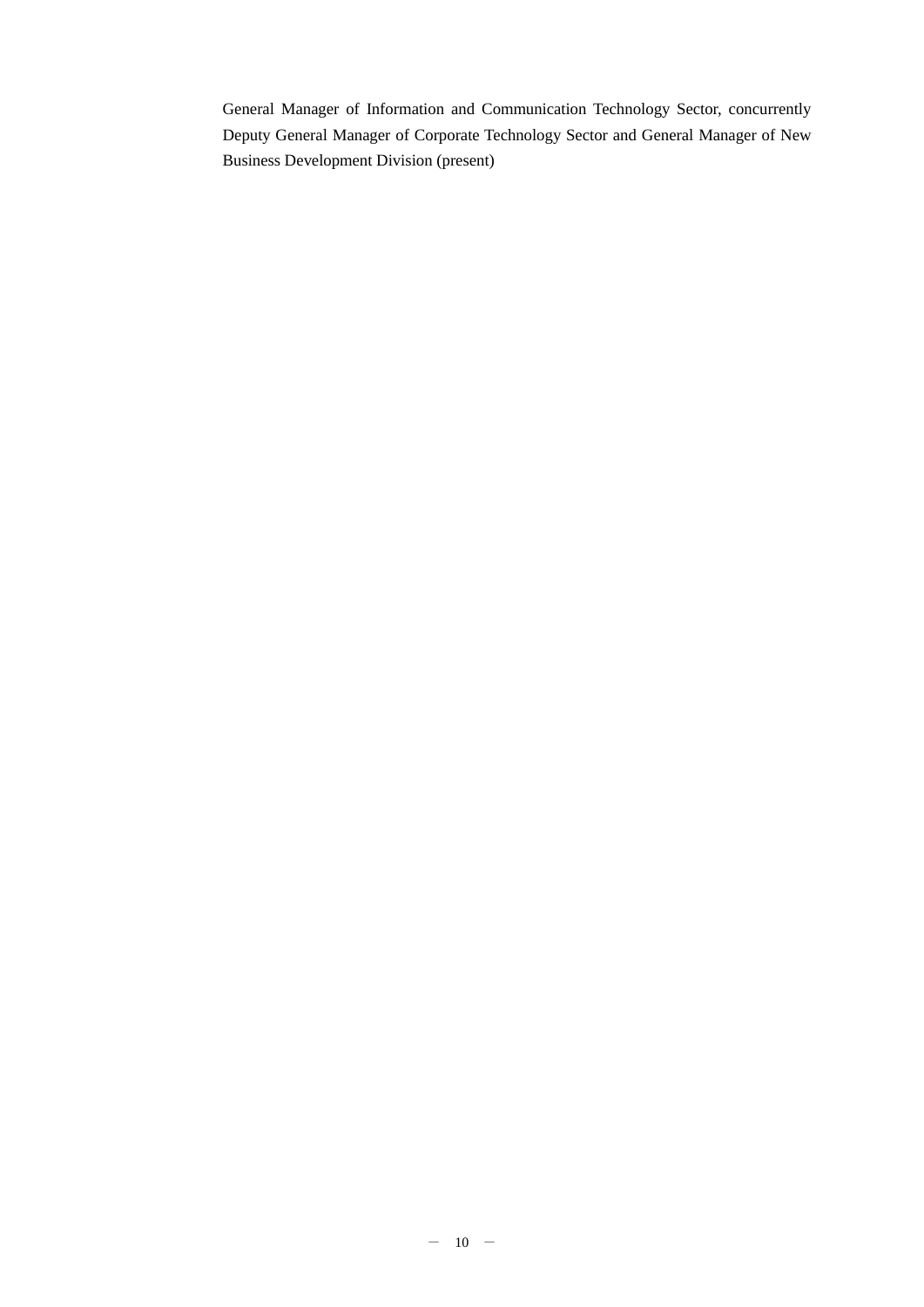For reelection Independent Director Candidate for Outside Director Number of Company shares owned: 2,000 Conflicts of interest between the Company and candidate: None Important positions concurrently held outside of the Company: 3 Length of service (as of the close of this Ordinary General Meeting of Shareholders): 11 years Attendance at Board meetings: 12 out of 12

## **Brief Profile**

| April 1964       | Joined Sumitomo Bank, Ltd.                                                               |
|------------------|------------------------------------------------------------------------------------------|
| June 1989        | Director, Sumitomo Bank, Ltd.                                                            |
| October 1993     | Executive Director, Sumitomo Bank, Ltd. (retired in June 1996)                           |
| June 1996        | Senior Managing Director, Mazda Motor Corporation (retired in June 2000)                 |
| June 2001        | Director, Sanyo Electric Co., Ltd.                                                       |
| June 2002        | Representative Director and Vice President, Sanyo Electric Co., Ltd. (retired in October |
|                  | 2005)                                                                                    |
| January 2006     | Representative Director, Evanston Corporation (present)                                  |
| June 2007        | <b>Outside Director, Nitto Denko Corporation (present)</b>                               |
| September 2010   | Non-Executive & Independent Director, Global Logistic Properties Limited                 |
| <b>July 2015</b> | Chairman of Japan, Permira Advisers KK (present)                                         |
| October 2015     | Director, Sushiro Global Holdings Ltd. (retired in December 2016)                        |
| March 2016       | Outside Director, Nasta Co., Ltd. (present)                                              |
| January 2018     | Consultant of GLP Pte. Ltd. (present)                                                    |

[Important concurrent positions held at] Evanston Corporation, Permira Advisers KK, and GLP Pte. Ltd.

## **Notes on the Candidate for Outside Director**

- 1) Reason for nomination as a candidate for Outside Director In this fiscal year, Mr. Furuse participated in all of the Board of Directors meetings (12) and made useful comments based on his deep insight into management, which was cultivated through his service as director and representative director at listed companies, and extensive experience. The Company believes that his insight and experience can continue to be reflected in the management of the Company. Hence, the Company proposes his appointment as an Outside Director.
- 2) Limited Liability Agreement The Company has executed an agreement with Mr. Furuse to limit his compensation liability to the degree stipulated in laws and regulations, and the Company intends to extend the agreement when he is reelected.
- 3) Base of judgment on independence

The Company stipulates "Criteria for Election of Independent Outside Directors and Outside Corporate Auditors" (please refer to page 19 for the content of these criteria) and selects candidates for Outside Directors based on the said criteria. The Company designated Mr. Furuse as an Independent Director as stipulated by Tokyo Stock Exchange and reported such designation to the Exchange.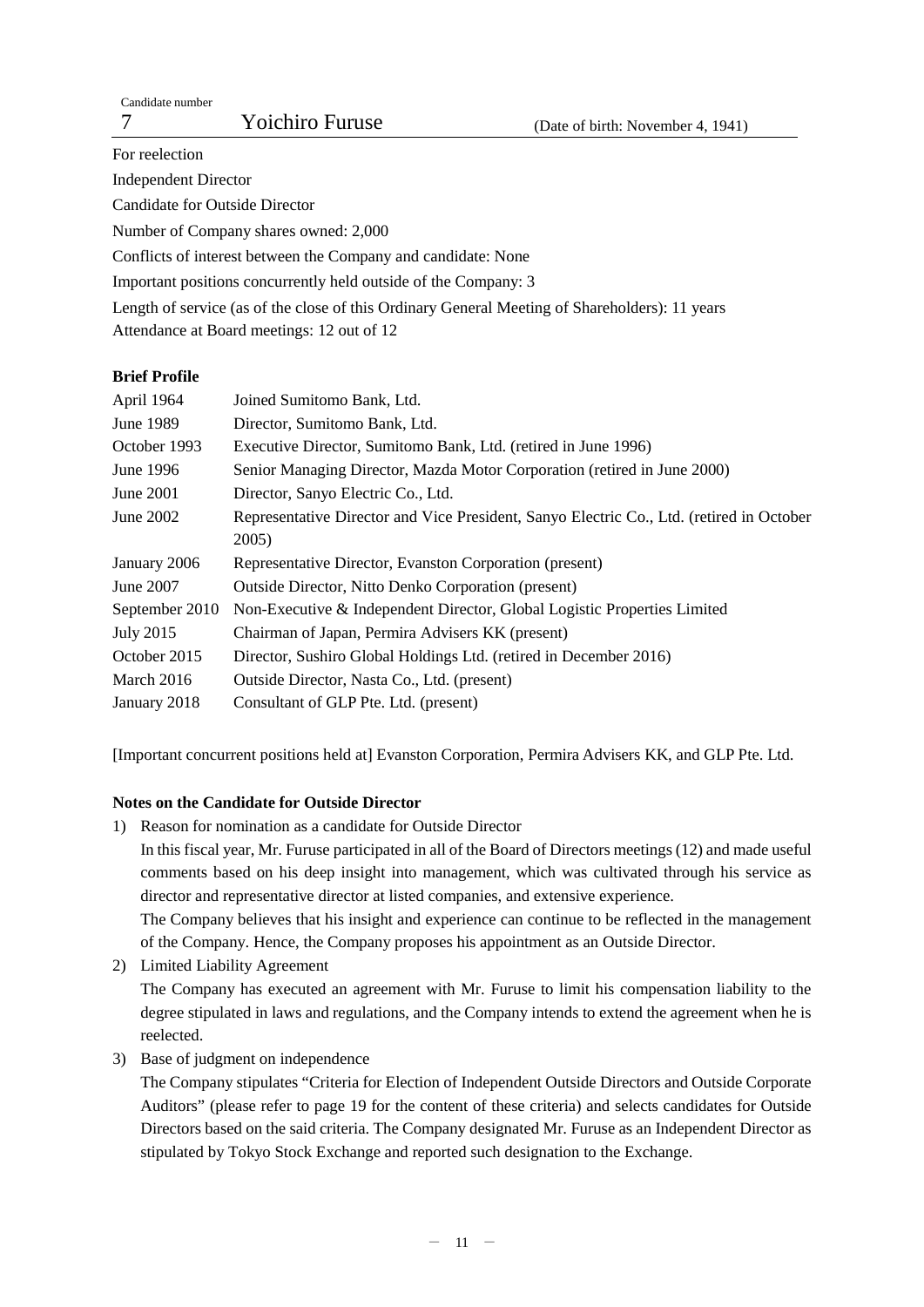For reelection

Independent Director

Candidate for Outside Director

Number of Company shares owned: 0

Conflicts of interest between the Company and candidate: None

Important positions concurrently held outside of the Company: 2

Length of service (as of the close of this Ordinary General Meeting of Shareholders): 3 years Attendance at Board meetings: 12 out of 12

## **Brief Profile**

| April 1970 | Joined Hitachi, Ltd.                                                                      |  |  |
|------------|-------------------------------------------------------------------------------------------|--|--|
| June 2003  | Vice President and Executive Officer, Hitachi, Ltd.                                       |  |  |
| April 2004 | Senior Vice President and Executive Officer, Hitachi, Ltd.                                |  |  |
| April 2006 | Representative Executive Officer, Executive Vice President, and Executive Officer,        |  |  |
|            | Hitachi, Ltd. (retired in March 2007)                                                     |  |  |
| June 2007  | President and Representative Director, Hitachi Research Institute (retired in March 2009) |  |  |
| April 2009 | Representative Executive Officer, Executive Vice President, and Executive Officer,        |  |  |
|            | Hitachi, Ltd. (retired in March 2011)                                                     |  |  |
| April 2011 | Chairman of the Board, Hitachi America, Ltd. (retired in March 2015)                      |  |  |
| June 2011  | Director, Hitachi, Ltd. (retired in June 2015)                                            |  |  |
| June 2015  | Advisor, Hitachi, Ltd. (retired in June 2016)                                             |  |  |
| June 2015  | <b>Outside Director, Nitto Denko Corporation (present)</b>                                |  |  |
| June 2017  | External Audit & Supervisory Board Member, Marubeni Corporation (present)                 |  |  |
| June 2017  | Outside Director, Konica Minolta, Inc. (present)                                          |  |  |
|            |                                                                                           |  |  |

[Important concurrent positions held at] Marubeni Corporation and Konica Minolta, Inc.

## **Notes on the Candidate for Outside Director**

- 1) Reason for nomination as a candidate for Outside Director In this fiscal year, Mr. Hatchoji participated in all of the Board of Directors meetings (12) and made useful comments based on his deep insight into management, which was cultivated through his service as representative executive officer and director of listed companies, and his extensive experience. The Company believes that his insight and experience can continue to be reflected in the management of the Company. Hence, the Company proposes his appointment as an Outside Director.
- 2) Limited Liability Agreement The Company has executed an agreement with Mr. Hatchoji to limit his compensation liability to the degree stipulated in laws and regulations and the Company intends to extend the agreement when he is reelected.
- 3) Base of judgment on independence

The Company stipulates "Criteria for Election of Independent Outside Directors and Outside Corporate Auditors" (please refer to page 19 for the content of these criteria) and selects candidates for Outside Directors based on the said criteria. The Company designated Mr. Hatchoji as an Independent Director as stipulated by Tokyo Stock Exchange and reported such designation to the Exchange.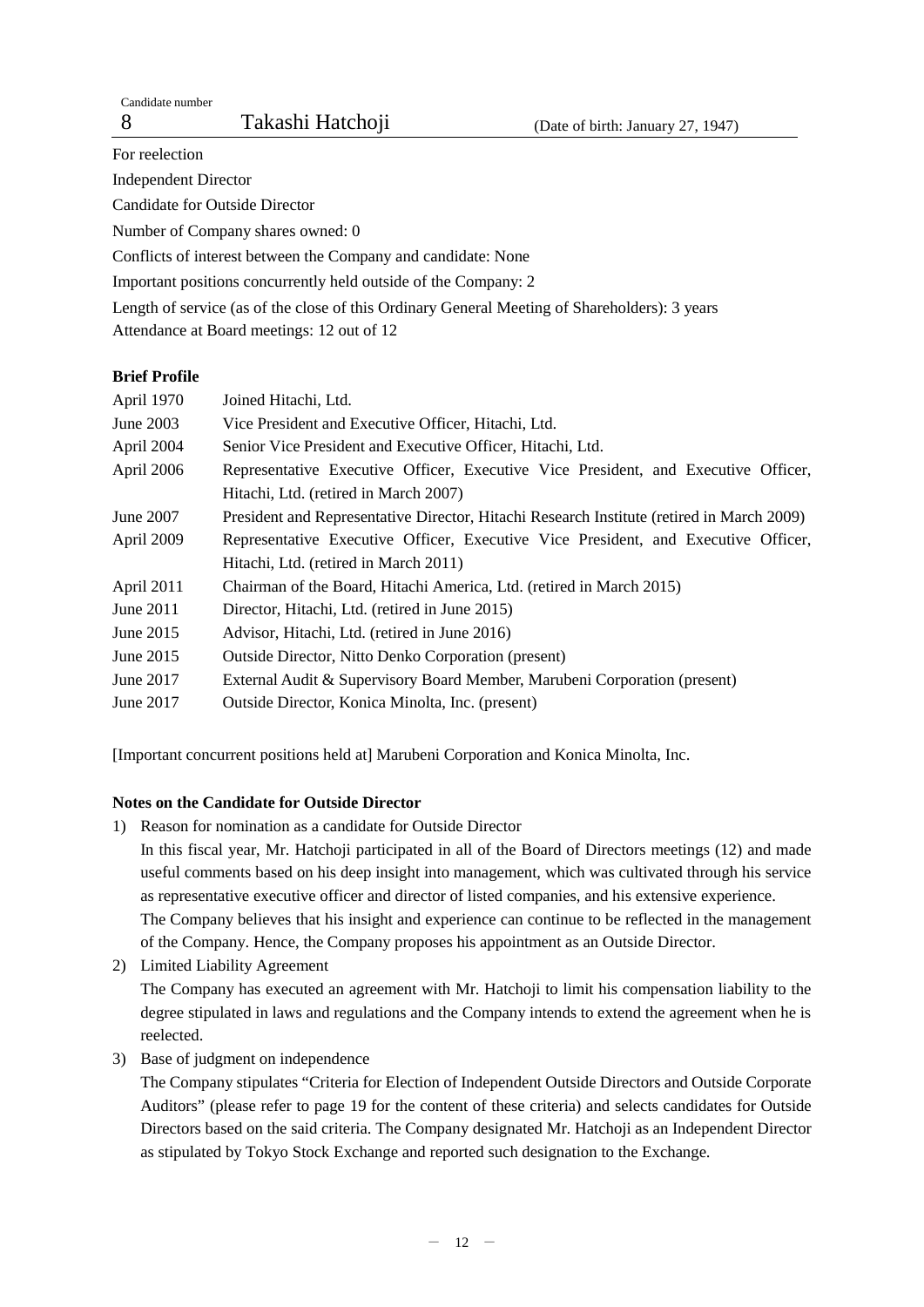For new election Independent Director Candidate for Outside Director Number of Company shares owned: 200 Conflicts of interest between the Company and candidate: None Important positions concurrently held outside of the Company: 1 Length of service (as of the close of this Ordinary General Meeting of Shareholders):  $-$ Attendance at Board meetings:  $-$ 

## **Brief Profile**

| April 1989 | Design Advisor of Samsung Electronics Co., Ltd., South Korea (retired in March 1999) |
|------------|--------------------------------------------------------------------------------------|
| April 1999 | Professor, Graduate School of Science and Technology, Kyoto Institute of Technology  |
| April 2013 | Professor Emeritus, Kyoto Institute of Technology (present)                          |

[Important concurrent positions held at] Kyoto Institute of Technology

## **Notes on the Candidate for Outside Director**

- 1) Reason for nomination as a candidate for Outside Director
	- As a university professor specializing in design, Mr. Fukuda has contributed valuable suggestions regarding establishment of the corporate brand of the Company and has also been involved in business management as a corporate advisor. The Company believes that such experiences will be instrumental in providing advice and opinions on the Company's management in general, and thus proposes his appointment as an Outside Director.
- 2) Limited Liability Agreement When Mr. Fukuda is appointed, the Company intends to execute an agreement with him to limit his compensation liability to the degree stipulated in laws and regulations.
- 3) Base of judgment on independence The Company stipulates "Criteria for Election of Independent Outside Directors and Outside Corporate Auditors" (please refer to page 19 for the content of these criteria) and selects candidates for Outside Directors based on the said criteria. The Company intends to designate Mr. Fukuda as an Independent Director as stipulated by the Tokyo Stock Exchange and will report such designation to the Exchange.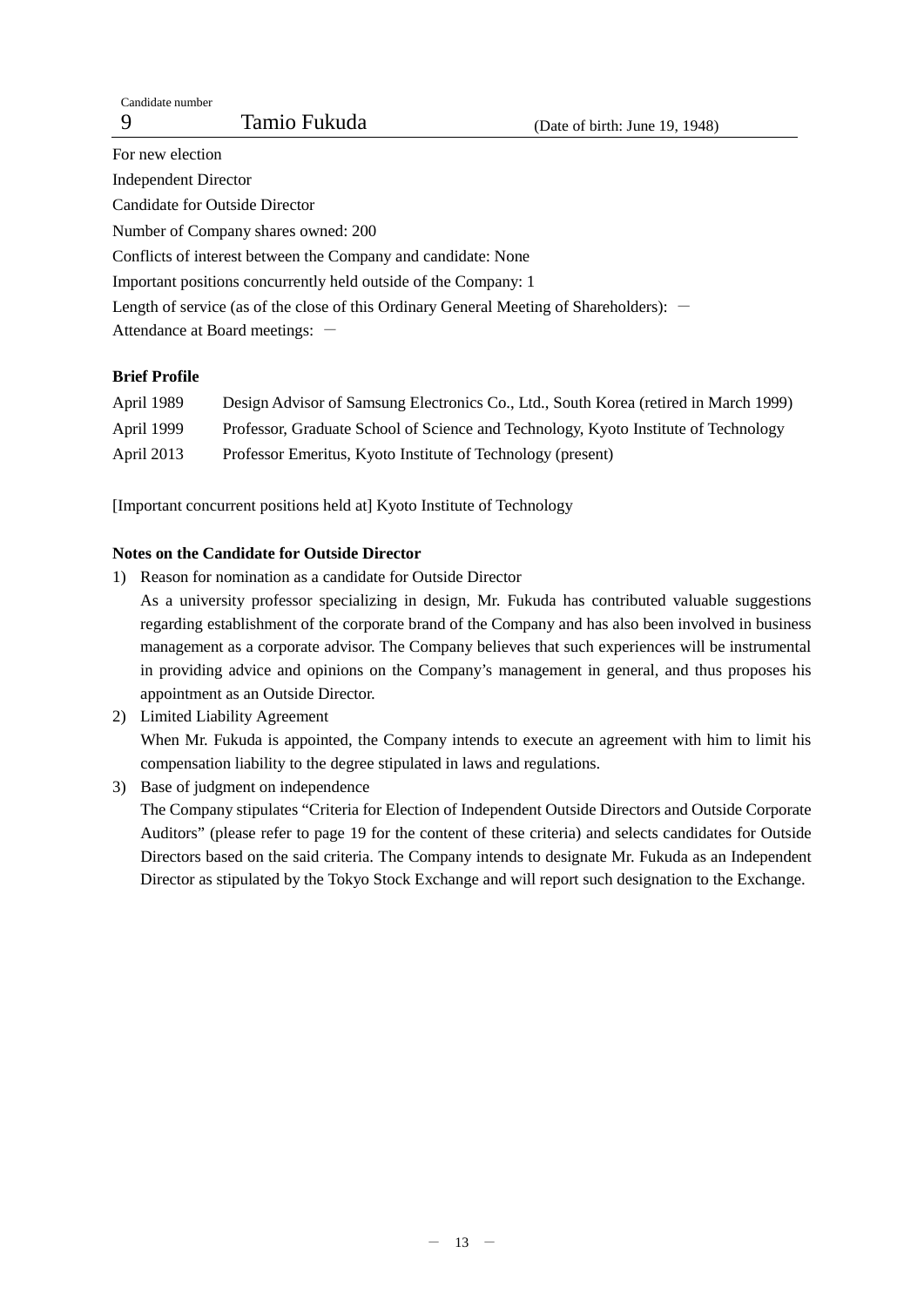# **Item 4: Determination of compensation for Directors (excluding Outside Directors) relating to restricted share remuneration and performance-linked share-based remuneration**

At present, compensation for Directors of the Company has three components, namely, fixed compensation in cash, a bonus for Directors based on short-term performance, and an equity-based compensation stock option in the form of mid- and long-term performance-linked remuneration (introduced in 2004).

With the aim of even more strongly incentivizing the Company's Directors (excluding Outside Directors; hereinafter, "Targeted Directors") to contribute to mid- and long-term performance improvement and sustainable improvement of corporate value, the Company wishes to realign the compensation scheme of the Targeted Directors as follows:

- 1) Fixed compensation in cash (unchanged)
- 2) Bonus for Directors based on short-term performance (unchanged)
- 3) Introduction of, in lieu of an equity-based compensation stock option, a "restricted share remuneration" as a mid- and long-term performance-linked remuneration that allocates the Company's common shares subject to a specified transfer restriction period and provisions on reasons for non-contributing acquisition by the Company (hereinafter, "Restricted Shares")
- 4) Introduction of a "performance-linked share-based remuneration" as a new mid-term performancelinked remuneration that provides the Company's common shares in accordance with the achievement of mid-term numerical targets for the Company's performance, etc., which are predetermined by the Company's Board of Directors

Outside Directors and Corporate Auditors will still be compensated only by fixed compensation after taking into consideration their roles and other matters.

With the abovementioned realignment of the compensation scheme for Targeted Directors, the Company also wishes to revise remuneration, etc. of the Targeted Directors as follows.

By taking into consideration each Director's contributions to the Company and other matters, the Company wishes to set the maximum annual remuneration of monetary receivables to be provided to the Targeted Directors as remuneration, etc. in lieu of warrants currently offered as an equity-based compensation stock option under the restricted share remuneration plan described in 3) above at JPY243 million in total, which is separate from the maximum monthly remuneration of "not more than JPY30 million (including "not more than JPY3 million" for Outside Directors)" that was approved at the 150<sup>th</sup> Ordinary General Meeting of Shareholders held on June 19, 2015. The Company also wishes to set the maximum annual remuneration of the new mid-term performance-linked remuneration to be provided to the Targeted Directors in the form of monetary remuneration receivables as remuneration, etc. under the performance-linked share-based remuneration plan described in 4) above at JPY364 million in total.

Payment of compensation, etc. relating to restricted share remuneration and performance-linked share-based remuneration has been determined by taking into consideration each Targeted Director's contributions to the Company and other matters, and the Company has deemed this appropriate.

The Company now has nine Directors (including three Outside Directors) and this number shall remain the same irrespective of approval of Item 3.

[Details of this item]

I. Overview of Restricted Share Remuneration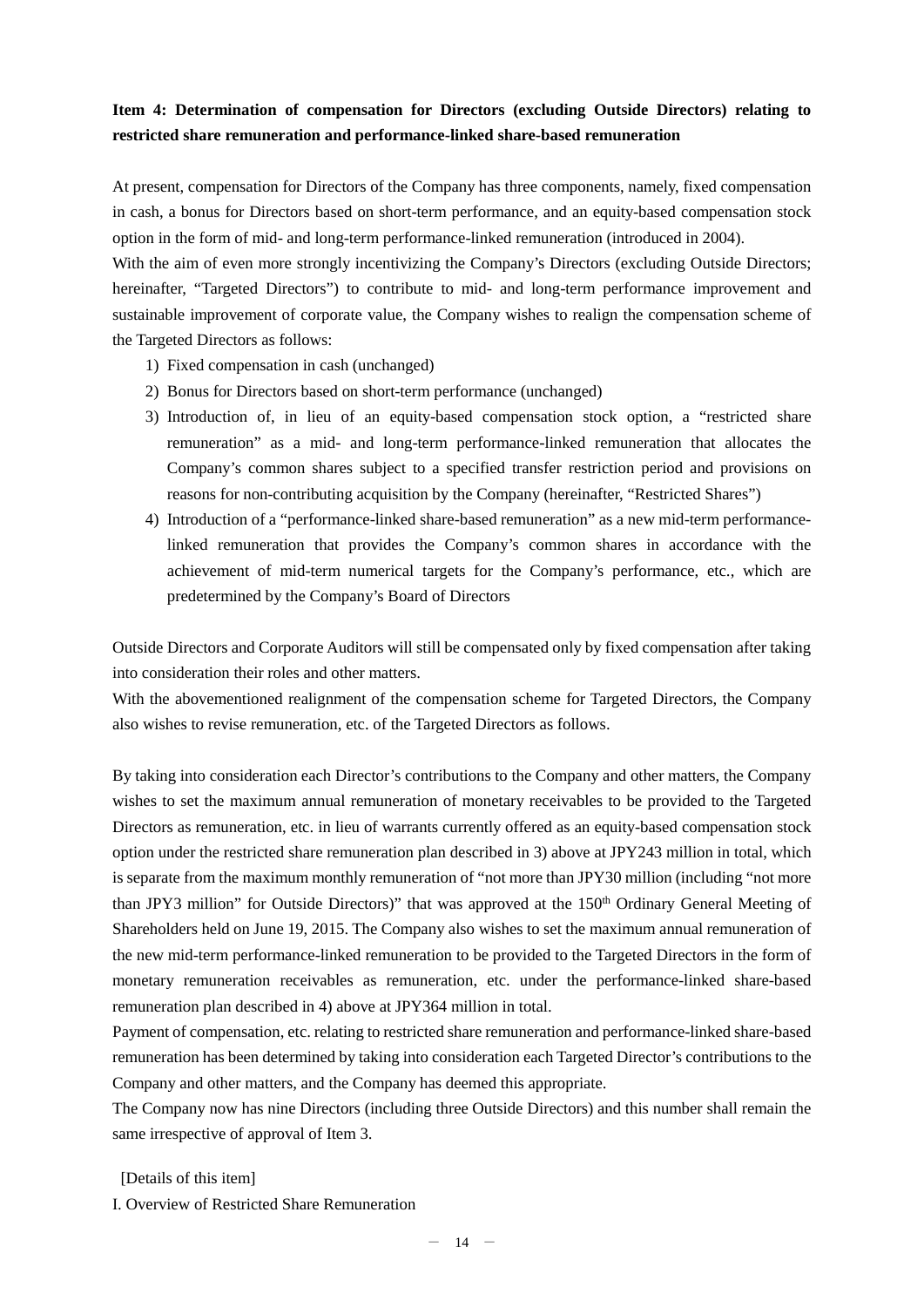#### 1. Allotment and Payment of Restricted Shares

Based on the resolution of its Board of Directors, the Company shall provide to the Targeted Directors monetary receivables as remuneration for restricted shares within the maximum annual amount of remuneration, etc. under the abovementioned restricted share remuneration plan, and each of the Targeted Directors will have restricted shares allotted by paying in such monetary remuneration receivables in full amount in the form of property contributed in kind.

The amount of restricted shares to be paid shall be the amount decided by the Company's Board of Directors within a range not specially advantageous to the Targeted Directors that receive such restricted shares, based on the closing price of the common shares of the Company in the Tokyo Stock Exchange on the business day immediately prior to the date of each resolution of the Board of Directors regarding issuance or disposal of said restricted shares (in the case that the transaction has not been established on that day, the closing price on the most recent trading day preceding that day shall be used).

The abovementioned monetary remuneration receivables shall be provided on the condition that the Targeted Directors have consented to abovementioned contributions in kind and have signed a restricted share allotment agreement that contains the details stipulated in 3. below.

#### 2. Total Number of Restricted Shares

The upper limit of restricted shares to be allotted in each fiscal year shall be 32,000 shares, which is the total number of restricted shares to be allotted to the Targeted Directors.

Notwithstanding the above, the total number of said restricted shares may be adjusted within a reasonable scope when it becomes necessary to adjust the total number of restricted shares to be allotted in the event of share splits of the Company's common shares (including allotment of the Company's common shares without contribution), reverse share splits, etc. after the date of resolution on this item.

#### 3. Details of the Restricted Share Allotment Agreement

When allotting restricted shares, the following details shall be contained in the restricted share allotment agreement that, based on the resolution of the Company's Board of Directors, is concluded between the Company and the Targeted Directors to whom restricted shares are allotted.

#### (1) Details of Transfer Restriction

Targeted Directors to whom restricted shares have been allotted may not dispose of such restricted shares in any way, including transfer to third parties, establishment of right of pledge, establishment of a mortgage by transfer, advancement, or bequest, for thirty years (hereinafter, the "Transfer Restriction Period").

#### (2) Cancellation of Transfer Restrictions

The Company shall cancel transfer restrictions for all of the restricted shares allotted to the Targeted Directors (hereinafter, "Allotted Shares") upon the completion of the transfer restriction period, on the condition that said Targeted Directors have maintained the status of either Director, Vice President, or employee of the Company up until the date of the first Shareholders' Meeting of the Company after the transfer restriction period's commencement date.

Notwithstanding the above, in the event said Targeted Directors have deceased or stepped down or retired from the position of Director, Vice President, or employee of the Company before the expiration of the transfer restriction period and there are legitimate reasons otherwise deemed justifiable by the Company's Board of Directors, the number of Allotted Shares for which transfer restriction is cancelled and the timing of such cancellation shall be adjusted within a reasonable scope as necessary.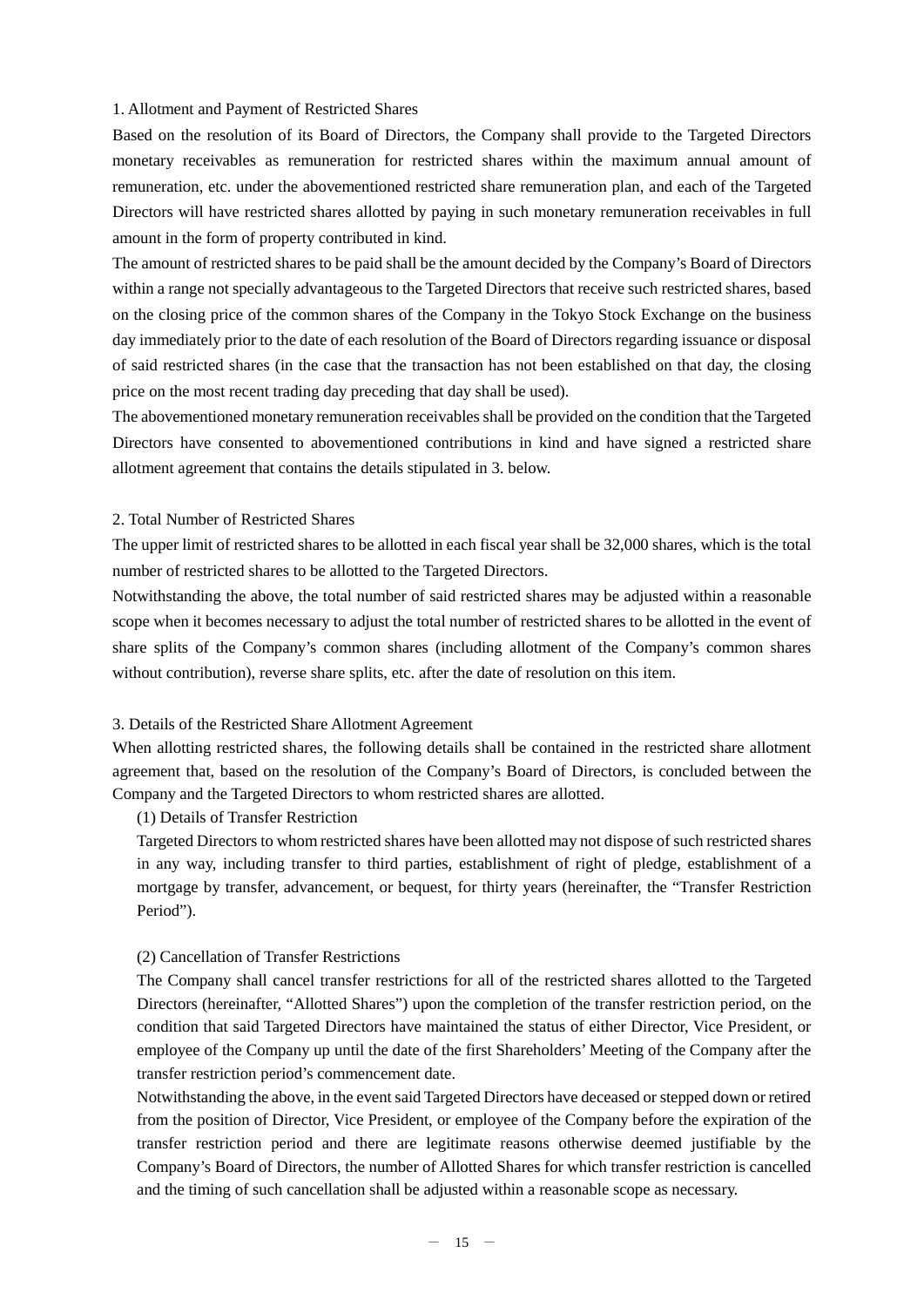- (3) Acquisition of Restricted Shares without Contribution
	- i) The Company will naturally acquire without contribution the Allotted Shares in the event that the Targeted Directors to whom restricted shares have been allotted have stepped down or retired from the position of Director, Vice President, or employee of the Company by the day prior to the first Shareholders' Meeting of the Company after the transfer restriction period's commencement date, except when there are legitimate reasons otherwise deemed justifiable by the Company's Board of Directors.
	- ii) The Company will naturally acquire without contribution any and all Allotted Shares for which transfer restriction has not been cancelled pursuant to the reasons for such cancellation described in (2) above when the transfer restriction period stipulated in (1) above has expired.
	- iii) Other reasons for acquisition of restricted shares without contribution shall be stipulated in the restricted share allotment agreement based on the resolution of the Board of Directors of the Company.

(4) Treatment in the Event of Organizational Restructuring, Etc.

During the transfer restriction period, in the event that approval is given at the Shareholders' Meeting of the Company (or at a meeting of the Board of Directors of the Company in the case that approval by the Shareholders' Meeting of the Company is not required regarding organizational restructuring, etc.) on matters regarding merger agreements under which the Company becomes the disappearing company, share exchange agreements or share transfer plans under which the Company becomes a wholly owned subsidiary of another company, or any other agenda items regarding organizational restructuring, etc., the Company will, by resolution of the Board of Directors of the Company and prior to the date on which such organizational restructuring, etc. enters into force, cancel transfer restrictions for the Allotted Shares in the number reasonably determined by taking into account the period from the commencement day of the transfer restriction period to the day on which such organizational restructuring, etc. is approved. In such cases, the Company will naturally acquire without contribution any and all Allotted Shares for which transfer restrictions are not cancelled immediately after the transfer restrictions have been cancelled pursuant to the provisions above.

(Reference) Application of the Restricted Share Remuneration Plan to Vice Presidents of the Company The Company plans to allot restricted share remunerations like those above to its Vice Presidents after the close of the Shareholders' Meeting.

II. Overview of Performance-Linked Share-Based Remuneration

1. Structure of Performance-Linked Share-Based Remuneration

The structure of performance-linked share-based remuneration is as follows.

- i) The Company will decide at its Board of Directors meeting the numerical targets that are required to specifically calculate the number of the Company's common shares to be provided to each Targeted Director (hereinafter, the "Number of Shares Provided"), which are set based on operating income, ROE, etc., including consolidated indicators, methods of calculating payment rates in accordance with achievement of such numerical targets, and other information.
- ii) After three consecutive fiscal years (hereinafter, the "Applicable Term"; The first Applicable Term shall be three fiscal years from that ending March 31, 2019 to that ending March 31, 2021; Thereafter, the Company plans to offer performance-linked share-based remunerations in each fiscal year after that ending March 31, 2019 for a new Applicable Term of three consecutive fiscal years,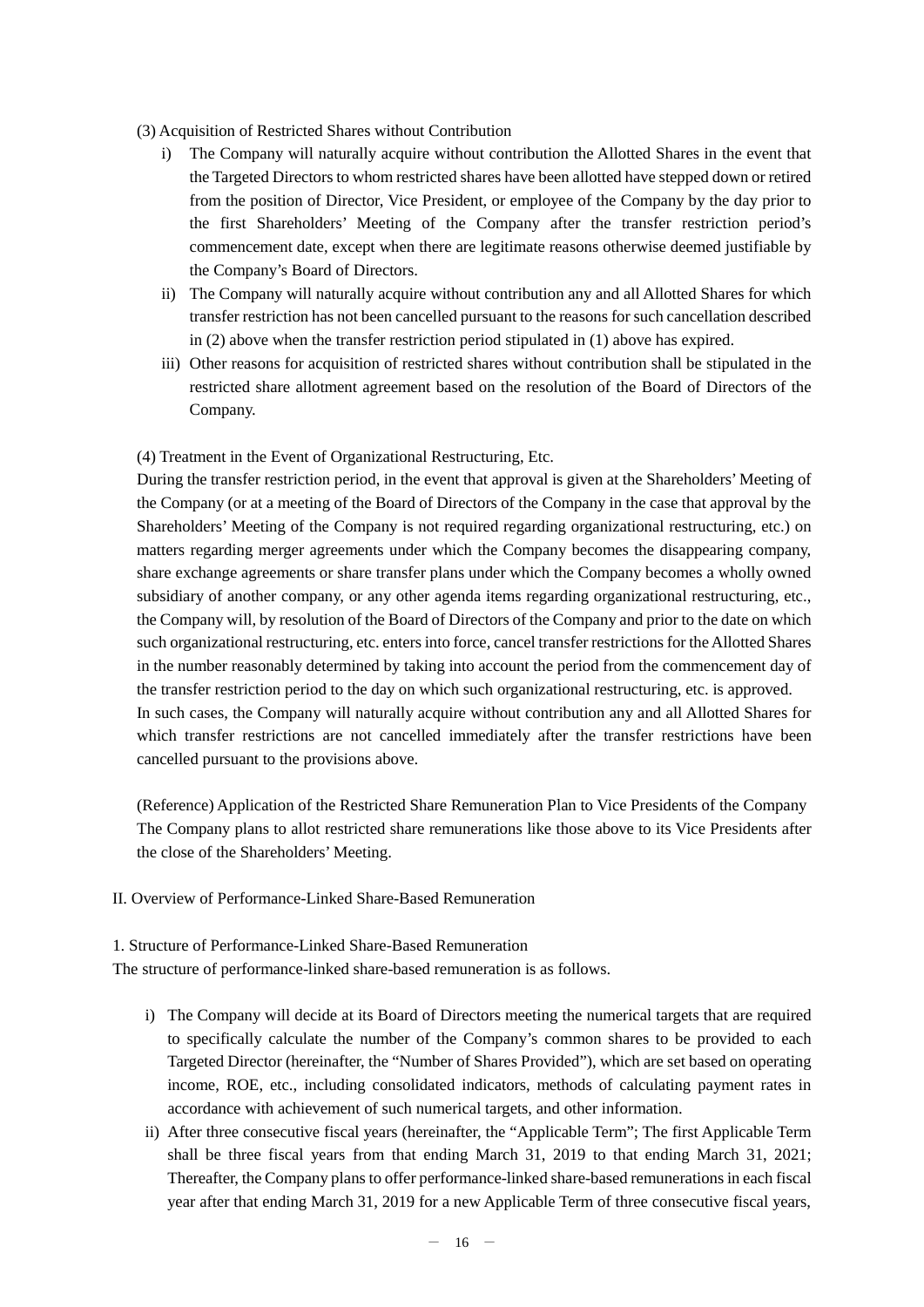in which each fiscal year is the first fiscal year of the term, within the range approved at the Shareholders' Meeting), the Company will decide at its Board of Directors meeting the Number of Shares Provided to each Targeted Director based on payment rates, etc. to be calculated in accordance with the achievement of each numerical target in the Company's performance, etc. during the Applicable Term.

- iii) The Company will provide monetary remuneration receivables to be contributed in kind to each Targeted Director in accordance with the Number of Shares Provided to each Targeted Director as determined in ii) above. The amount of the Company's common shares to be paid per share shall be the amount decided by the Company's Board of Directors within a range not specifically advantageous to the Targeted Directors that receive such common shares, based on the closing price of the common shares of the Company in the Tokyo Stock Exchange on the last business day of the last fiscal year during the Applicable Term (in the case that the transaction has not been established on that day, the closing price on the most recent trading day preceding that day shall be used).
- iv) The Company's common shares shall be allotted to each Targeted Director by contributing all monetary remuneration receivables in kind that were provided as described in iii) above for the purpose of making contributions in kind when the Company issues new shares or disposes of treasury shares.

2. Calculation Methods for the Number of Shares Provided based on Performance-Linked Share-Based Remuneration

The Company calculates the Number of Shares Provided by using the following formula.

[Formula for calculating the Number of Shares Provided]

Number of Shares Provided<sup>\*1</sup> = Standard Number of Shares Provided to each Targeted Director<sup>\*2</sup> x Payment rate\*3

 $*1$  Fractions less than 100 shares resulting from the calculation will be rounded down to 100 shares.

\*2 To be decided by the Company's Board of Directors after taking the individual's position, etc. into account

\*3 To be calculated within the scope of 0% to 150% based on the method decided by the Company's Board of Directors in accordance with the achievement of each numerical target of the Company's performance, etc.

The maximum total number of the Company's common shares allotted to the Targeted Directors as in 1. iv) above shall be 48,400 shares in each Applicable Term; provided, however, that if the total number of shares issued by the Company increases or decreases due to reverse share splits, share splits, allotment of shares without contributions, etc. after the date of resolution on this item, then the maximum total number of common shares thus allotted and the Number of Shares Provided to each Targeted Director will be adjusted according to the percentage of such increase or decrease.

Furthermore, if there is a possibility that the maximum total amount of monetary remuneration receivables stipulated above or the maximum total number of the Company's common shares thus allotted will be exceeded if the Company's common shares are allotted in the numbers calculated using the above formula, then the Number of Shares Provided to each Targeted Director will be decreased by a reasonable method as determined by the Company's Board of Directors on a pro-rata basis, etc. to the extent that the maximum total amount of such monetary remuneration receivables and the maximum total number of the Company's common shares thus allotted are not exceeded.

3. Requirements for Providing the Company's Common Shares to the Targeted Directors

Under the performance-linked share-based remuneration plan, the Company's common shares will be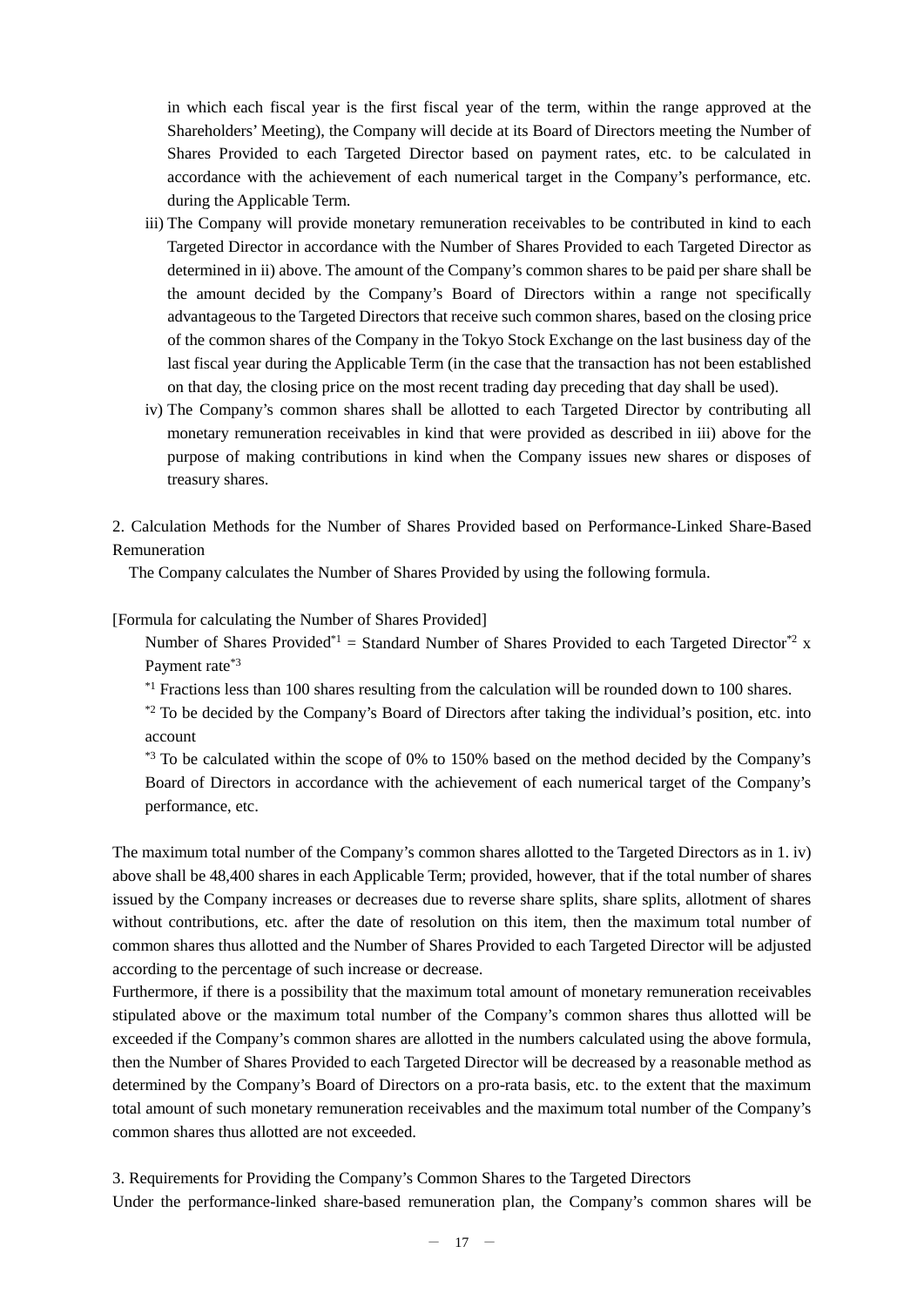provided to each Targeted Director if the following requirements for providing the shares are met after the Applicable Term has ended. The Company's common shares will be provided to the Targeted Directors through the issuance of new shares or disposal of treasury shares by the Company. The Targeted Directors to whom the Company's common shares will be provided and the Number of Shares Provided will be determined at the Company's Board of Directors meeting after the Applicable Term has ended and in accordance with the requirements for providing the shares stipulated in i) or iii) below and calculation method stipulated in 2. above.

- i) The Targeted Director continuously served as a Director of the Company (excluding Outside Directors) during the Applicable Term.
- ii) The Targeted Director has not committed any illegal acts as defined by the Company's Board of Directors.
- iii) The Targeted Director fulfills any other requirements stipulated by the Company's Board of Directors in order to achieve the objective of the performance-linked share-based remuneration plan.

Performance-linked share-based remunerations for the Applicable Term will not be provided to individuals who resigned from the position of Director of the Company (excluding Outside Directors) during the Applicable Term or who assumed the position of Director of the Company (excluding Outside Directors) during the Applicable Term. During the Applicable Term, in the event that approval is given at the Shareholders' Meeting of the Company (or at a meeting of the Board of Directors of the Company in the case that approval by the Shareholders' Meeting of the Company is not required regarding organizational restructuring, etc.) on matters regarding merger agreements under which the Company becomes the disappearing company, share exchange agreements or share transfer plans under which the Company becomes a wholly owned subsidiary of another company, or any other agenda items regarding organizational restructuring, etc., the performance-linked share-based remunerations for the said Applicable Term will not be provided.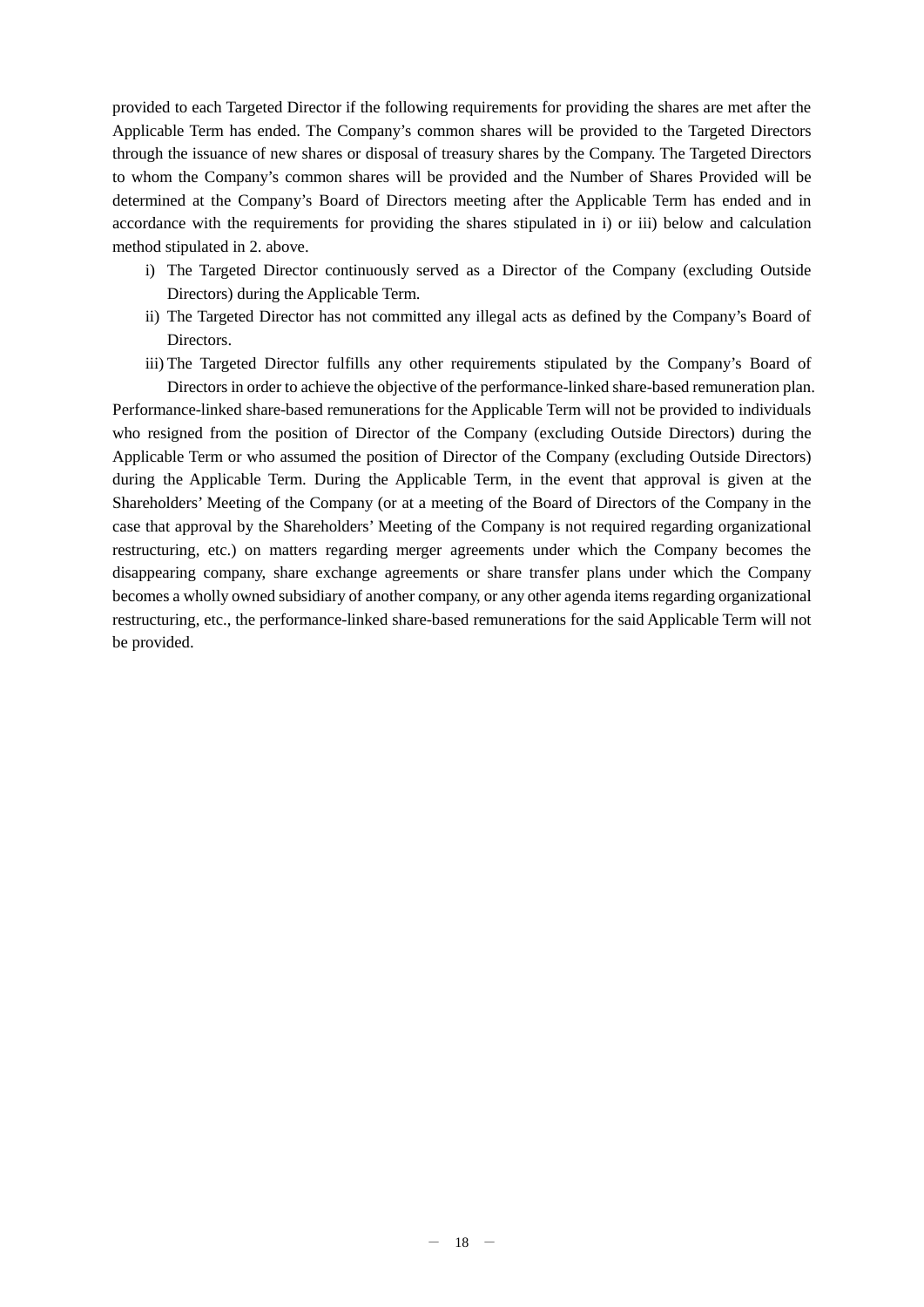(Reference) Nomination and Compensation of Directors and Corporate Auditors

The Company has stipulated the following Criteria for Election of Board Members and nominates those who meet these criteria as suitable candidates for Director and Corporate Auditor positions.

In addition to the Criteria for Election of Board Members, the Company has stipulated the Criteria for Election of Independent Outside Directors and Outside Corporate Auditors, and nominates those who meet these criteria as suitable candidates for Outside Director and Outside Corporate Auditor positions. In order for the Company's Outside Directors and Outside Corporate Auditors to properly allocate the time and labor necessary to fulfill their respective roles and responsibilities, the Company ensures that, if they hold any concurrent positions as Directors, Corporate Auditors, and so forth at other companies, the status of their concurrent positions will be appropriate.

<Criteria for Election of Board Members>

Successful candidates must not only possess deep insight and high expertise based on previous experience, but also be able to comprehend and live up to the Company's Corporate Philosophy, deliver results, and continue to take on new challenges. (Individuals who meet these requirements are referred to as "Nitto Persons" within the Company.)

<Criteria for Election of Independent Outside Directors and Outside Corporate Auditors>

- 1. The Outside Director / Outside Corporate Auditor is not, nor has been an executing person (Director, Corporate Auditor, Vice President or any other employee) of the Company or the Group.
- 2. The Outside Director / Outside Corporate Auditor is not an important executing person (director, corporate auditor, accounting advisor, executive officer or executive director, or any other important employee) of a major shareholder of the Company (a shareholder holding 10% or more of the voting rights of the Company).
- 3. The Outside Director / Outside Corporate Auditor is not an important executing person of a company of which the Company is a major shareholder.
- 4. The Outside Director / Outside Corporate Auditor is not an important executing person of a major counterparty of the Company (a counterparty for which the amount of payment or receipt for transactions with the Company for the latest fiscal year exceeds 2% of consolidated gross sales).
- 5. The Outside Director / Outside Corporate Auditor is not an important executing person of a major creditor of the Company (a creditor to which the Group's aggregate amount of loans payable for the latest fiscal year exceeds 2% of consolidated total assets).
- 6. The Outside Director / Outside Corporate Auditor is not a legal professional, accounting and tax professional, consultant, or research and education specialist who receives a large amount of compensation or donations (for the latest fiscal year, 10 million yen or more in the case of an individual and more than 2% of consolidated gross sales in the case of a corporation or an organization) from the Company.
- 7. The Outside Director / Outside Corporate Auditor has no kinship (being a relative within the third degree of kinship or a relative living together) with any executing person of the Company or the Group.
- 8. In addition to the above, the Outside Director / Outside Corporate Auditor does not have any interest that could be reasonably considered to give rise to any doubt about independence as an independent outside director or independent outside corporate auditor, or about any conflict of interest with shareholders of the Company.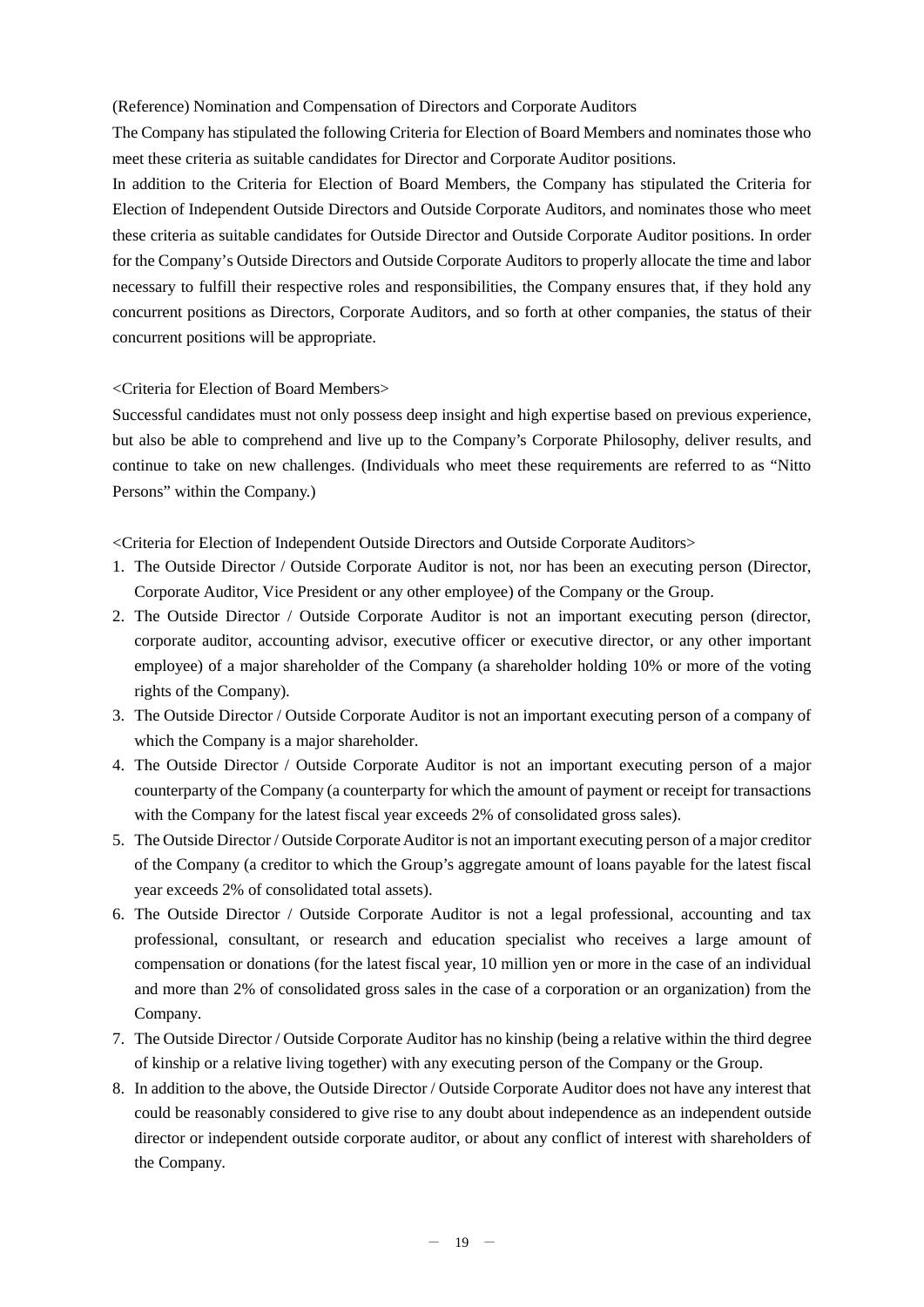#### <Criteria for "Important Concurrent Positions">

Concurrent positions are deemed "important" if:

- 1. The director (candidate) in question concurrently holds a position as Director, etc. at listed companies or equivalent public companies;
- 2. The director (candidate) is a representative of corporations other than those stipulated in the preceding item and does not have the time, etc. necessary to fulfill his/her duties at the Company;
- 3. The director (candidate) has a specialist job (as a professor, lawyer, accountant, etc.) and his/her related duties can affect the allocation of time, etc. necessary to fulfill his/her duties at the Company;
- 4. The place of employment of the director (candidate) affects his/her independence in light of the Criteria for Election of Independent Outside Directors and Outside Corporate Auditors of the Company; and/or
- 5. The place of employment of the director (candidate) affects the allocation of time, etc. necessary to fulfill his/her duties at the Company.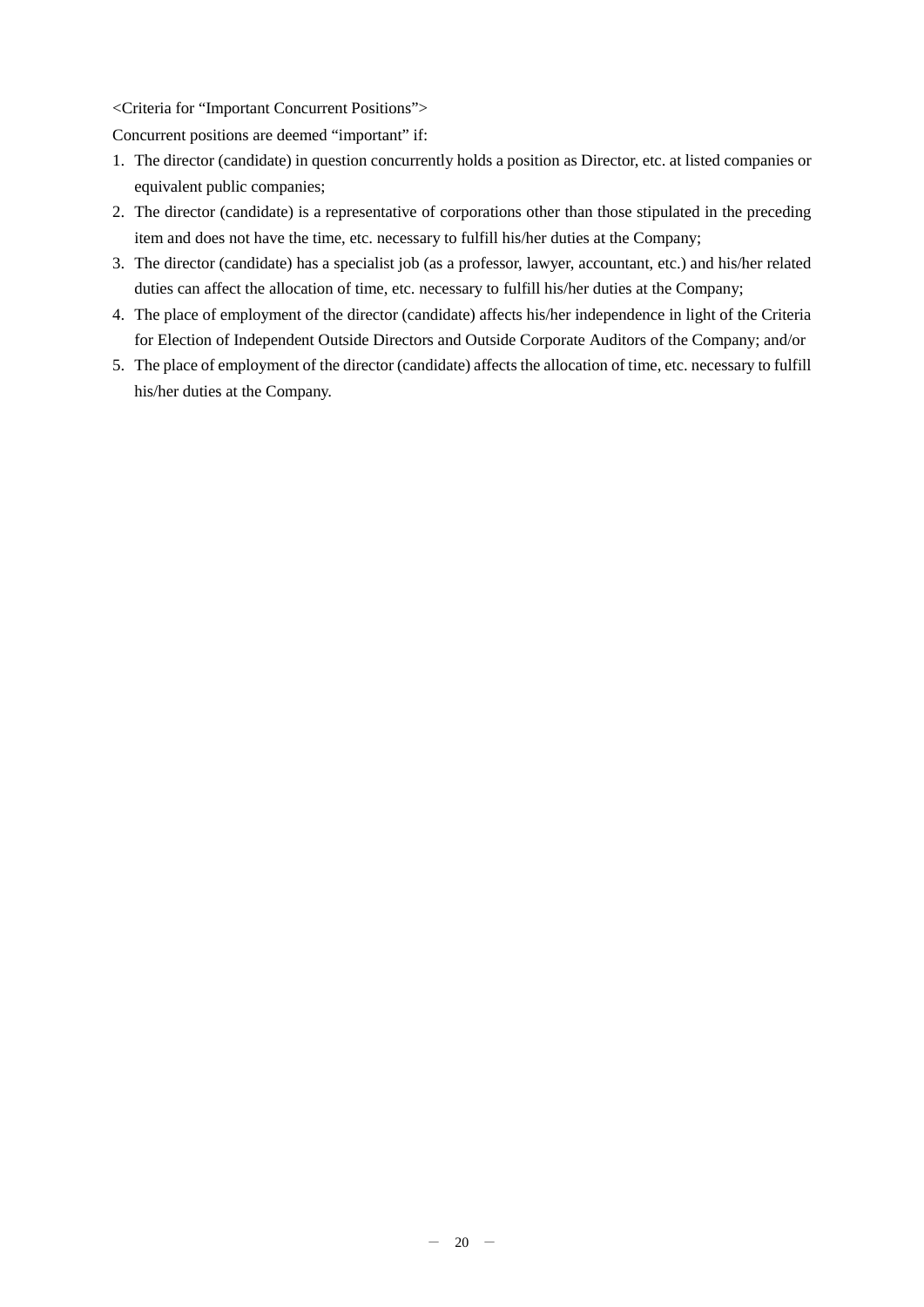# **Business Report for the 153rd Fiscal Term For the 2017 fiscal year (April 1, 2017 to March 31, 2018)**

## **1. Overview of business operations of the Nitto Group**

#### **(1) Operating progress and results**

During the fiscal year ended March 31, 2018, real economic growth trends could be observed across the globe, as the economy continued to expand since the previous fiscal year and key economic indicators were also favorable. Likewise, the Japanese economy continued to grow, albeit moderately, as the employment situation remained favorable and enterprises continued to invest in efficiency on the back of the labor shortage. Since entering calendar year 2018, however, the stock markets in developed countries underwent a major adjustment from their high plateau due to concerns that the favorable employment situation in the U.S. might accelerate the pace of interest-rate hikes and a growing wariness of protectionist moves by such countries as the U.S. and China.

Under these economic circumstances, the Nitto Group successfully achieved significant year-on-year earnings growth in its mainstay Optronics segment by launching high-value-added products in response to major changes in display demands in the rapidly changing smartphone market. For the Industrial Tape segment as well, revenue expanded for a broad range of industrial applications, including those for electronics. Meanwhile, the Life Science segment exhibited a performance slowdown due to customers'termination of new drug development programs in the oligonucleotide contract manufacturing business that had been successfully driving the segment. Nonetheless, steady progress was able to be made in drug discovery and development of oligonucleotides.

As a result of the above, revenue increased by 11.5% from the same period of the previous year (changes hereafter are given in comparison with the same period of the previous year) to 856,262 million yen. Operating income increased by 35.8% to 125,722 million yen, and net income attributable to owners of the parent company increased by 37.7% to 87,377 million yen.

#### **(2) Summary of operations by segment**

#### **[Industrial Tape] Composition of revenue: 38.1%**

Main products: Functional base products (bonding and joining products, protection products, etc.) and automotive products

For automotive products, the Group made greater efforts to take orders for brand new products used in electric vehicles and other automobiles, while structural parts and other lines experienced setbacks as automobile unit production declined in their main market. For functional base products, performance was driven significantly by electronics-related products, such as structural double-coated adhesive tapes for smartphones and process materials for precision electronic component production processes, while fluoroplastic porous films and protective materials for air filters and other applications achieved steady revenue growth, thereby improving profitability of the entire segment.

As a result of the above, revenue increased by 9.3% to 339,195 million yen and operating income increased by 25.2% to 34,357 million yen.

#### **[Optronics] Composition of revenue: 55.0**%

Main products: Information fine materials, flexible printed circuit boards, and process materials

For information fine materials, performance was boosted significantly by new offerings for smartphones using organic light-emitting diode (OLED) screens, such as transparent conductive films and transparent adhesive sheets for touch panels, which are modified to meet changes in products'material compositions and production processes. Profitability of this segment was further raised through the supply of high-value-added flexible printed circuit boards and process materials, as well as through structural reform. After entering calendar year 2018, in addition to normal seasonal adjustments, this segment experienced a slowdown in smartphone-related demands but was able to achieve a significant revenue expansion over the previous fiscal year.

As a result of the above, revenue increased by 17.0% to 490,632 million yen and operating income increased by 91.0% to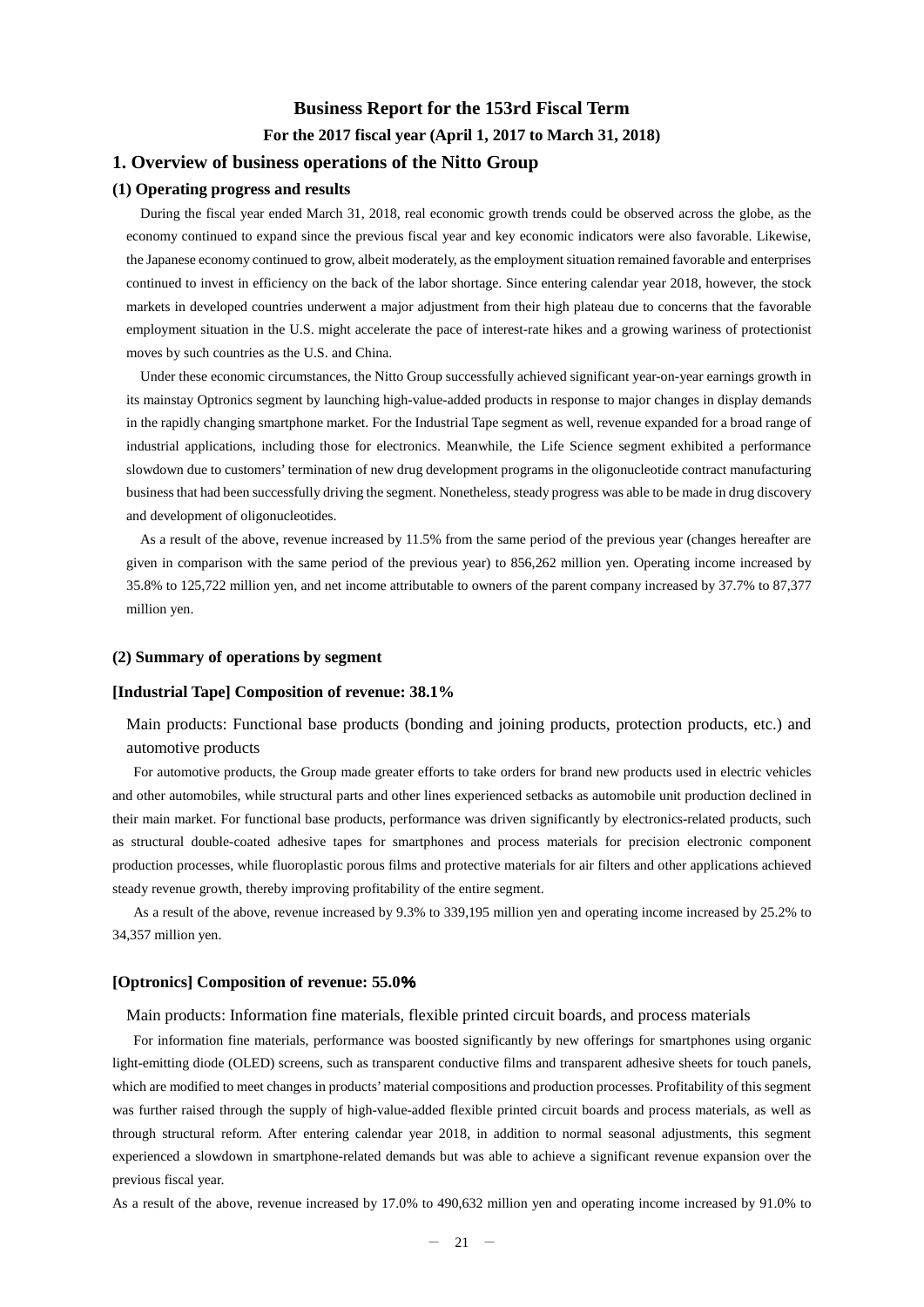#### **[Life Science] Composition of revenue: 4.1**%

#### Main products: Medical-related products

The Life Science Business experienced a setback in its revenue from contract manufacturing of oligonucleotides following customers' decisions to terminate development of new drugs. Although a part of the payments under the contracts in question was recognized as revenue, the revenue of this segment nevertheless dropped sharply year-on-year. With regard to discovery and development of oligonucleotides, both the Company's liver cirrhosis drug, which has been licensed out, and pulmonary fibrosis drug, which the Company is developing independently, are making steady progress and have moved on to the next phases of clinical trials.

As a result of the above, revenue decreased by 18.6% to 36,171 million yen and operating income decreased by 71.8% to 5,985 million yen.

#### **[Others] Composition of revenue: 2.8%**

Main products: Membrane products, other products

For the membrane products (polymer separation membranes) business, constant efforts were made to implement structural reform throughout the fiscal year under review, with the aim of focusing on growth market segments and improving profitability of the business. The Company intends to expand the environment-related business by introducing new products capable of efficiently recycling water resources in regions with strict environmental regulations. Please note that this segment includes new businesses that have yet to generate sufficient levels of revenue.

As a result of the above, revenue decreased by 2.9% to 25,279 million yen and operating loss amounted to 140 million yen (operating income of 61 million yen was reported in the same period of the previous year).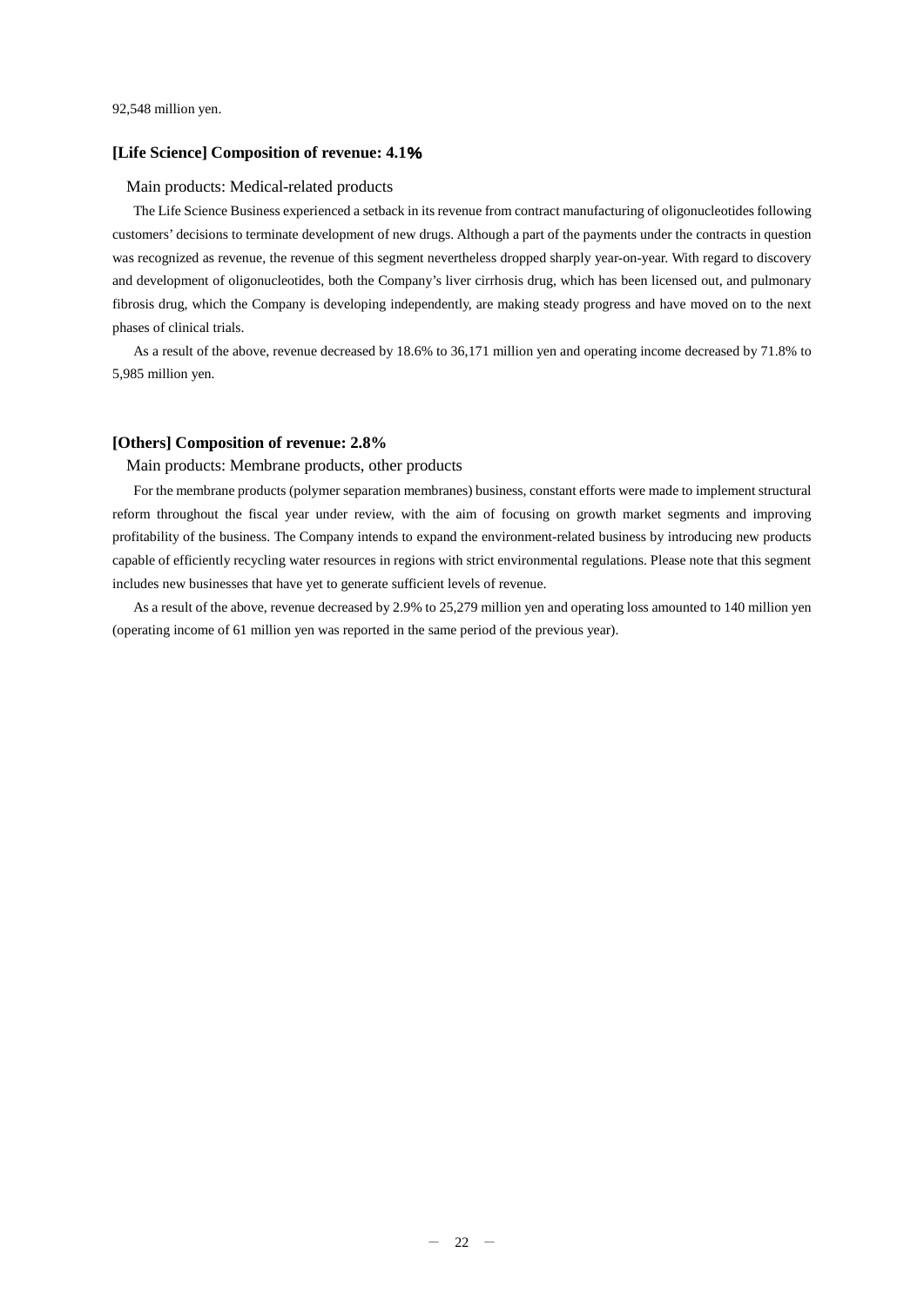(Yen in Millions)

|                            |           | FY2017 (153rd term)           | FY2016 (152nd term) |  |
|----------------------------|-----------|-------------------------------|---------------------|--|
| Business segment           |           | Revenue (year-on-year change) | Revenue             |  |
| <b>Industrial Tape</b>     | 339,195   | $(up 9.3\%)$                  | 310,416             |  |
| Optronics                  | 490,632   | $(up 17.0\%)$                 | 419,187             |  |
| Life Science               | 36,171    | (down 18.6%)                  | 44.459              |  |
| Others                     | 25,279    | (down 2.9%)                   | 26,039              |  |
| Eliminations and corporate | $-35.016$ |                               | $-32,392$           |  |
| Total                      | 856,262   | $(up 11.5\%)$                 | 767,710             |  |

Note: The breakdown of composition of revenue stated above is calculated by excluding eliminations and corporate.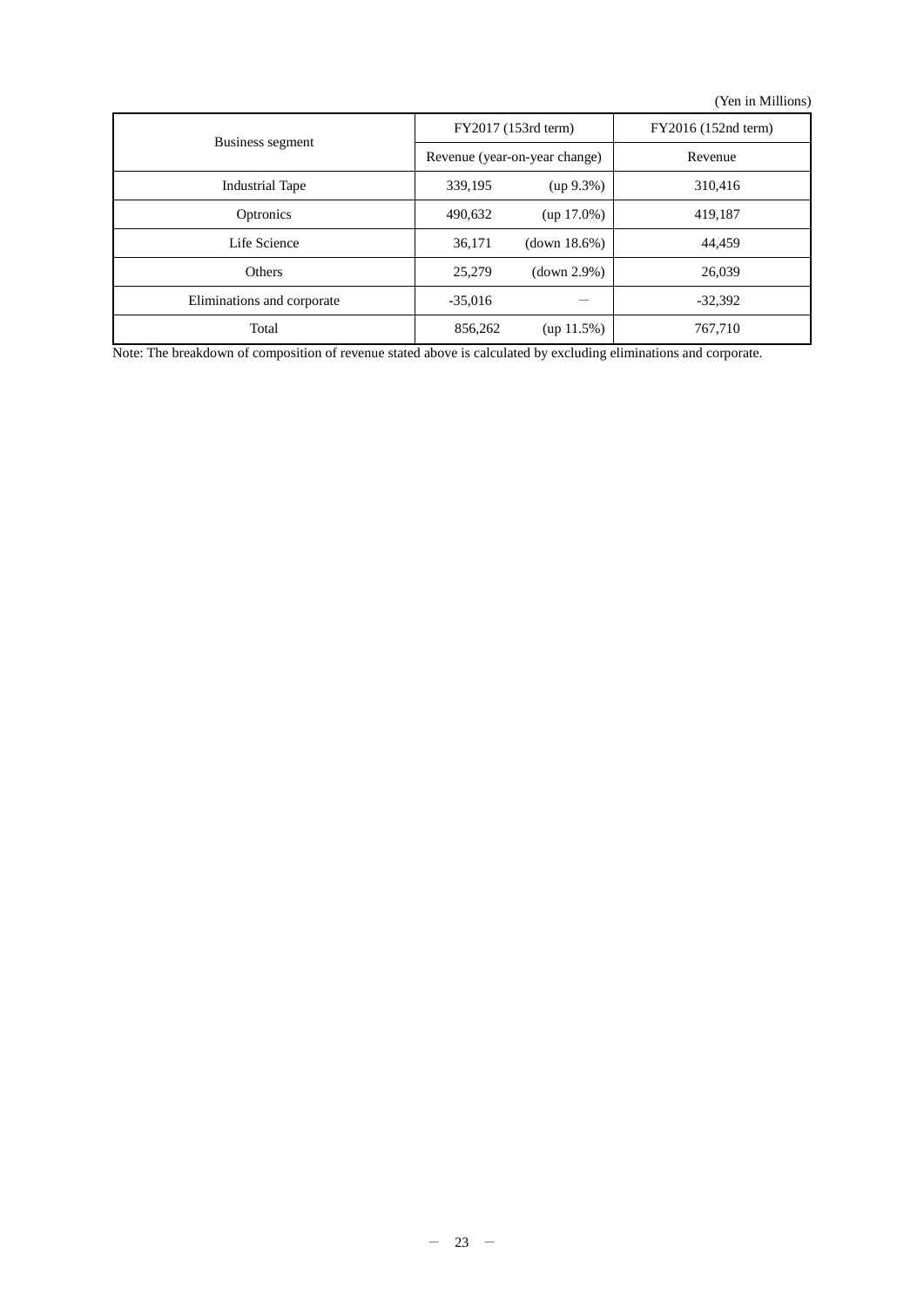#### **(3) Capital expenditure**

During the fiscal year under review, the Group expended a total of 47,193 million yen in capital spending. Below is the breakdown of such spending by segment.

For the Industrial Tape segment, 18,356 million yen was spent, which included the costs of capacity ramp-up for fluoroplastic porous films at the Kanto Plant. For the Optronics segment, 16,994 million yen was spent, which included the costs of constructing a plant in China to produce new polarizing films. For the Life Science segment, 5,476 million yen was spent mainly on capacity ramp-up in North America. For the Others segment, 2,277 million yen was spent, which included the costs of introducing automated production equipment for membranes(polymer separation membranes) in North America.

Capital expenditures not directly related to any business segment amounted to 4,087 million yen.

#### **(4) Financing**

It is the Group's policy to reduce as much interest-bearing debt as possible by putting its funds to efficient use. This policy resulted in a decrease in interest-bearing debts by 48 million yen from the end of the previous fiscal year to 4,049 million yen.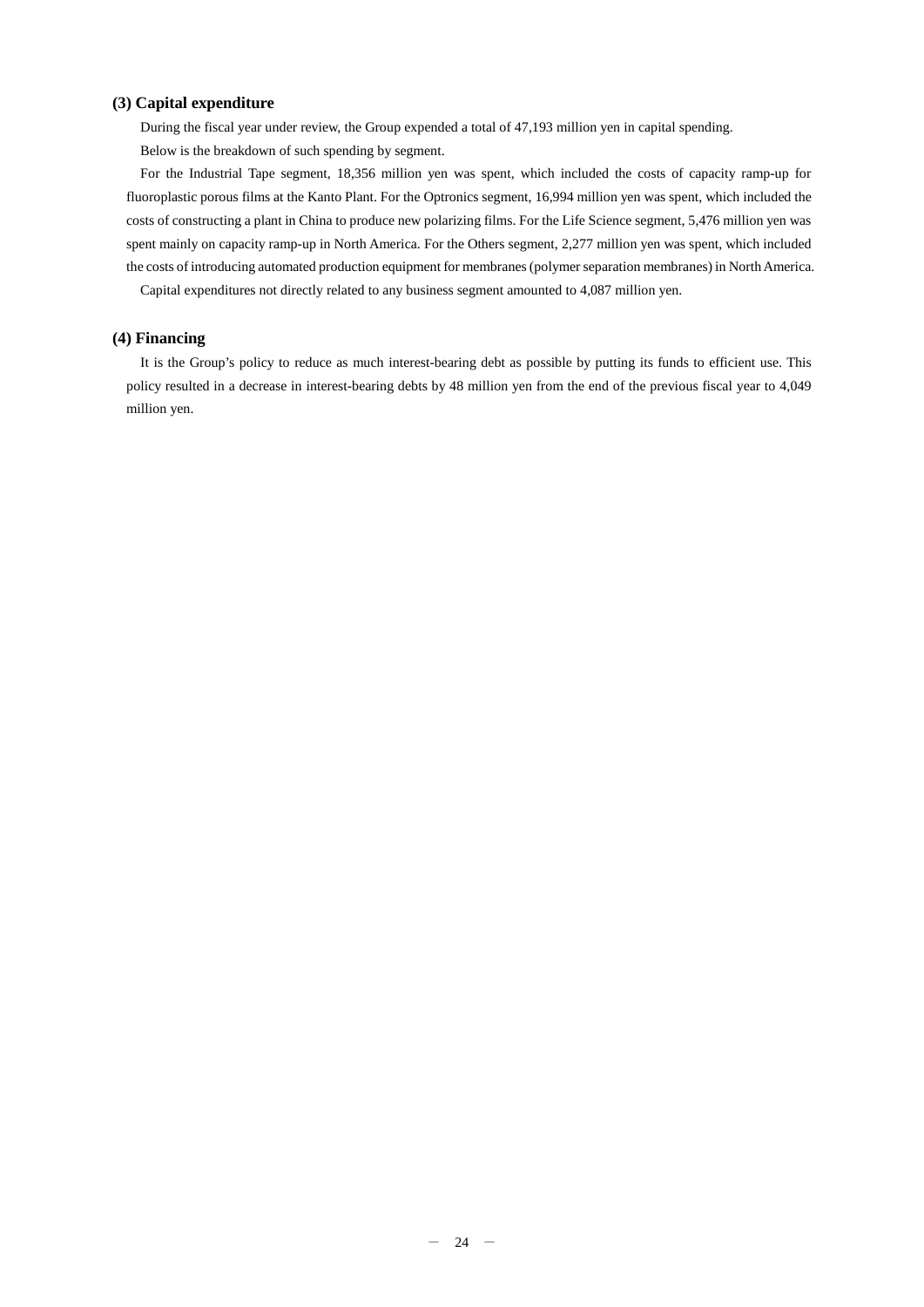#### **(5) Issues to be addressed by the Group**

The Group will celebrate its first centennial in October of this year. In order to sustain business growth beyond this auspicious occasion and further accelerate it into the next 100 years, the Group recognizes that it is crucial to take advantage of rapid changes by contributing to customers' value creation with its unique technological prowess.

As dramatic innovations occur in information technology and other areas, the Group intends to create new value by creating convergences of a wide range of technologies and information from both within and outside the organization. The Group will also remain flexible in adopting new techniques and approaches without being limited by conventional business models and manufacturing methods, thereby realizing "Innovation for Customers" in a variety of domains across the globe into the next 100 years as well.

Accordingly, the Group will implement the following key initiatives in each business segment.

#### - **Industrial Tape**

For functional base products, while carrying out structural reform of existing businesses, the Group expanded its highvalue-added product lines by ramping up capacity for process materials and fluoroplastic porous materials in a bid to quickly respond to market changes and customer needs. The Group will also proactively seek new business opportunities by creating new products through collaboration with other business segments. For the Transportation Business, which includes automotive products, the Group will make a bid to respond to market changes and needs by further optimizing each site's supply system within the respective geographical regions of the world to stimulate revenue and pouring its resources into development of new products in such areas as advanced automobiles and mobility management.

#### - **Optronics**

For information fine materials, the Group will hone its industry-leading technological prowess, while at the same time aiming to maintain and expand profitable businesses by thoroughly streamlining its operations. The Group will also expand its new business models by licensing technologies of existing businesses and tapping into its intellectual properties associated with materials and manufacturing technology. With regard to flexible printed circuit boards and process materials, the Group will shake up its portfolio by increasing market shares of existing businesses for hard disk drives (HDDs) and semiconductor memory and by developing new applications for micro circuits.

#### **- Life Science**

For the Life Science Business, the Group will increase its efforts to seek out new customers in the oligonucleotide drug discovery area, which is gathering momentum now that some drugs have entered late-stage clinical trials or received approval, in order to increase penetration into the contact manufacturing market. For the Drug Discovery Business, the Group will forge ahead with research and development of drugs in such fields as fibrosis and intractable cancer in an attempt to develop them into new core businesses.

#### **- Others**

For membrane products, the Group will reform its business foundations by tightening quality management and carrying out other activities in order to supply quality products for existing applications, while at the same time improving the profitability of the segment by expanding business in energy and other high-growth market segments. For new businesses, the Group will also aim to bring products currently under development, including plastic optical cables, to the market as soon as possible.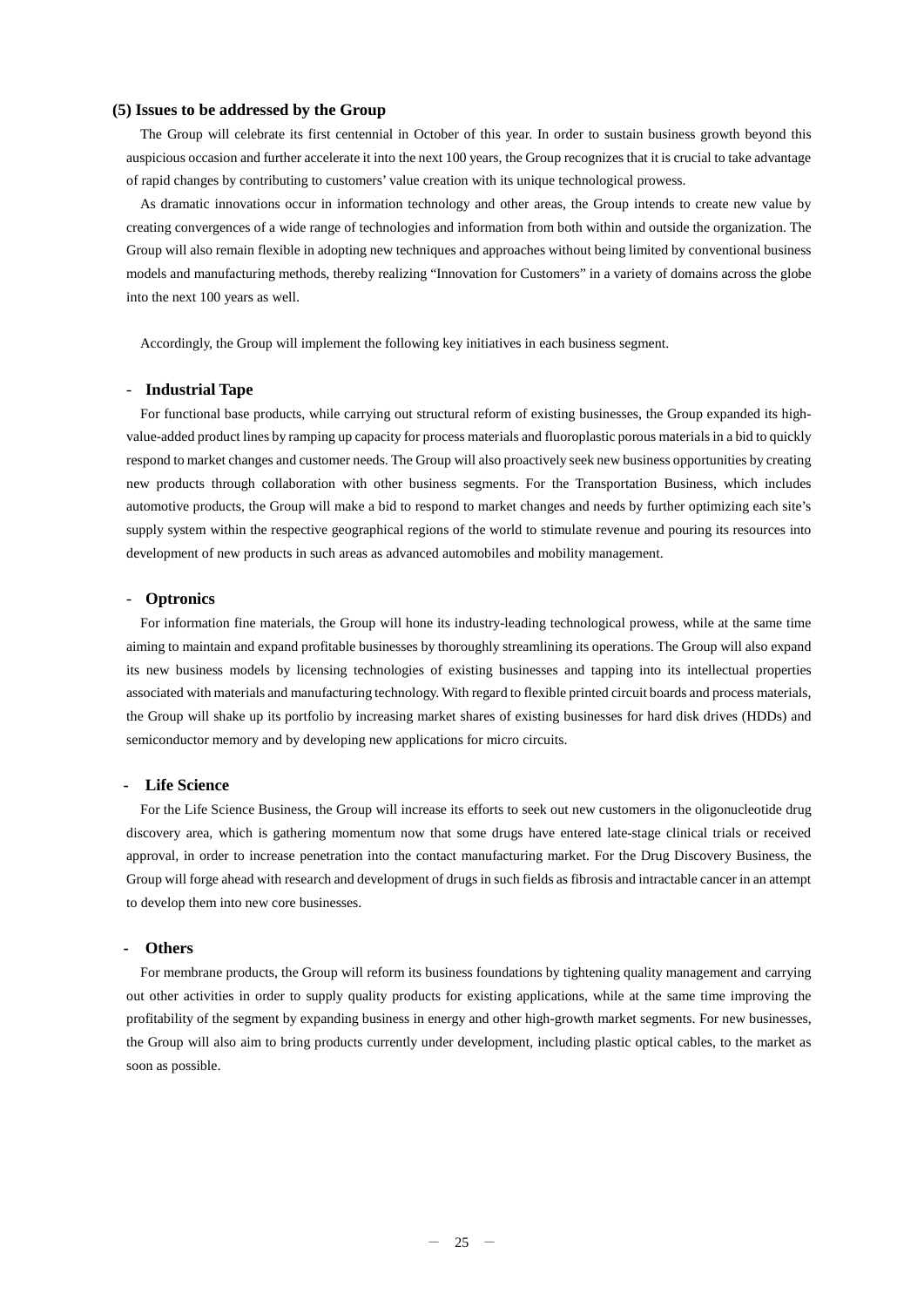## **(6) Trends in operating results and assets**

|                                                                                                  | Japan GAAP             | <b>IFRS</b>            |                        |                          |                        |                          |
|--------------------------------------------------------------------------------------------------|------------------------|------------------------|------------------------|--------------------------|------------------------|--------------------------|
| Item                                                                                             | FY2013<br>(149th term) | FY2013<br>(149th term) | FY2014<br>(150th term) | FY2015<br>$(151st$ term) | FY2016<br>(152nd term) | FY2017<br>$(153rd$ term) |
| (million yen)<br>Revenue                                                                         | 749,835                | 749,504                | 825,243                | 793,054                  | 767,710                | 856,262                  |
| Operating income<br>(million yen)                                                                | 72,254                 | 72,503                 | 106,734                | 102,397                  | 92,589                 | 125,722                  |
| Ordinary income<br>(million yen)                                                                 | 71,658                 |                        |                        |                          |                        |                          |
| Net income attributable to owners<br>of the parent company<br>(million yen)                      | 51,018                 | 51,892                 | 77,876                 | 81,683                   | 63,453                 | 87,377                   |
| Basic earnings per share<br>(ven)                                                                | 309.29                 | 314.59                 | 471.75                 | 495.23                   | 390.94                 | 538.99                   |
| Dividend payout ratio<br>(% )                                                                    | 32.3                   | 31.8                   | 25.4                   | 28.2                     | 38.4                   | 29.7                     |
| ROA (Ratio of profit attributable to<br>owners of the parent company to<br>total assets)<br>(% ) | 6.7                    | 6.8                    | 9.5                    | 9.7                      | 7.4                    | 9.6                      |
| ROE (Return on equity attributable<br>to owners of the parent company)<br>(% )                   | 10.1                   | 10.5                   | 13.7                   | 13.3                     | 10.0                   | 13.0                     |
| Operating income to revenue<br>(% )                                                              | 9.6                    | 9.7                    | 12.9                   | 12.9                     | 12.1                   | 14.7                     |
| Total assets<br>(million yen)                                                                    | 781,352                | 783,583                | 855,433                | 825,905                  | 879,899                | 937,796                  |
| Total equity<br>(million yen)                                                                    | 527,299                | 524,552                | 615,776                | 617,891                  | 654,421                | 693,995                  |
| Equity attributable to owners of the<br>parent company per share<br>(yen)                        | 3.172.03               | 3,159.87               | 3,705.96               | 3.785.91                 | 4,027.57               | 4,328.50                 |
| Ratio of equity attributable to<br>owners of the parent company to<br>total assets<br>(% )       | 67.0                   | 66.5                   | 71.5                   | 74.4                     | 74.3                   | 73.9                     |
| Depreciation and amortization<br>(million yen)                                                   | 43,188                 | 43,223                 | 45,662                 | 48,537                   | 48,556                 | 49,283                   |
| Capital investment<br>(million yen)<br>75,814                                                    |                        | 75,814                 | 56,721                 | 60,420                   | 36,538                 | 47,193                   |
| Research and development costs<br>28,573<br>(million yen)                                        |                        | 28,444                 | 28,240                 | 32,120                   | 30,366                 | 31,243                   |
| Exchange rate (average rate)<br>(yen/1 US dollar)                                                | 99.93                  | 99.93                  | 109.00                 | 120.17                   | 108.88                 | 110.83                   |

Notes:

1. From the fiscal year ended March 31, 2015, the Nitto Group has implemented the International Financial Reporting Standards (IFRS) to prepare its consolidated financial statements (date of transition to IFRS: April 1, 2013). Accordingly, the financial data for the fiscal year ended March 31, 2014 is also presented based on IFRS.

2. Trends in operating results and assets are presented based on the International Financial Reporting Standards (IFRS). 3. "Dividend payout ratio" is calculated based on a tentative dividend amount whose payment is subject to approval of

Item 1 as proposed for the 153rd Ordinary General Meeting of Shareholders.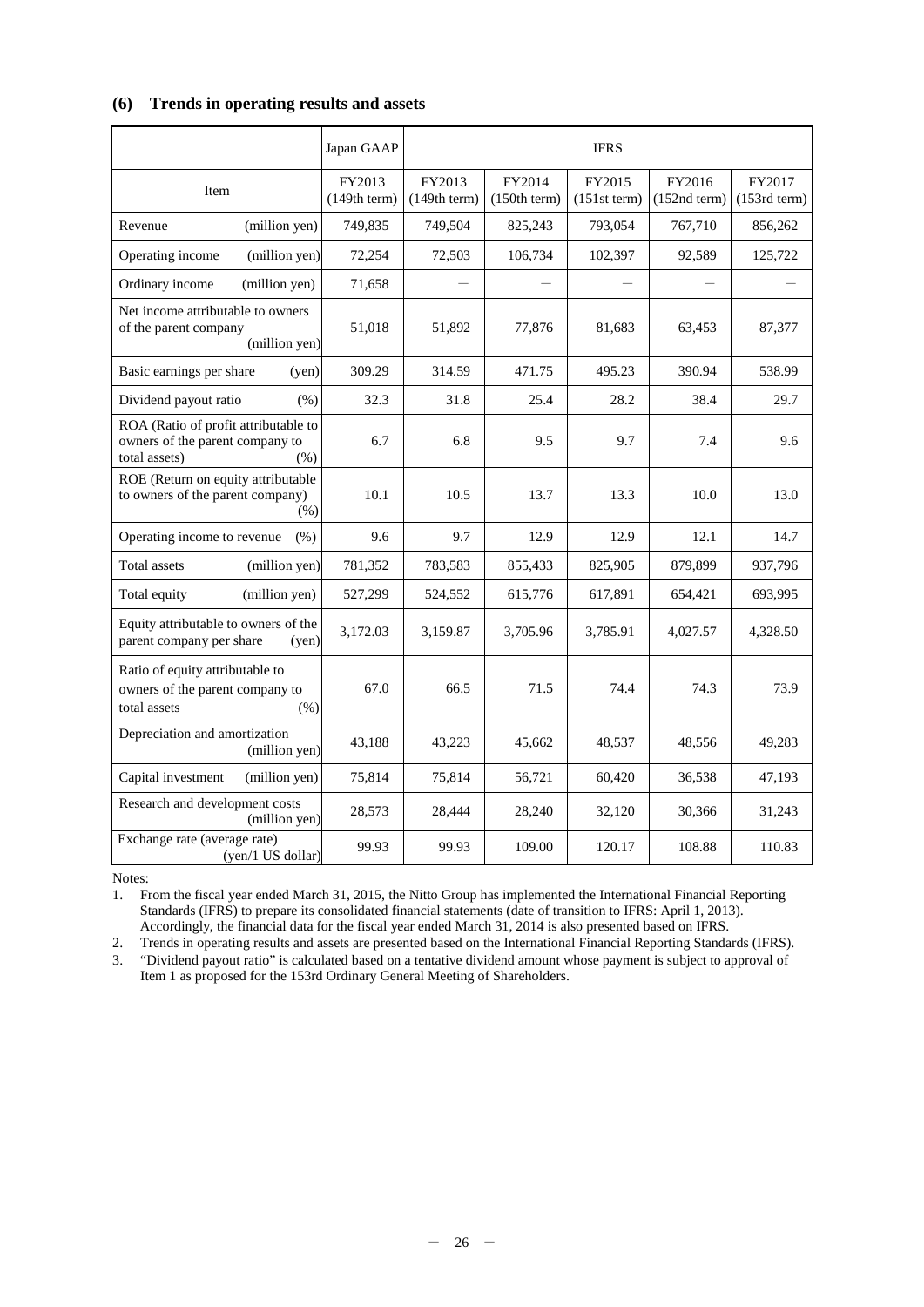# **(7) Principal offices and status of major subsidiaries (as of March 31, 2018)**

<1> Principal offices of the Group

|                                                                  | Head Office<br>Kita-ku, Osaka      |                                                                                                                                                                                                                                                      |  |
|------------------------------------------------------------------|------------------------------------|------------------------------------------------------------------------------------------------------------------------------------------------------------------------------------------------------------------------------------------------------|--|
| Nitto Denko Corporation                                          | Offices<br>(Plants/<br>Laboratory) | Tohoku Plant (Osaki, Miyagi), Kanto Plant (Fukaya,<br>Saitama), Toyohashi Plant (Toyohashi, Aichi), Kameyama<br>Plant (Kameyama, Mie), Shiga Plant (Kusatsu, Shiga),<br>Ibaraki Laboratory (Ibaraki, Osaka), Onomichi Plant<br>(Onomichi, Hiroshima) |  |
|                                                                  | <b>Branches</b>                    | Tokyo Sales Branch (Shinagawa-ku, Tokyo), Nagoya Sales<br>Branch (Naka-ku, Nagoya), Osaka Sales Branch (Chuo-ku,<br>Osaka), Kyushu Sales Branch (Hakata-ku, Fukuoka)                                                                                 |  |
| Nissho Corporation                                               | Kita-ku, Osaka, Japan              |                                                                                                                                                                                                                                                      |  |
| Nitto EMEA NV                                                    | Leuven, Belgium                    |                                                                                                                                                                                                                                                      |  |
| Nitto, Inc.<br>Lakewood, NJ, U.S.                                |                                    |                                                                                                                                                                                                                                                      |  |
| Nitto Denko (China) Investment Co., Ltd.<br>Shanghai, China      |                                    |                                                                                                                                                                                                                                                      |  |
| Taiwan Nitto Optical Co., Ltd.                                   | Taichung, Taiwan                   |                                                                                                                                                                                                                                                      |  |
| Korea Nitto Optical Co., Ltd.                                    | Pyeongtaek, South Korea            |                                                                                                                                                                                                                                                      |  |
| Gumi, South Korea<br>Korea Optical High Tech Co., Ltd.           |                                    |                                                                                                                                                                                                                                                      |  |
| Hong Kong, China<br>Nitto Denko (HK) Co., Ltd.                   |                                    |                                                                                                                                                                                                                                                      |  |
| Shanghai Nitto Optical Co., Ltd.<br>Shanghai, China              |                                    |                                                                                                                                                                                                                                                      |  |
| Shenzhen Nitto Optical Co., Ltd.<br>Shenzhen, China              |                                    |                                                                                                                                                                                                                                                      |  |
| Nitto (China) New Materials Co., Ltd.                            | Shanghai, China                    |                                                                                                                                                                                                                                                      |  |
| Nitto Denko (Singapore) Pte. Ltd.                                | Singapore                          |                                                                                                                                                                                                                                                      |  |
| Nitto Denko Material (Thailand) Co., Ltd.<br>Ayutthaya, Thailand |                                    |                                                                                                                                                                                                                                                      |  |

#### <2> Status of major subsidiaries

| Corporate name                              | Capital                          | Company's<br>stake     | Main business                                                                                                   |
|---------------------------------------------|----------------------------------|------------------------|-----------------------------------------------------------------------------------------------------------------|
| Nissho Corporation                          | in million yen<br>500            | $\frac{0}{0}$<br>100.0 | Production, processing, and sales of industrial<br>tapes                                                        |
| Nitto EMEA NV                               | in thousand euro<br>212,282      | 100.0                  | Administration of Group companies in Europe                                                                     |
| Nitto, Inc.                                 | in thousand U.S.<br>dollars<br>0 | 100.0                  | Administration of Group companies in the<br>Americas<br>Production, processing, sales, etc. of industrial tapes |
| Nitto Denko (China) Investment<br>Co., Ltd. | in thousand RMB<br>925,394       | 100.0                  | Administration of the Group companies in China                                                                  |
| Taiwan Nitto Optical Co., Ltd.              | in thousand NT\$<br>568,003      | 100.0                  | Production, processing, and sales of optronics                                                                  |
| Korea Nitto Optical Co., Ltd.               | in million won<br>84.365         | 100.0                  | Production, processing, and sales of optronics                                                                  |
| Korea Optical High Tech Co., Ltd.           | in million won<br>22,000         | 100.0                  | Production, processing, and sales of optronics                                                                  |
| Nitto Denko (HK) Co., Ltd.                  | in thousand HK\$<br>13.826       | 100.0                  | Sales of industrial tapes and optronics                                                                         |
| Shanghai Nitto Optical Co., Ltd.            | in thousand RMB<br>89,981        | 100.0<br>(24.5)        | Production, processing, and sales of optronics                                                                  |
| Shenzhen Nitto Optical Co., Ltd.            | in thousand RMB<br>568,925       | 100.0                  | Production, processing, and sales of optronics                                                                  |
| Nitto (China) New Materials Co.,<br>Ltd.    | in thousand RMB<br>50,000        | 100.0<br>(100.0)       | Sales of industrial tapes, optronics, and others                                                                |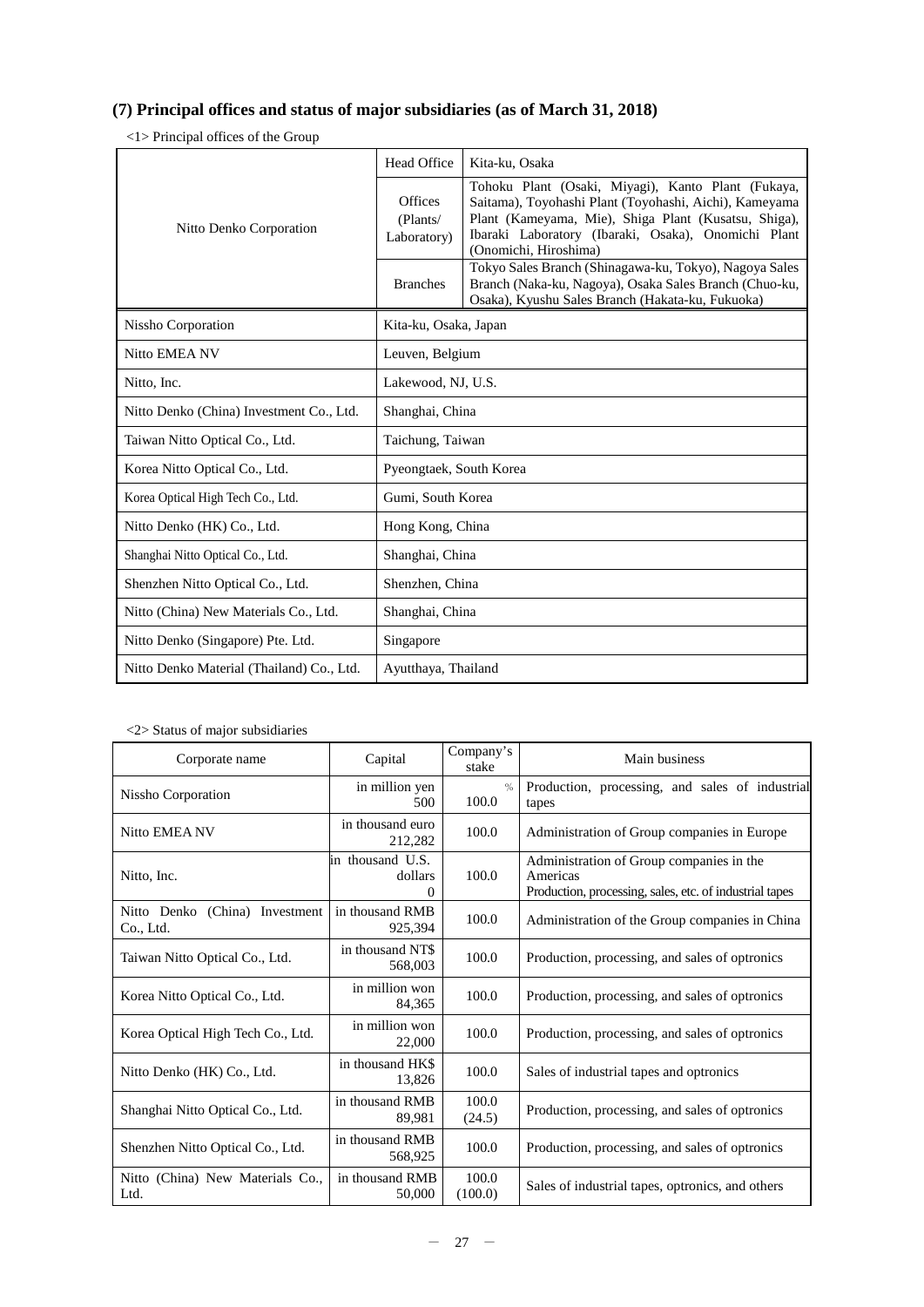| Nitto Denko (Singapore) Pte. Ltd.            | in thousand U.S.<br>dollars<br>55.770 |                  | Administration of Group companies in South Asia<br>Sales of industrial tapes |
|----------------------------------------------|---------------------------------------|------------------|------------------------------------------------------------------------------|
| Nitto Denko Material (Thailand)<br>Co., Ltd. | in thousand Thai<br>Baht<br>460,000   | 100.0<br>(100.0) | Production, processing, and sales of optronics                               |

Note: Figures in parenthesis in "Company's stake" indicate the percentage of indirect stake.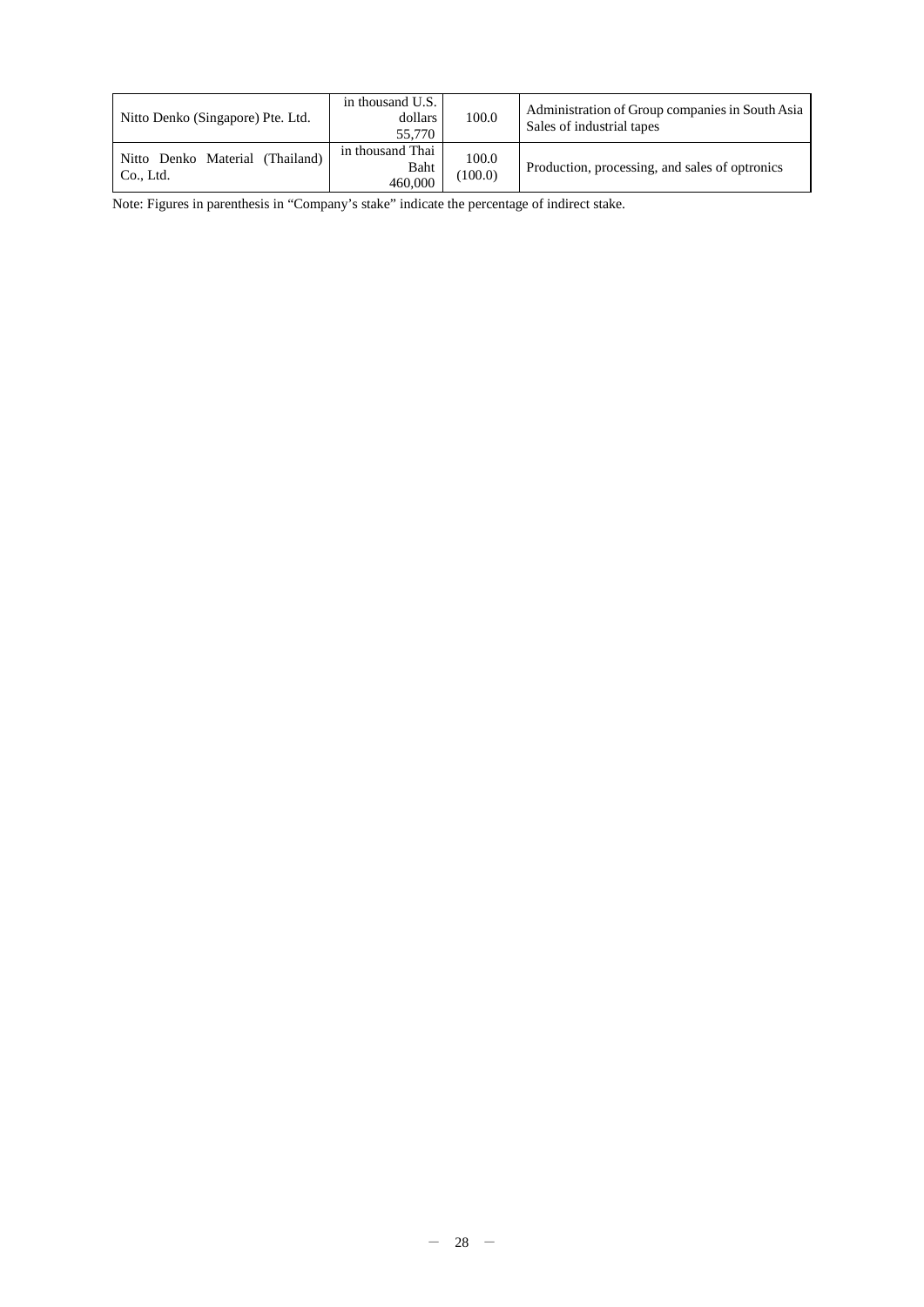# **(8) Employees of the Group and the Company (as of March 31, 2018)**

|         | Number of employees | Changes from the end of the previous fiscal year |
|---------|---------------------|--------------------------------------------------|
| Group   | 26,310              | $-349$                                           |
| Company | 5,269               | $+105$                                           |

Note: The number of employees does not include Directors (those who are classified as employees) and temporary workers.

## **(9) Major creditors (as of March 31, 2018)**

Details of major creditors are omitted here because the borrowing amounts are immaterial.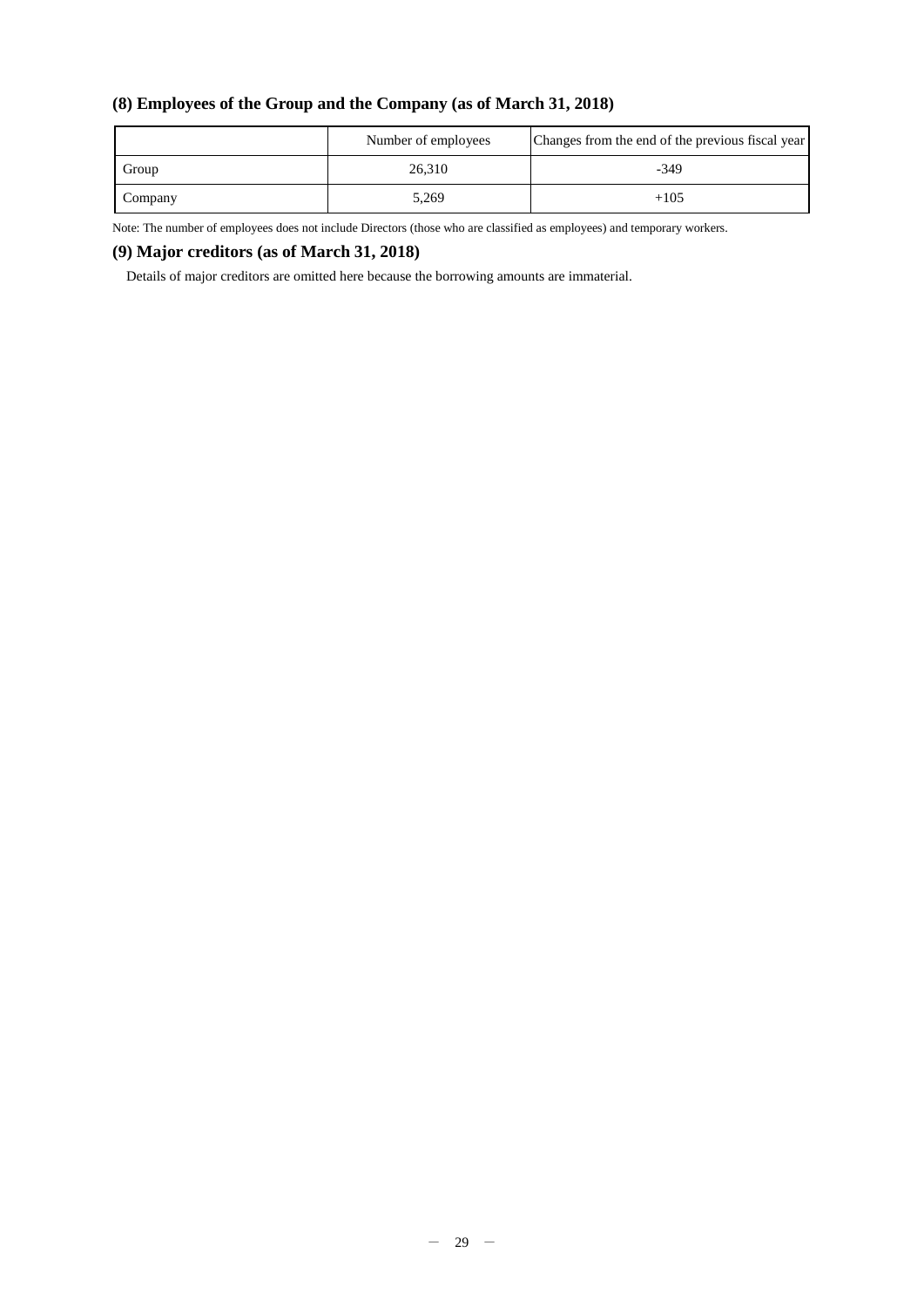#### **2. Shareholders' equity (as of March 31, 2018)**

(1) Number of shares authorized to be issued 400,000,000 shares

- (2) Number of shares issued 173,758,428 shares
	- (Amount of treasury stock held 13,592,423 shares)
- (3) Number of shareholders 35,847
- (4) Major shareholders (top 10)

| Name                                                                      | Number of<br>shares held      | Ownership<br>percentage |
|---------------------------------------------------------------------------|-------------------------------|-------------------------|
| The Master Trust Bank of Japan, Ltd. (Trust Account)                      | Thousands of shares<br>24,774 | $\frac{0}{0}$<br>15.47  |
| Japan Trustee Services Bank, Ltd. (Trust Account)                         | 14,234                        | 8.89                    |
| JPM organ Chase Bank 380055                                               | 7.043                         | 4.40                    |
| <b>State Street Bank and Trust Company</b>                                | 3,250                         | 2.03                    |
| Trust & Custody Services Bank, Ltd. (Securities Investment Trust Account) | 3,097                         | 1.93                    |
| State Street Bank West Client – Treaty 505234                             | 3,057                         | 1.91                    |
| JPM organ Chase Bank 380634                                               | 2,921                         | 1.82                    |
| Japan Trustee Services Bank, Ltd. (Trust Account 5)                       | 2,886                         | 1.80                    |
| Japan Trustee Services Bank, Ltd. (Trust Account 7)                       | 2,532                         | 1.58                    |
| State Street Bank and Trust Company 505223                                | 2,476                         | 1.55                    |

Notes: 1. The Company holds a total treasury stock of 13,592,423 shares, but it is not included among the major shareholders above.

2. The ownership percentage has been calculated based on the number of shares issued, excluding treasury stock.

3. Although the reports on large-scale shareholdings have been submitted as follows, the Company lists the major shareholders above according to the shareholder register as of March 31, 2018.

A total of three shareholders comprising Sumitomo Mitsui Trust Bank, Limited and its joint holders

A total of three shareholders comprising The Bank of Tokyo-Mitsubishi UFJ Ltd. and its joint holders

8,699,710 shares (as of July 24, 2017)

Nomura Asset Management Co., Ltd. 13,537,000 shares (as of February 15, 2018)

A total of ten shareholders comprising BlackRock Japan Co., Ltd. and its joint holders

14,524,891 shares (as of April 30, 2018)

<sup>11,964,700</sup> shares (as of March 15, 2017)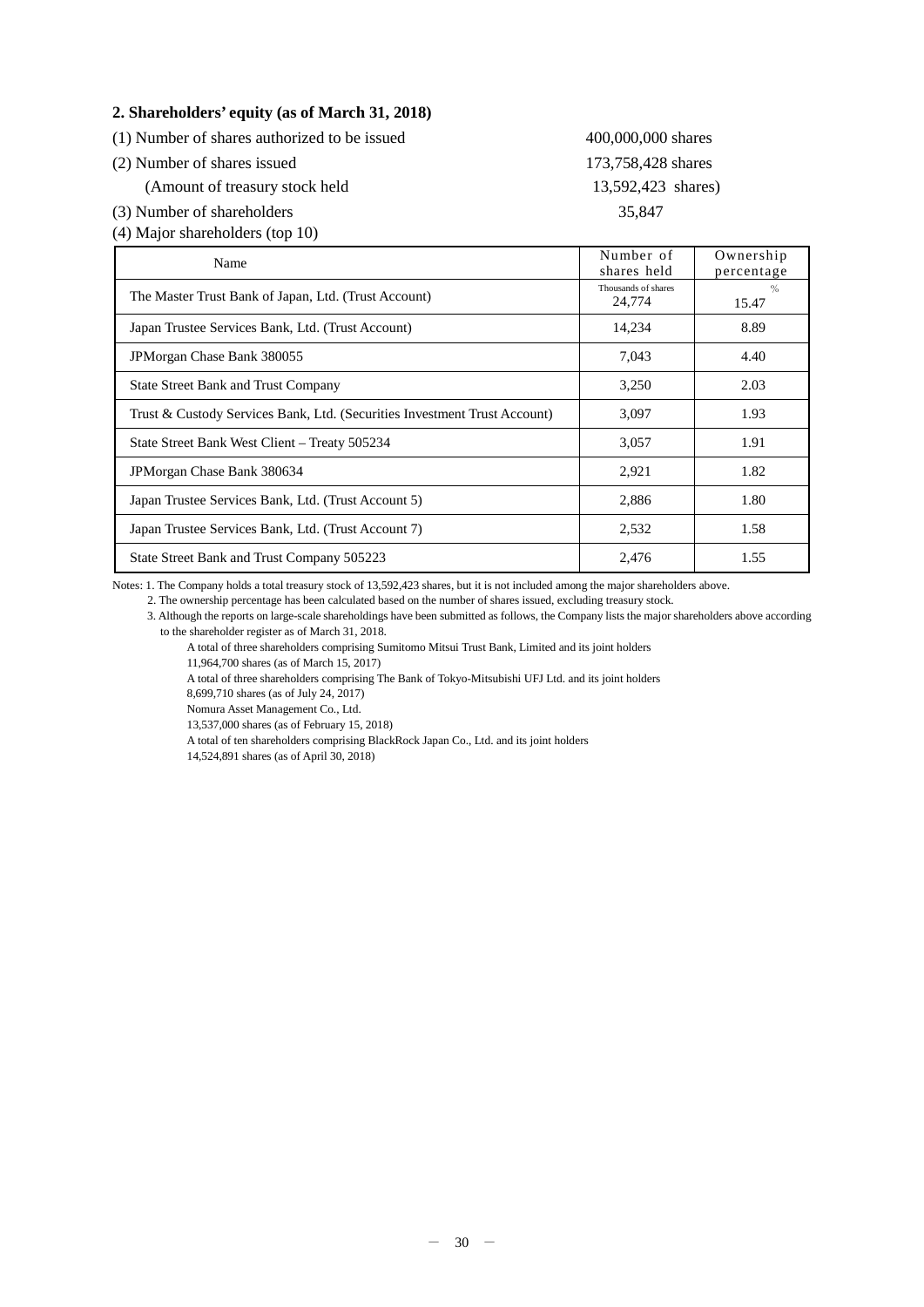# **3. Matters concerning warrants**

(1) Summary of warrants issued as compensation for executing duties and responsibilities and owned by

| Subject                                                            | Equity-based compensation stock options                                                                                                           |
|--------------------------------------------------------------------|---------------------------------------------------------------------------------------------------------------------------------------------------|
| Number of warrants                                                 | 761 units<br>(100 shares of common stock per unit)                                                                                                |
| Class and number of underlying shares<br>subject to warrants       | Company's common stock:<br>$76,100$ shares                                                                                                        |
| Exercise value<br>(payment amount per unit at time of<br>exercise) | $100 \text{ yen}$                                                                                                                                 |
| Exercise period                                                    | 30 years from the day following the issuing date<br>10 days from the day following the day from which they no longer serve as<br><b>Directors</b> |
| Number of owners and units                                         | 6 Directors<br>761 units                                                                                                                          |

Note: The abovementioned warrants were allocated to Directors as equity-based compensation in place of retirement benefits for officers. Outside Directors and Corporate Auditors are not eligible for warrants.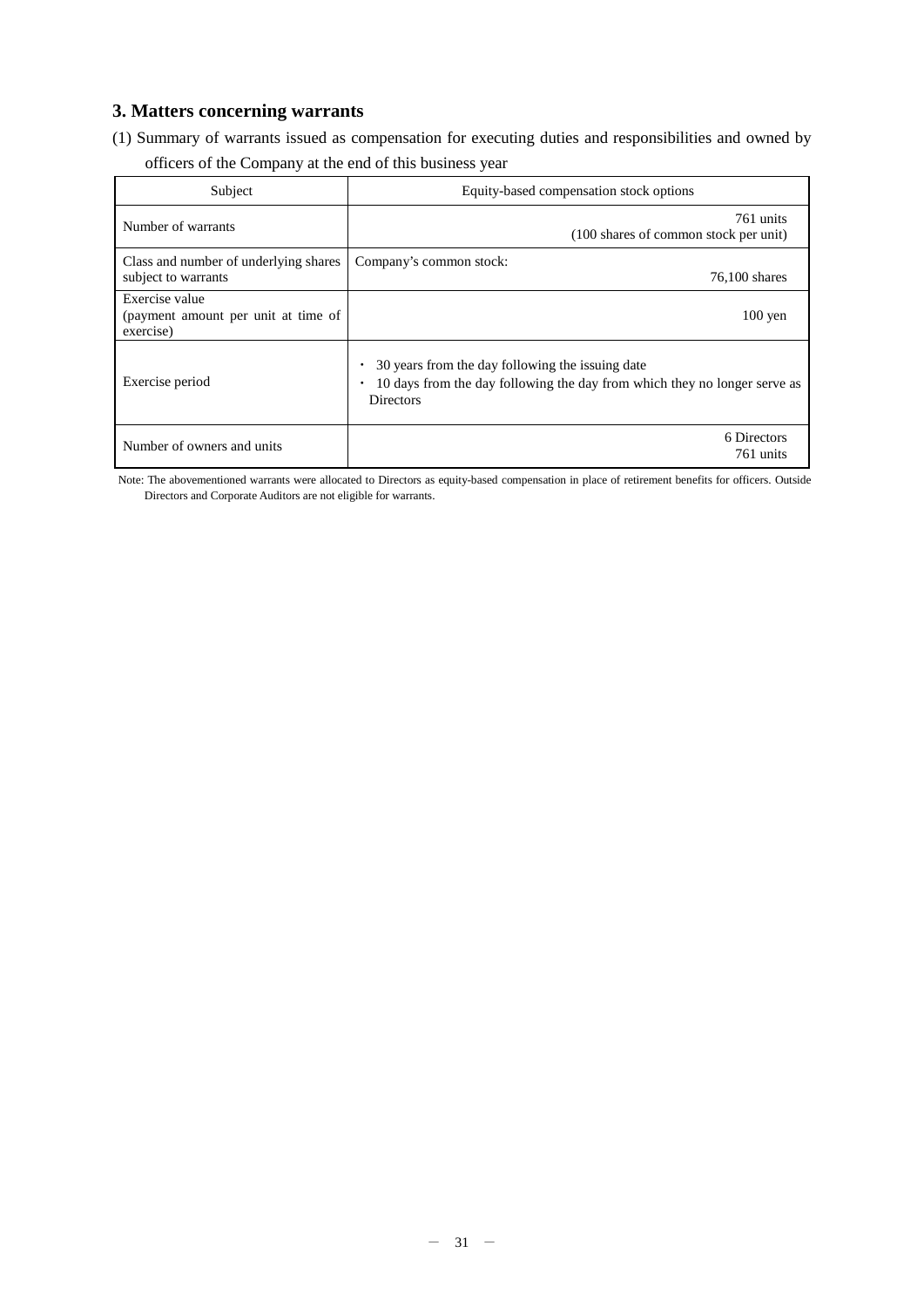# (2) Summary of warrants issued as compensation for executing duties and responsibilities to the employees of the Company and officers and employees of subsidiaries during this business year

| Subject                                                                              | Equity-based compensation stock options issued in August 2017                                                                                                                                                                                                                                                                                                                                                                                                                                                                                                     |
|--------------------------------------------------------------------------------------|-------------------------------------------------------------------------------------------------------------------------------------------------------------------------------------------------------------------------------------------------------------------------------------------------------------------------------------------------------------------------------------------------------------------------------------------------------------------------------------------------------------------------------------------------------------------|
| Number of warrants                                                                   | 94 units<br>(100 shares of common stock per unit)                                                                                                                                                                                                                                                                                                                                                                                                                                                                                                                 |
| Class and number of underlying shares Company's common stock:<br>subject to warrants | $9,400$ shares                                                                                                                                                                                                                                                                                                                                                                                                                                                                                                                                                    |
| Exercise value<br>(payment amount per unit at time of<br>exercise)                   | $100 \text{ yen}$                                                                                                                                                                                                                                                                                                                                                                                                                                                                                                                                                 |
| Exercise period                                                                      | August 2, 2017 through August 1, 2047<br>10 days from the day following the day from which the Vice President of the<br>Company no longer serves in that position ("Right Exercise Starting Day");<br>however, if the warrant owner is the Vice President of the Company and has an<br>employment contract with the Company, the later of the day following the day<br>from which the warrant owner no longer serves as Vice President or the day<br>following the day on which the said employment contract expires shall be the<br>Right Exercise Starting Day. |
| Number of persons and units issued                                                   | 11 employees of the Company<br>94 units                                                                                                                                                                                                                                                                                                                                                                                                                                                                                                                           |

Note: The abovementioned warrants were allocated to employees of the Company (Vice Presidents) as equity-based compensation in place of retirement benefits for officers. "Employees of the Company" does not include those who are concurrently officers of the Company.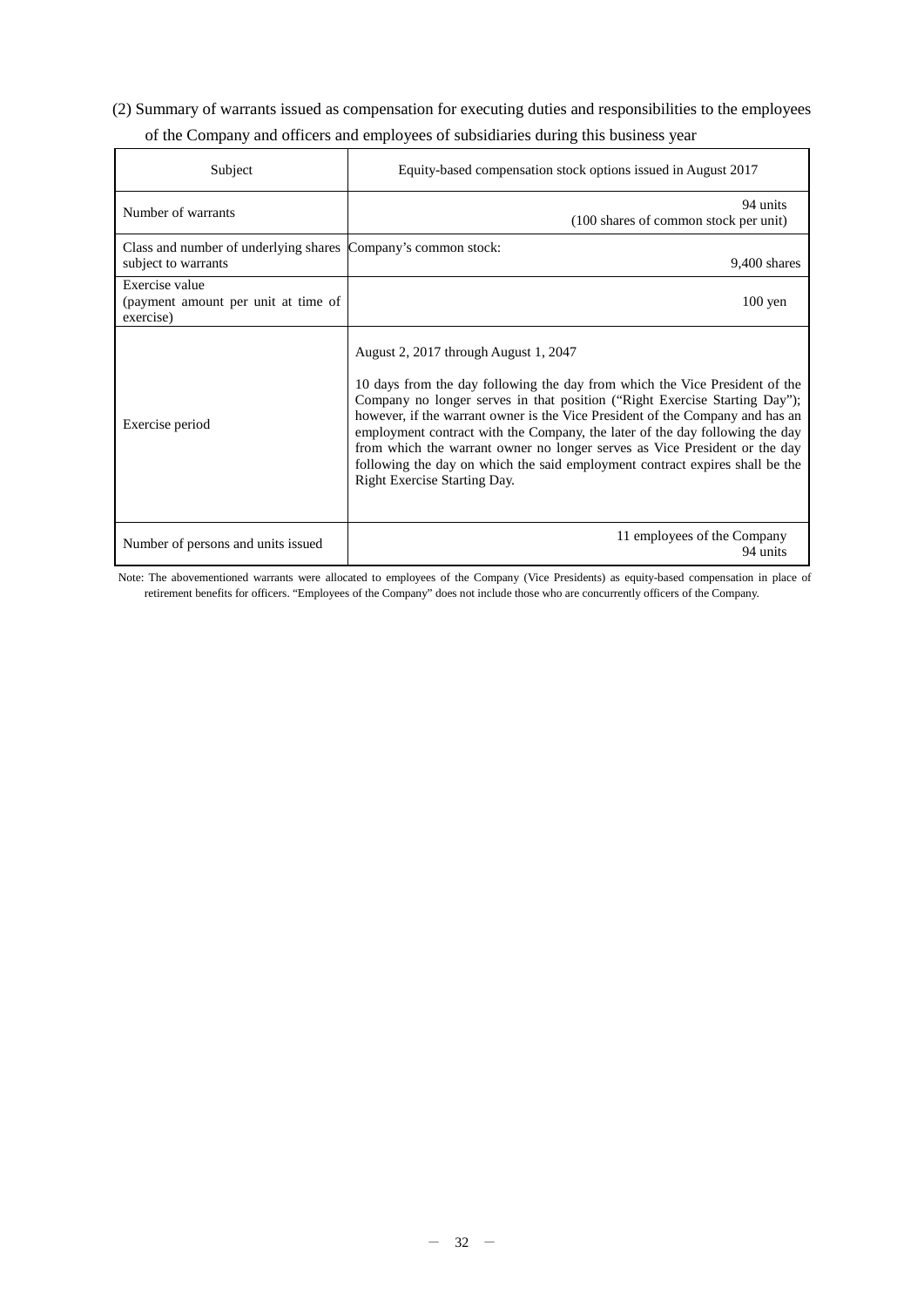# **4. Executives**

# **(1) Directors and Corporate Auditors (as of March 31, 2018)**

| Name              | Positions, duties, and significant concurrent positions |                                                                                                                                                                                                                                        |  |
|-------------------|---------------------------------------------------------|----------------------------------------------------------------------------------------------------------------------------------------------------------------------------------------------------------------------------------------|--|
| Hideo Takasaki    | President<br>Representative<br>Director, B.O.D.         | CEO (Chief Executive Officer),<br>concurrently COO (Chief Operating Officer), of the Group                                                                                                                                             |  |
| Toshiyuki Umehara | Director                                                | Senior Executive Vice President, CTO (Chief Technology Officer) of<br>the Group<br>General Manager of Corporate Technology Sector                                                                                                      |  |
| Toru Takeuchi     | Director                                                | Executive Vice President, CFO (Chief Financial Officer) of the Group                                                                                                                                                                   |  |
| Yasushi Nakahira  | Director                                                | <b>Executive Vice President</b><br>General Manager of Functional Base Products Sector, concurrently<br>General Manager of Sales Management Sector                                                                                      |  |
| Nobuhiro Todokoro | Director                                                | <b>Senior Vice President</b><br>General Manager of Information Fine Materials Sector                                                                                                                                                   |  |
| Yosuke Miki       | Director                                                | Vice President, Deputy CTO<br>General Manager of Information and Communication Technology<br>Sector,<br>concurrently Deputy General Manager of Corporate Technology<br>Sector and General Manager of New Business Development Division |  |
| Yoichiro Furuse   | <b>Outside Director</b>                                 | Representative Director of Evanston Corporation<br>Chairman of Japan of Permira Advisers KK<br>Consultant of GLP Pte. Ltd.                                                                                                             |  |
| Takashi Hatchoji  | <b>Outside Director</b>                                 | External Audit & Supervisory Board Member of Marubeni<br>Corporation<br>Outside Director of Konica Minolta, Inc.                                                                                                                       |  |
| Hiroshi Sato      | <b>Outside Director</b>                                 | Senior Adviser of Kobe Steel, Ltd.<br>Vice Chairman of Kansai Economic Federation<br>Outside Director of Sumitomo Dainippon Pharma Co., Ltd.<br>Outside Director of Sumitomo Electric Industries, Ltd.                                 |  |
| Masami Kanzaki    | Corporate Auditor<br>(full-time service)                |                                                                                                                                                                                                                                        |  |
| Kageshi Maruyama  | Corporate Auditor<br>(full-time service)                |                                                                                                                                                                                                                                        |  |
| Masashi Teranishi | <b>Outside Corporate</b><br>Auditor                     | Honorary Advisor of The Bank of Tokyo-Mitsubishi UFJ, Ltd.<br>Outside Director of Tsukishima Kikai Co., Ltd.                                                                                                                           |  |
| Masakazu Toyoda   | <b>Outside Corporate</b><br>Auditor                     | Outside Director of Murata Manufacturing Co., Ltd.<br>Chairman & CEO of The Institute of Energy Economics, Japan<br>Outside Director of Canon Electronics Inc.                                                                         |  |
| Mitsuhide Shiraki | <b>Outside Corporate</b><br>Auditor                     | Professor, Faculty of Political Science and Economics, Waseda<br>University                                                                                                                                                            |  |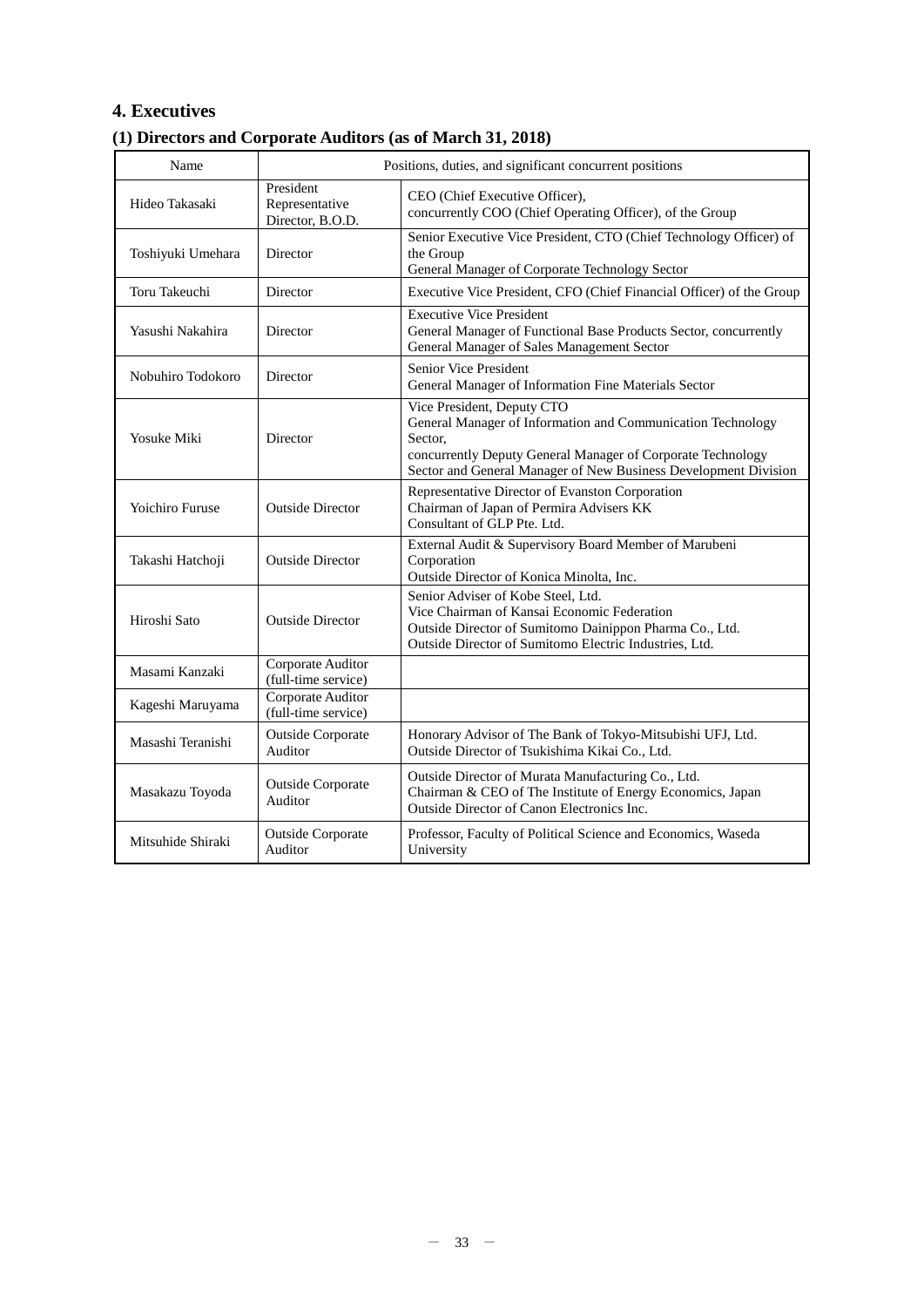Notes: 1. Directors' "positions and duties" were changed as follows on April 1, 2018.

| <b>Name</b>       | Positions and duties |                                                                                                                                                      |  |  |  |
|-------------------|----------------------|------------------------------------------------------------------------------------------------------------------------------------------------------|--|--|--|
| Toshiyuki Umehara | Director             | Senior Executive Vice President, CTO, concurrently CIO (Chief<br>Information Officer) of the Group<br>General Manager of Corporate Technology Sector |  |  |  |
| Yasushi Nakahira  | Director             | <b>Executive Vice President</b><br>General Manager of Functional Base Products Sector                                                                |  |  |  |

2. Kageshi Maruyama, the full-time Corporate Auditor, has gained experience in the Company's corporate strategy, business development, and auditing departments over the years, and possesses a broad range of knowledge in finance and accounting.

3. The Company has designated all of the Outside Directors and Outside Corporate Auditors as Independent Directors/Corporate Auditors as stipulated by Tokyo Stock Exchange and reported them to the Exchange.

4. The Company has no special relationship with any of the organizations at which the Outside Directors and Outside Corporate Auditors hold important concurrent positions.

5. At the close of the 152nd Ordinary General Meeting of Shareholders held on June 16, 2017, the full-time Corporate Auditor Yoshihiro Taniguchi retired from office due to resignation.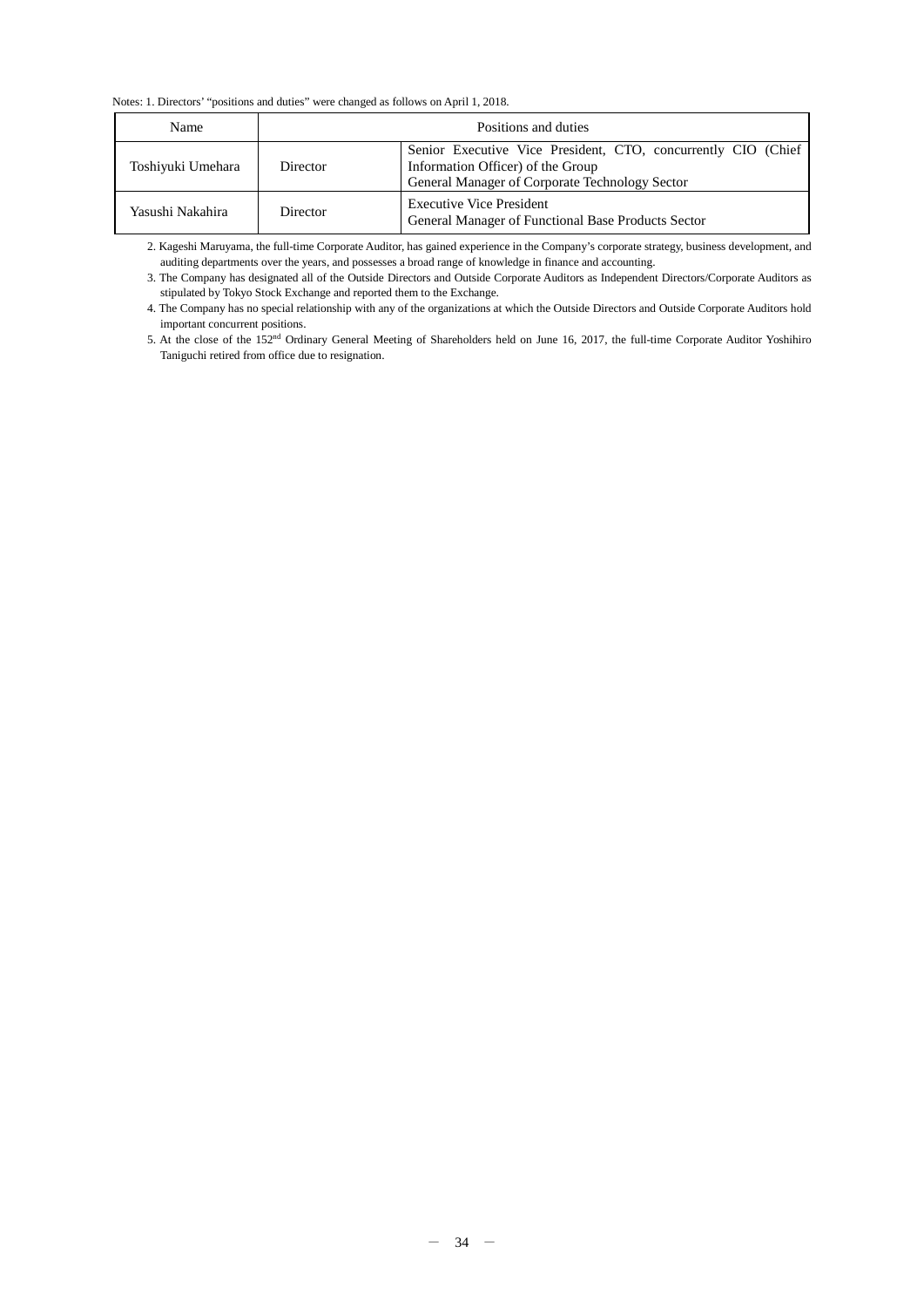### **(2) Major activities of Outside Directors and Outside Corporate Auditors**

| Name                          | Major activities                                                                                                                                                                                                                                                                            |  |  |
|-------------------------------|---------------------------------------------------------------------------------------------------------------------------------------------------------------------------------------------------------------------------------------------------------------------------------------------|--|--|
| 1. Outside Directors          |                                                                                                                                                                                                                                                                                             |  |  |
| Yoichiro Furuse               | Participation<br>Board of Directors meetings: 100% (12 out of 12 times)<br>Major comments He mainly makes comments from the viewpoint of an experienced corporate executive.                                                                                                                |  |  |
| Takashi Hatchoji              | Participation<br>Board of Directors meetings: 100% (12 out of 12 times)<br>Major comments He mainly makes comments from the viewpoint of an experienced corporate executive.                                                                                                                |  |  |
| Hiroshi Sato                  | Participation<br>Board of Directors meetings: 80% (8 out of 10 times)<br>Major comments He mainly makes comments from the viewpoint of an experienced corporate executive.                                                                                                                  |  |  |
| 2. Outside Corporate Auditors |                                                                                                                                                                                                                                                                                             |  |  |
| Masashi Teranishi             | Participation<br>Board of Directors meetings: 100% (12 out of 12 times)<br>Board of Corporate Auditors meetings: 100% (13 out of 13 times)<br>Major comments He mainly makes comments based on his many years of experience at financial institutions and deep<br>financial knowledge.      |  |  |
| Masakazu Toyoda               | Participation<br>Board of Directors meetings: 100% (12 out of 12 times)<br>Board of Corporate Auditors meetings: 100% (13 out of 13 times)<br>Major comments He mainly makes comments based on his broad insight and extensive experience in the fields of<br>economy, trade, and industry. |  |  |
| Mitsuhide Shiraki             | Participation<br>Board of Directors meetings: 100% (12 out of 12 times)<br>Board of Corporate Auditors meetings: 100% (13 out of 13 times)<br>Major comments He mainly makes comments based on his broad insight as a person with relevant knowledge and<br>experience.                     |  |  |

#### **(3) Summary of liability limitation agreement**

The Company has executed agreements with all of the Outside Directors and Outside Corporate Auditors in accordance with the Articles of Incorporation to limit the compensation liability provided in Paragraph 1, Article 423 of the Companies Act, and the compensation limitation amount under these agreements are the minimum amount determined under laws and regulations.

#### **(4) Compensation, etc. paid to Directors and Corporate Auditors**

|                                                                        |                                       |                         |                                   |                                           | (Yen in Millions)  |
|------------------------------------------------------------------------|---------------------------------------|-------------------------|-----------------------------------|-------------------------------------------|--------------------|
|                                                                        |                                       | Compensation by type    | Number of                         |                                           |                    |
| Position                                                               | Total amount of<br>compensation, etc. |                         | Bonus paid to<br><b>Directors</b> | Warrants<br>(equity-based<br>compensation | eligible Directors |
|                                                                        |                                       | Compensation in<br>cash |                                   |                                           | and Corporate      |
|                                                                        |                                       |                         |                                   | stock options)                            | Auditors           |
| <b>Directors</b><br>(excluding Outside)<br>Directors)                  | 688                                   | 248                     | 329                               | 110                                       | 7                  |
| <b>Outside Directors</b>                                               | 36                                    | 36                      |                                   |                                           | 4                  |
| <b>Corporate Auditors</b><br>(excluding Outside<br>Corporate Auditors) | 67                                    | 67                      |                                   |                                           | 3                  |
| <b>Outside Corporate</b><br>Auditors                                   | 32                                    | 32                      |                                   |                                           | 3                  |

Notes:

1. The table above includes two Directors (including one Outside Director) and one Corporate Auditor (not an Outside Corporate Auditor) who retired during the fiscal year under review.

2. The amount of employee salary (including bonus) for a Director who also holds an employee position is paid separately from the abovementioned compensation, but such employee salary was not paid for the current term.

3. The limit of compensation for Directors is 30 million yen per month (of which up to 3 million yen is allocated to Outside Directors) since approval at the 150th Ordinary General Meeting of Shareholders, and that for Corporate Auditors is 12 million yen per month since approval at the 139th Ordinary General Meeting of Shareholders.

4. Bonus for Directors is a tentative amount and its payment is subject to the approval of proposed Item 2 at the 153rd Ordinary General Meeting of Shareholders.

5. Matters related to warrants (equity-based compensation stock options) were approved at the 152nd Ordinary General Meeting of Shareholders.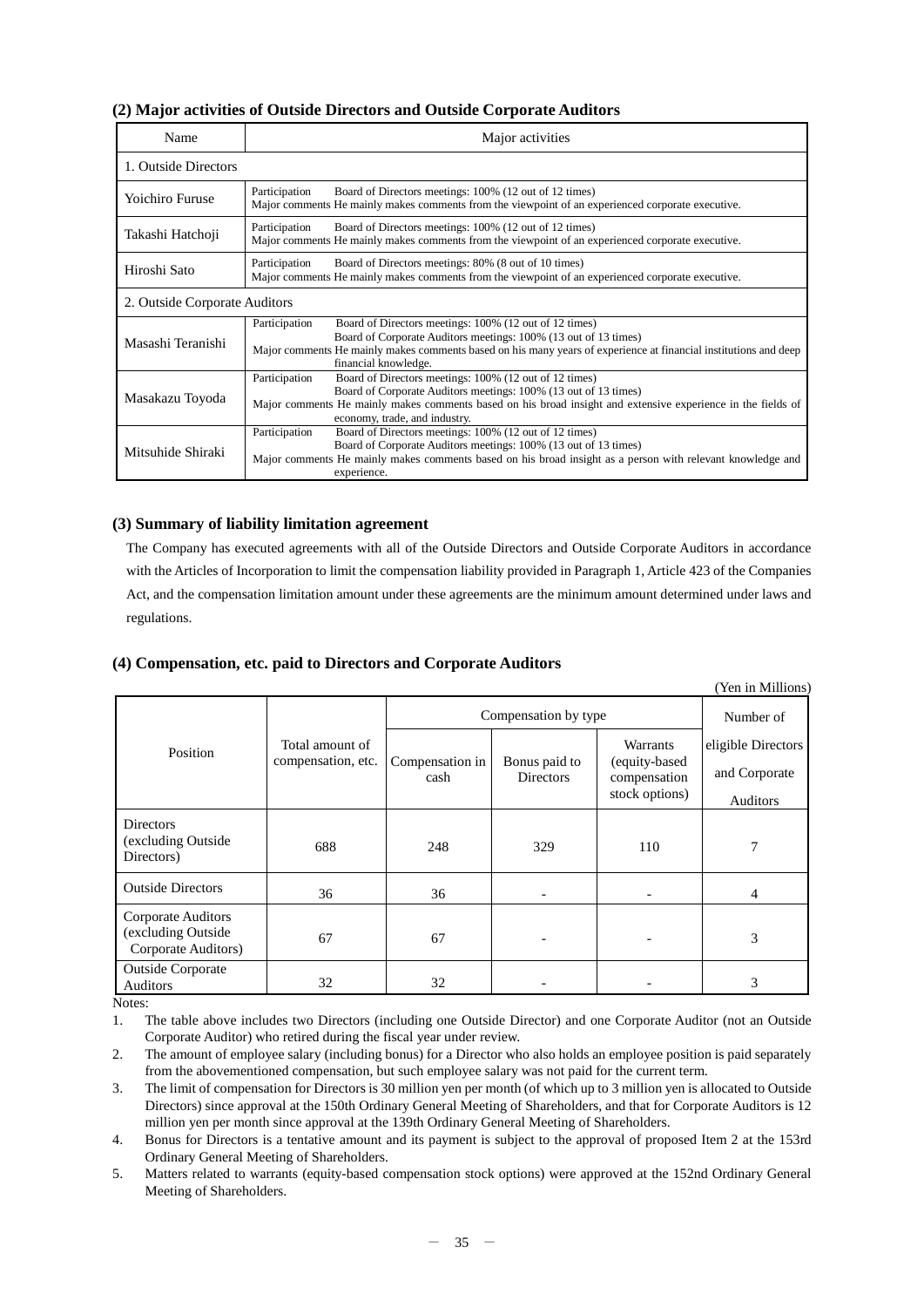6. Aside from the compensation described in the table above, 46 million yen was paid. This includes 44 million yen paid as adjusted retirement benefits (following the discontinuation of retirement benefits for officers based on a resolution at the 139th Ordinary General Meeting of Shareholders) to one Director (not an Outside Director) who retired during the fiscal year under review and 2 million yen (as a part of warrants allocated based on a resolution at the 152<sup>nd</sup> Ordinary General Meeting of Shareholders) paid to one Director (not an Outside Director) who retired during the previous fiscal year, but whose payment has been brought forward to the fiscal year under review for accounting purposes.

# **(5) Summary of the policy to determine the amount or calculation method of compensation for Directors and Corporate Auditors**

#### <1> Compensation paid to Directors

Compensation for Directors of the Company has three components: fixed compensation in cash, a bonus for Directors based on short-term performance, and compensation in the form of warrants as mid- and long-term incentives. The amounts of each of the three components are determined within the range of the total amount approved at the general meetings of shareholders.

In order to increase the objectivity and transparency of such compensation, the Representative Directors determine the specific amount of compensation paid to each Director in accordance with their duties, responsibilities, and performance after consulting the Management and Remuneration Advisory Committee on their views regarding compensation paid to Directors.

#### <2> Compensation paid to Corporate Auditors

In light of the nature of Corporate Auditors' duties, which is to audit and otherwise examine the execution of duties by Directors, the compensation paid to Corporate Auditors of the Company does not include any performance-based components, including equity-related compensation, and instead consists of only fixed compensation in cash. The amount of their compensation is determined within the range of the total amount approved at the general meetings of shareholders.

The specific amount of compensation paid to each Corporate Auditor is determined through consultation among Corporate Auditors in accordance with their respective duties and responsibilities.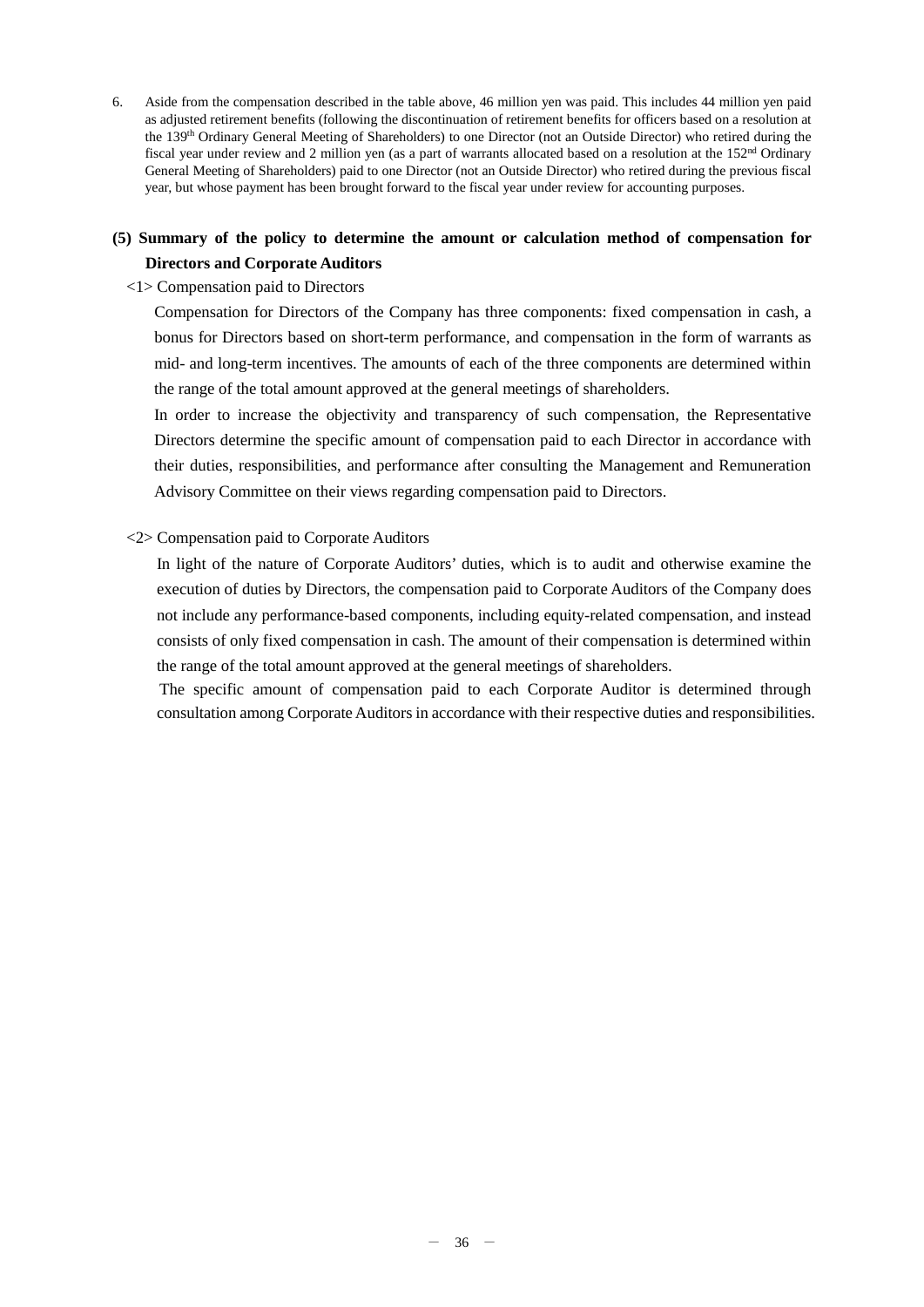## (Reference) Status of Vice Presidents

The Company has adopted the executive officer system. The current positions and responsibilities of executive officers as of April 1, 2018 are as follows.

|  |  |  |  |  | (Those with an asterisk are Directors.) |  |
|--|--|--|--|--|-----------------------------------------|--|
|--|--|--|--|--|-----------------------------------------|--|

| Name                 | Positions and responsibilities                    |                                                                                                                                                                                                             |  |  |
|----------------------|---------------------------------------------------|-------------------------------------------------------------------------------------------------------------------------------------------------------------------------------------------------------------|--|--|
| * Hideo Takasaki     | CEO and COO                                       |                                                                                                                                                                                                             |  |  |
| Toshihiko Omote      | Senior Executive Vice<br>President                |                                                                                                                                                                                                             |  |  |
| Michio Yoshimoto     | Senior Executive Vice<br>President                | General Manager of Legal and Corporate Affairs Division,<br>concurrently Deputy General Manager of Nucleic Acid<br>Medicine Business Division                                                               |  |  |
| * Toshiyuki Umehara  | Senior Executive Vice<br>President<br>CTO and CIO | General Manager of Corporate Technology Sector                                                                                                                                                              |  |  |
| * Toru Takeuchi      | <b>Executive Vice President</b><br><b>CFO</b>     |                                                                                                                                                                                                             |  |  |
| * Yasushi Nakahira   | <b>Executive Vice President</b>                   | General Manager of Functional Base Products Sector                                                                                                                                                          |  |  |
| Yukihiro Iizuka      | Senior Vice President                             | President, Nitto, Inc.                                                                                                                                                                                      |  |  |
| Yasuhito Ohwaki      | Senior Vice President                             |                                                                                                                                                                                                             |  |  |
| Sam Strijckmans      | Senior Vice President                             | Deputy General Manager of Corporate Accounting & Finance<br>Division<br>President & CEO, Nitto EMEA NV                                                                                                      |  |  |
| Jun Yamashita        | <b>Senior Vice President</b>                      | General Manager of Global Corporate Strategy Management<br>Division                                                                                                                                         |  |  |
| * Nobuhiro Todokoro  | Senior Vice President                             | General Manager of Information Fine Materials Sector                                                                                                                                                        |  |  |
| Toshihiko Takayanagi | <b>Vice President</b>                             | General Manager of Sales Management Sector, concurrently<br>General Manager of Sales Management Sector Tokyo Sales<br><b>Branch</b>                                                                         |  |  |
| Seungjung Yoon       | <b>Vice President</b>                             | Management Adviser, Korea Nitto Denko Co., Ltd.                                                                                                                                                             |  |  |
| Hiroshi Fukuhara     | Vice President                                    | General Manager of Human Resources Management Division                                                                                                                                                      |  |  |
| Seiji Fujioka        | <b>Vice President</b>                             | General Manager of Medical Division, concurrently General<br>Manager of Nucleic Acid Medicine Business Division                                                                                             |  |  |
| Kazuki Tsuchimoto    | Vice President<br>Deputy CTO                      | General Manager of Corporate Global Monozukuri Sector,<br>concurrently Deputy General Manager of Corporate<br><b>Technology Sector</b>                                                                      |  |  |
| Yosuke Miki<br>*     | Vice President<br>Deputy CTO                      | General Manager of Information and Communication<br>Technology Sector,<br>concurrently Deputy General Manager of Corporate<br>Technology Sector and General Manager of New Business<br>Development Division |  |  |
| Atsushi Ukon         | Vice President                                    | President, Nissho Corporation                                                                                                                                                                               |  |  |
| Bae-Won Lee          | Vice President                                    | President, Korea Nitto Optical Co., Ltd.                                                                                                                                                                    |  |  |
| Shin Tokuyasu        | <b>Vice President</b>                             |                                                                                                                                                                                                             |  |  |
| Yasuhiro Iseyama     | Vice President                                    | General Manager of Corporate Accounting & Finance<br>Division                                                                                                                                               |  |  |

Note: Mr. Seungjung Yoon passed away on May 5, 2018, thus concluding his position with the Company.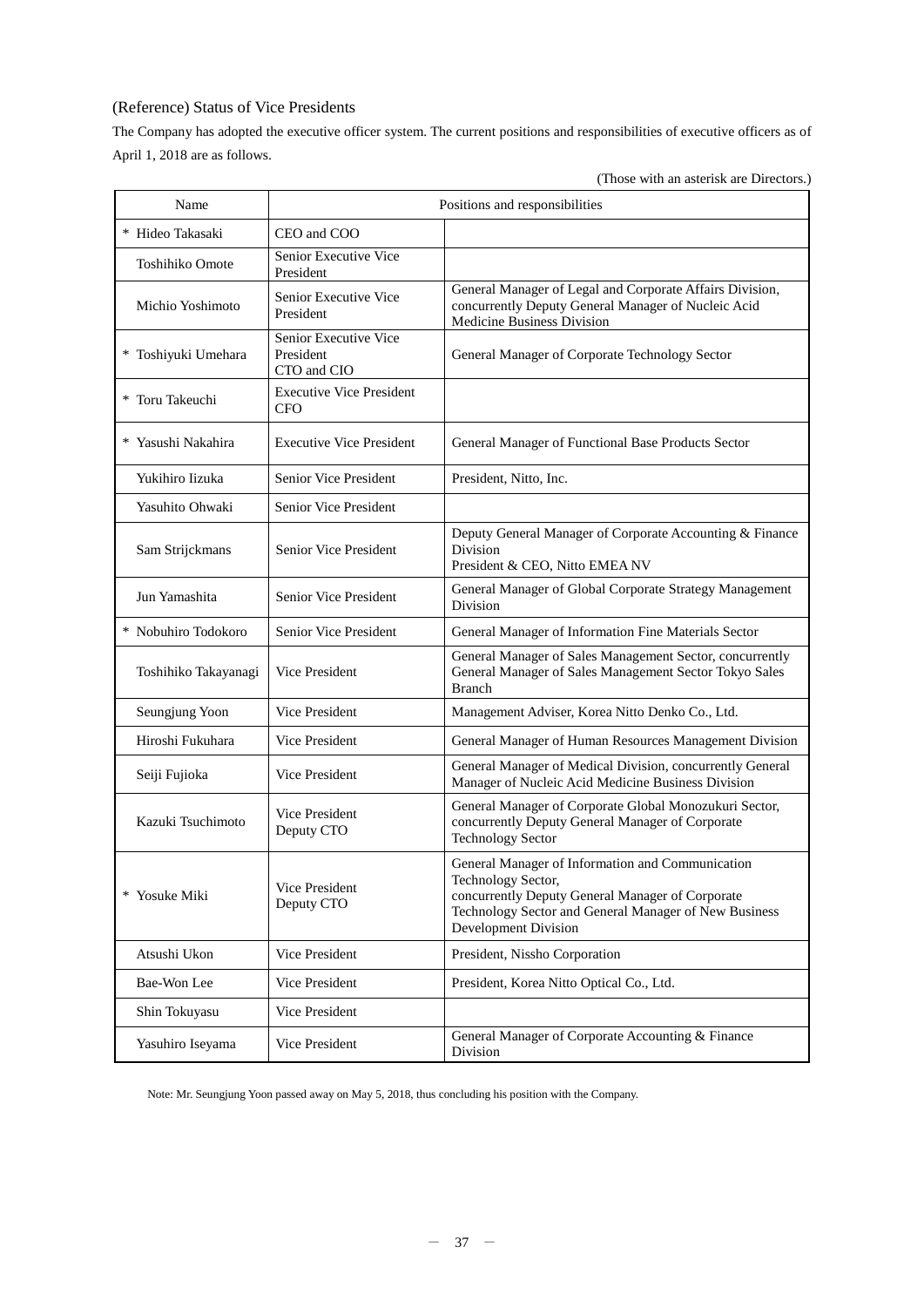March 30, 2018

#### Findings of the Nitto Board Effectiveness Evaluation

Please find below the executive summary of the findings of the FY2017 Nitto Board effectiveness analysis/evaluation, which has been conducted based on Japan's Corporate Governance Code stipulated by Tokyo Stock Exchange, Inc.

#### 1. Analysis/evaluation method

We have collected questionnaires from each member of our Board (including Corporate Auditors) concerning the Board's effectiveness. Based on the findings of the questionnaire survey, our Board met to discuss such topics as its structure, operations, and decision-making processes and analyzed and evaluated whether the Board functions effectively and whether it fulfills its roles.

#### 2. Executive summary of the analysis/evaluation findings of the Board's effectiveness

Based on the results of the analysis, Nitto's Board has concluded that the effectiveness of the Board is largely ensured.

With regard to the evaluation of individual issues, the Board verified that, as in the previous year, each member engaged in free discussion of the agenda items, which is one of the strengths of Nitto's Board meetings (Please see the "Findings of the Nitto Board Effectiveness Evaluation," dated March 31, 2017.). In order to further ensure the effectiveness of its meetings, the Board discussed how it could increase opportunities to discuss issues concerning the entire company, including mid- and long-term themes.

#### 3. Future action

As per the analysis/evaluation findings above, Nitto's Board will remain committed to further enhancing the effectiveness of the Board as a whole.

End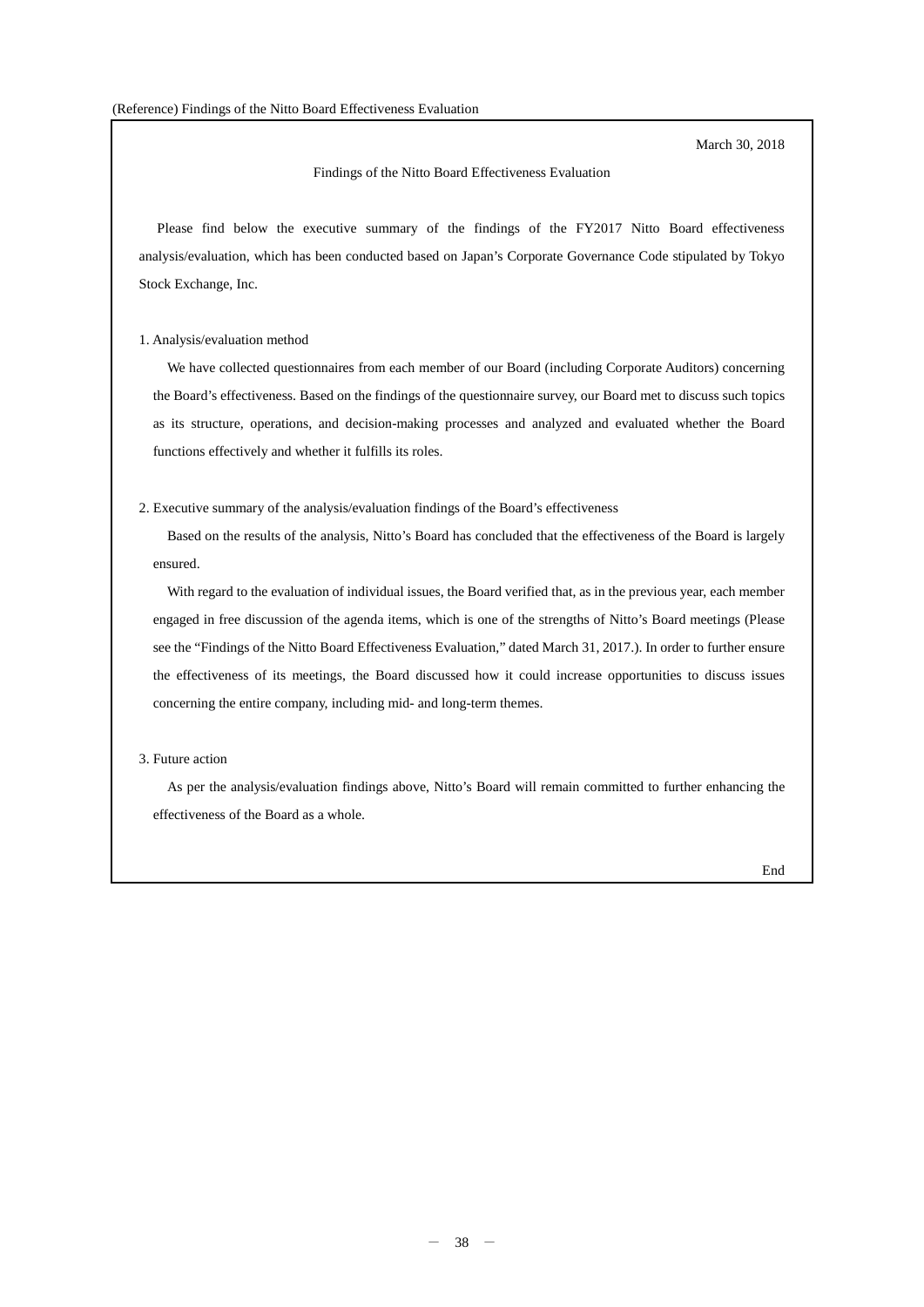## **5. Accounting auditors**

(1) Name of Accounting Auditor: KPMG AZSA LLC

#### (2) Amount of compensation for the Accounting Auditor

(Yen in Millions)

| Amount of compensation as an accounting auditor for this business year                                           |  |
|------------------------------------------------------------------------------------------------------------------|--|
| Total amount of money and other asset interests to be paid by the Company and the subsidiaries of<br>the Company |  |

Notes: 1. The Board of Corporate Auditors conducts necessary verification of the contents of the Accounting Auditor's audit plans, the status of their execution of duties, and the validity of the basis for estimation of their compensation, before agreeing to such compensation and other matters.

2. The compensation for auditing as an accounting auditor under the Companies Act and the compensation for auditing under the Financial Instruments and Exchange Act have not been differentiated in the auditing agreement between the Accounting Auditor and the Company, and also cannot be materially differentiated, so the above figure is the total of these compensations.

3. The Company has paid compensation to the Accounting Auditor for advisory services, which are services other than those stipulated in Paragraph 1, Article 2 of the Certified Public Accountants Act (non-auditing work). The amount of such compensation is included in the figure stated above.

#### (3) Policy to determine dismissal or non-reelection of the Accounting Auditor

In addition to dismissal of the Accounting Auditor in accordance with the provision of Article 340 of the Companies Act of Japan, when appropriate execution of duties by the Accounting Auditor is deemed to be difficult or when problems are found regarding the eligibility or creditworthiness of the Accounting Auditor in light of auditing standards, the Board of Corporate Auditors resolves, in principle, that it will not reelect the Accounting Auditor, and will instead elect another appropriate audit corporation and bring the Accounting Auditor election agenda to the general meeting of shareholders. The Board of Corporate Auditors will also determine reelection or non-reelection of the Accounting Auditor based on the number of continuous years of auditing, in addition to the factors mentioned above.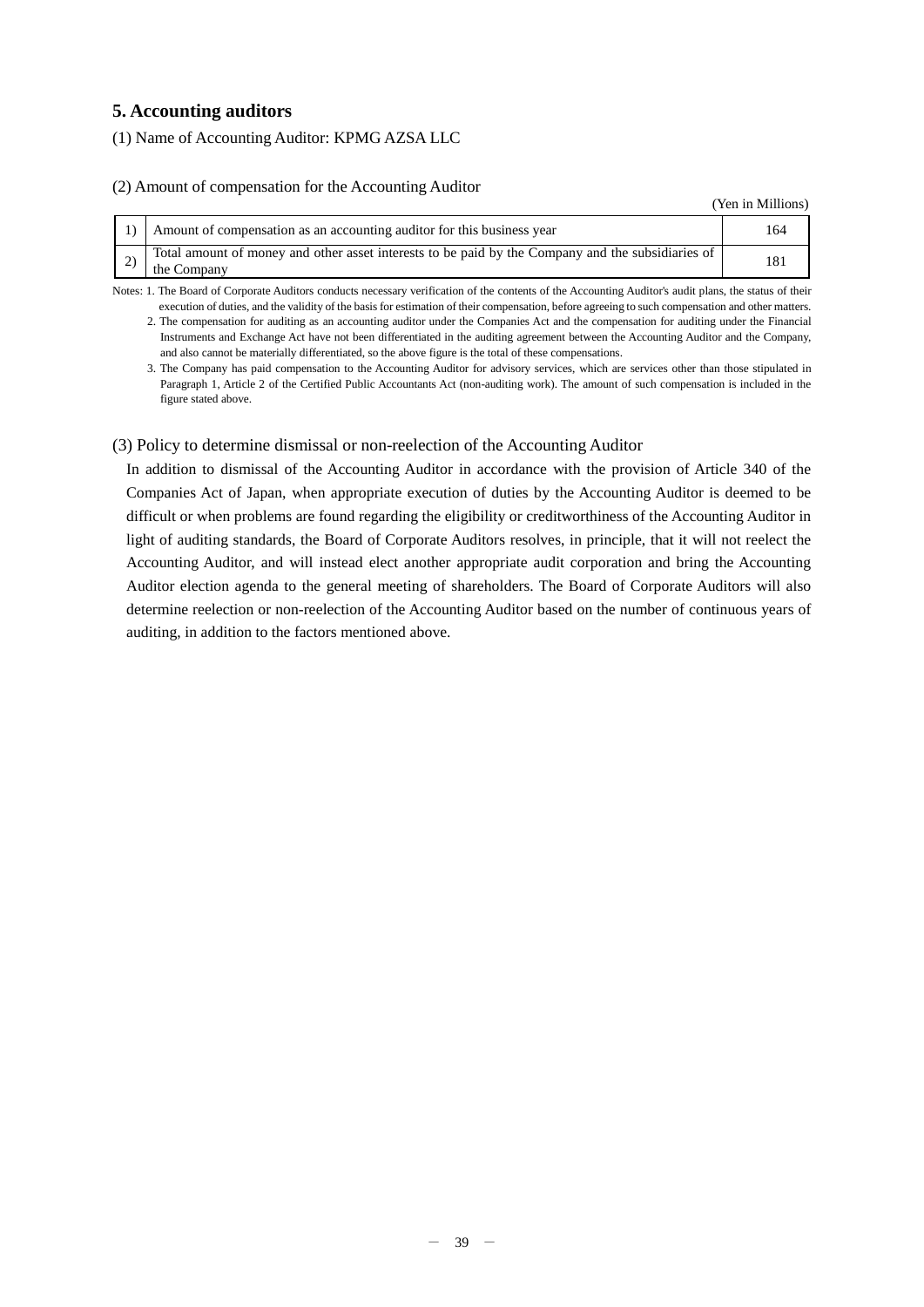## **6. Internal control system and policies of the Company**

#### **(1) Basic policy on internal control and status of its implementation**

<1> Basic policy on internal control

The Company, in accordance with the provisions of Article 362 of the Companies Act and of Article 100 of the Ordinance for Enforcement of the Companies Act, defines the Company's basic policy on internal control as follows:

- 1) A system necessary to ensure that the execution of duties by Directors/employees of the Group complies with laws/regulations and the Company's articles of incorporation, and other systems necessary to ensure the appropriateness of operations as a business group
	- i) As the basis of a compliance system for the Group, a corporate philosophy and Nitto Group Business Conduct Guidelines that express that philosophy in concrete terms to ensure that employees make lawful and ethical decisions shall be established and communicated to all officers and employees of the Group to familiarize them with the same, and the Company's Directors shall take the lead in complying with legal and ethical norms to set an example for others to follow.
	- ii) In order to enhance transparency of management practices in general, including the decisionmaking process, the Company's Board of Directors shall adopt an outside director system.
	- iii) In order to promote CSR activities, including the establishment of compliance and risk management systems for the Group, an officer in charge of CSR (Director or Vice President) shall be appointed and a CSR Committee shall be set up and chaired by that officer.
	- iv) A system shall be established that ensures the appropriateness, validity, and efficiency of the operational process and operations in general, including internal control necessary to ensure the reliability of financial reporting.
	- v) An internal audit department in charge of internal control and auditing shall be established to internally audit the appropriateness and other aspects of the operational process and operations in general at each division of the Company and Group companies. Departments specializing in safety, the environment, quality, and export control shall be established in order to conduct audits in collaboration with the department in charge of internal control and auditing.
	- vi) As part of the internal reporting system for ensuring compliance with applicable laws/regulations and ethical norms, an internal hotline shall be set up, in addition to a whistleblowing system in which an external specialized institution directly receives such information to protect the anonymity of whistleblowers. A Legal and Ethical Compliance Committee that includes the officer in charge of CSR and Corporate Auditors shall also be established to handle the process and develop a recurrence prevention system.
- 2) A system for safekeeping and management of information on the execution of duties by the Company's Directors

All documents associated with the execution of duties by the Company's Directors, including, but not limited to, the minutes of general meetings of shareholders, Board of Directors meetings, Corporate Strategic Committee meetings, and *ringi* collective decision-making documents, shall be safekept and managed in a manner that is appropriate and reliable for the chosen storage medium, such as printed paper or electromagnetic media, in accordance with the regulations on control and safekeeping of documents, and kept in a condition that allows inspection as necessary.

- 3) Regulations and other systems on management of risks of loss for the Group
	- i) As a fundamental risk management system for the entire Group, the Company's Board of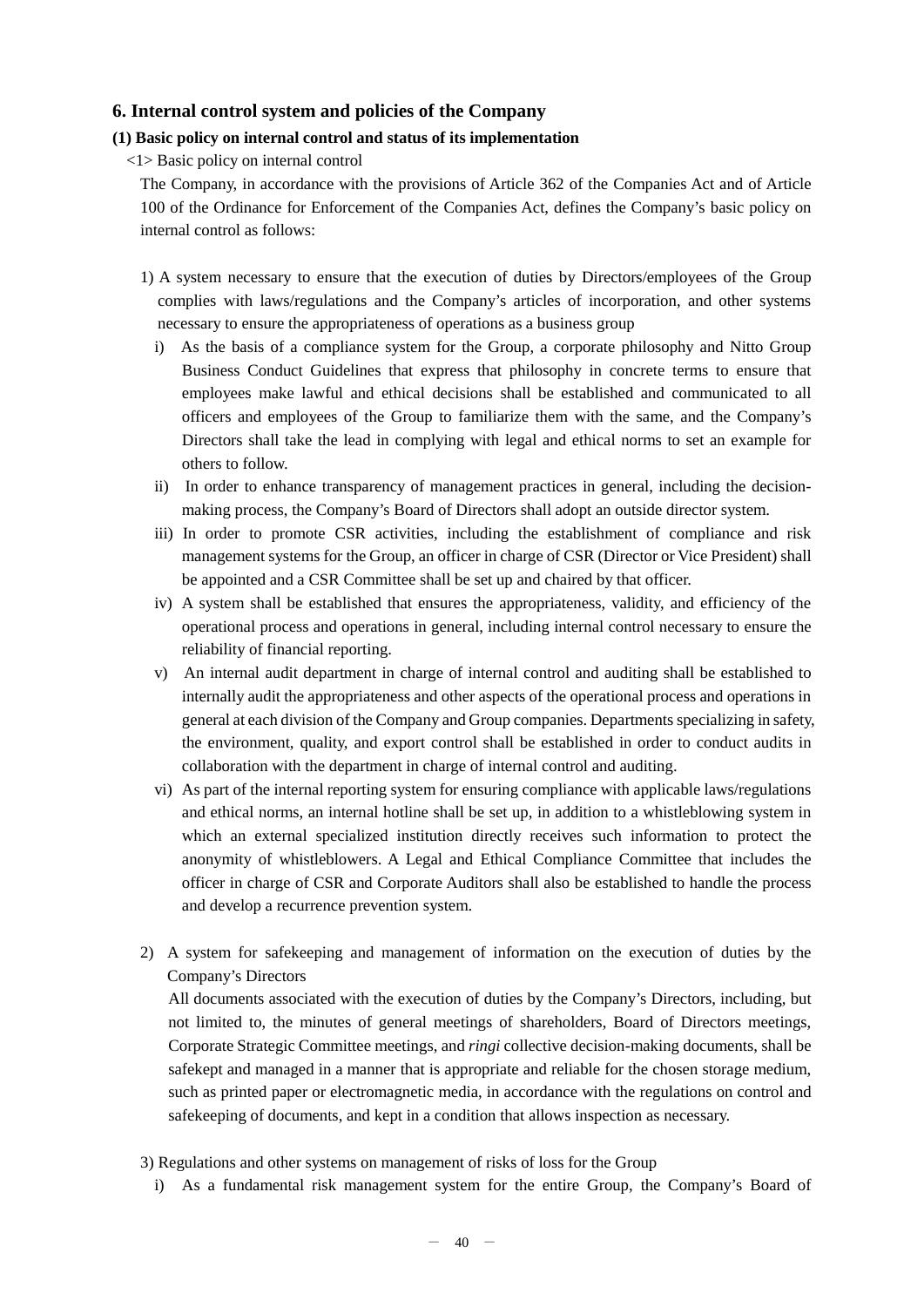Directors, Corporate Strategic Committee, and individual operating entities shall constantly manage risks associated with business mix and business operation outside of Japan, risks arising from external factors, such as currency fluctuations and country risks, and risks associated with technological competitiveness, such as capabilities to develop new technologies and intellectual property rights, and respond to them as necessary.

- ii) With regard to risks associated with safety, the environment, disasters, and product quality/defects, and risks associated with protection of information security, responses to demands from antisocial forces, and compliance with the Antimonopoly Act, Pharmaceutical Affairs Act, Export Control Act, and other acts, a competent department shall be designated to identify significant risks periodically. Each risk thus identified shall be monitored and prevented by the relevant departments and committees, and project teams that may be formed as necessary.
- iii) An arrangement shall be in place to immediately inform the President, an officer in charge of CSR, and Corporate Auditors of the Company of any unforeseen situation that may have developed, and to prevent any damage from expanding and minimize the same by setting up a crisis countermeasures headquarters under the President, thereby ensuring continuity and early restoration of business.

4) A system for ensuring the efficient execution of duties by the Company's Directors

- i) As a basis for a system to ensure the efficient execution of duties by the Company's Directors, Board of Directors meetings shall, in principle, be held periodically once a month and extraordinarily as necessary.
- ii) Corporate decision-making rules shall be developed that demand significant matters concerning the Company's concrete management policies and strategies be subject to resolution of the Board of Directors, the Corporate Strategic Committee consisting of Directors and Vice Presidents (which convenes once a month, in principle), or other meetings organized by each operating entity, or be subject to the *ringi* collective decision-making process, depending on the importance of such matters.
- iii) Who is responsible for the execution of what duties and to what extent and the details of procedures for the execution of duties shall be defined by an organization designated by the Board of Directors, in Group Decision-Making Regulations and elsewhere.
- iv) An operational system utilizing information technology shall be proactively introduced in order to ensure that a system for the efficient execution of duties is in place.
- 5) A system for reporting to the Company matters concerning execution of duties by Directors and other members of the Group
	- i) Group Decision-Making Regulations/Rules shall be developed to ensure that Group companies properly consult, report to, or otherwise contact the Company concerning their decisions on management issues and other significant matters.
	- ii) A system shall be established whereby Directors and Vice Presidents of the Company are briefed on businesses under their supervision by the relevant Group companies and are involved in their decision-making processes, if necessary, in accordance with the Group Decision-Making Regulations/Rules, thereby ensuring the appropriateness of duties within the entire Group.
	- iii) A system shall be developed whereby officers (Directors or Vice Presidents) of the Company are assigned as chief officers of matters concerning engineering, information technology, and financing so that such matters may be performed both appropriately and efficiently within the Group.
- 6) A system for ensuring the efficient execution of duties by Directors and other members of the Group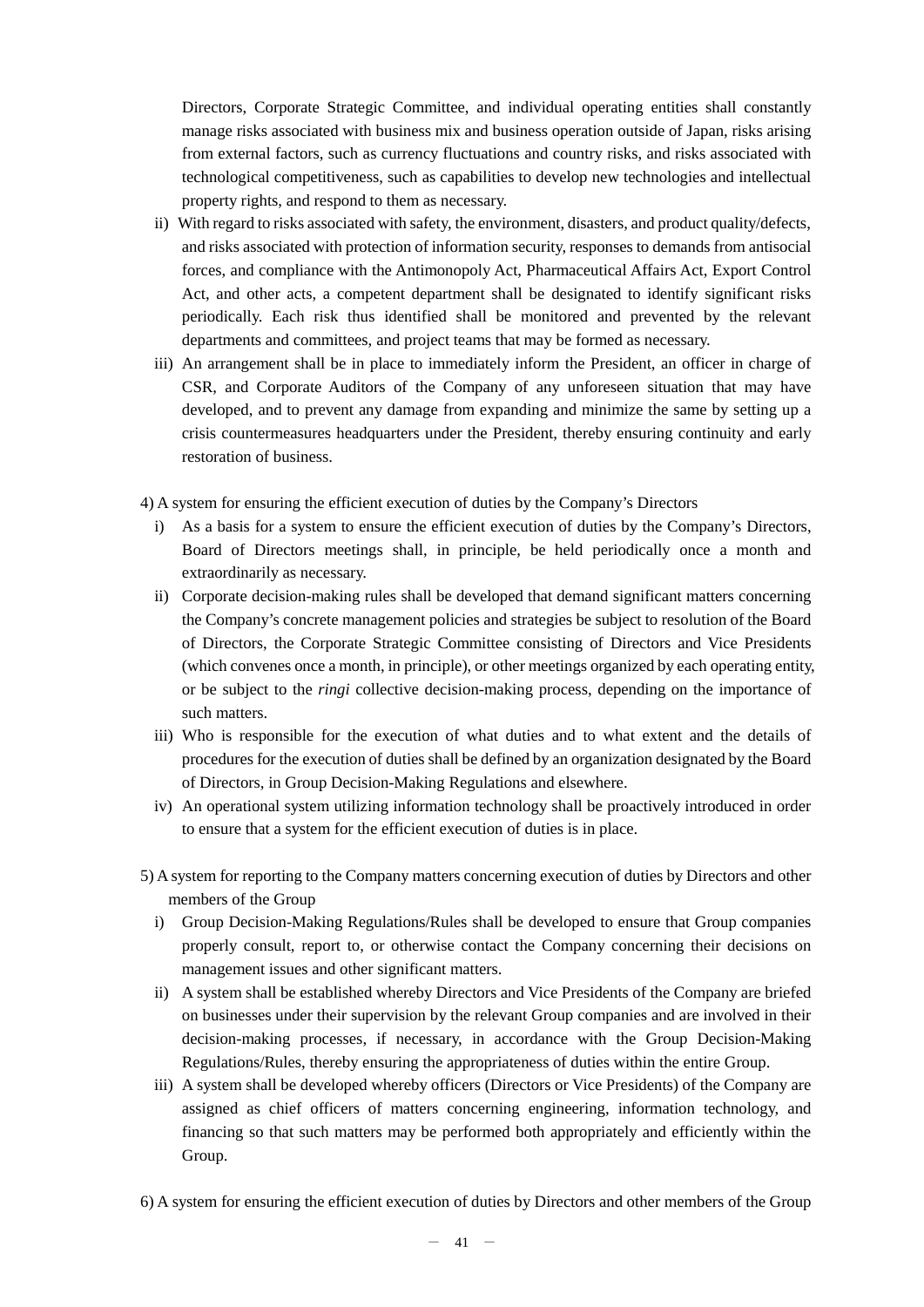- i) Who is responsible for the execution of what duties of the Group and to what extent and the details of procedures for the execution of duties shall be stipulated in Group Decision-Making Regulations/Rules and elsewhere.
- ii) Should the execution of duties by individual Group companies be deemed as constituting significant matters of the Company, the same shall be subject to resolution by the Board of Directors or other committees of the Company, depending on their importance.
- 7) Matters concerning employees whose appointment is requested by Corporate Auditors of the Company to assist them in their duties, matters concerning independence of such employees from Directors, and matters concerning assurance of the effectiveness of instructions given by Corporate Auditors to such employees
	- i) A Corporate Auditor Assistant position shall be established in order to assist Corporate Auditors of the Company in their duties.
	- ii) A Corporate Auditor Assistant shall be affiliated with an independent organization and perform his/her duties under the direct command of Corporate Auditors.
	- iii) Election and transfer of a Corporate Auditor Assistant shall be determined with consent from fulltime Corporate Auditors.
	- iv) Evaluation of a Corporate Auditor Assistant shall be determined by full-time Corporate Auditors.
	- v) A Corporate Auditor Assistant shall not hold a concurrent position that concerns the execution of duties.
	- vi) Directors of the Company shall recognize and comprehend the importance and usefulness of auditing by Corporate Auditors, make such recognition and comprehension known throughout the Group, and strive to enhance the department in charge of internal control and auditing and other internal audit organizations, which include Corporate Auditor Assistants.
- 8) A system for Directors and employees of the Company, Directors of Group companies, and others to report to (the Board of) Corporate Auditors of the Company and a system for ensuring that those who have made such a report are not unfavorably treated for having done so
	- i) Directors and employees of the Company shall report significant matters that may affect the operations and/or performance of the Group to Corporate Auditors of the Company in accordance with the auditing plan determined by (the Board of) Corporate Auditors.
	- ii) Notwithstanding the above, Corporate Auditors of the Company may, whenever necessary, demand reports from Directors and employees of the Company, their attendance at important meetings, and access to the minutes of such meetings or *ringi* collective decision-making documents and other reports.
	- iii) Directors of the Company shall ensure that the Company's Corporate Auditors are reported to promptly and adequately by developing a whistleblowing system and a system for reporting emergencies and incidents concerning compliance and by maintaining their appropriate implementation.
	- iv) A system shall be established for ensuring that whistleblowers are not unfavorably treated for having made a report by developing a whistleblowing system in which an external specialized institution directly receives such information.
- 9) Matters concerning accounting policies on procedures for advance payment or reimbursement of expenses that may be incurred with regard to the execution of duties by Corporate Auditors of the Company, and other accounting practices for expenses or liabilities that may be incurred with regard to the execution of duties by the Corporate Auditors.

When Corporate Auditors of the Company demand from the Company advance payment or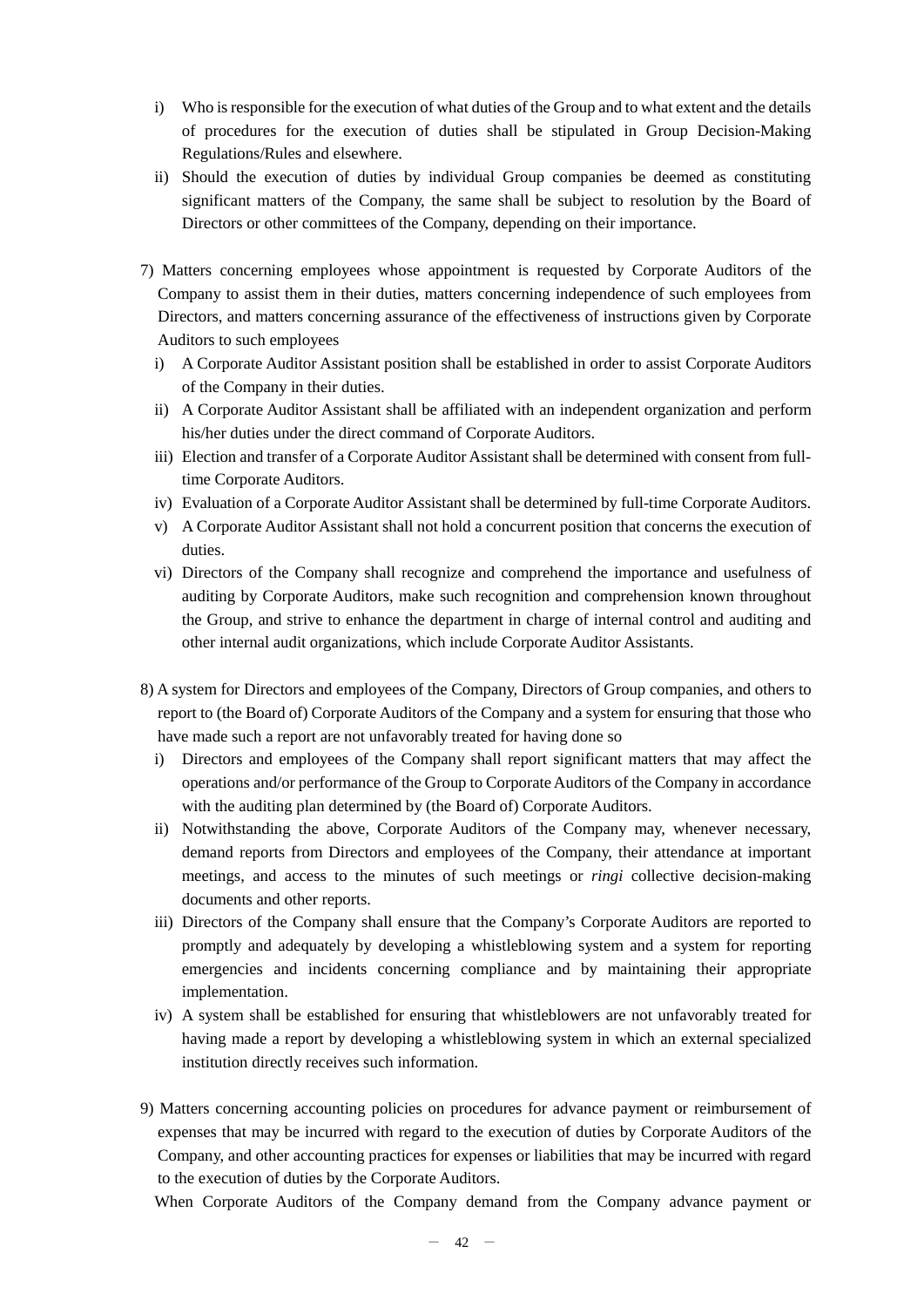reimbursement of expenses that are incurred in the execution of their duties, such expenses or liabilities shall be processed promptly after deliberations by the division in charge, unless it is proven that the expenses or liabilities thus demanded were unnecessary for the execution of duties by the Corporate Auditors in question.

10) Other systems for ensuring that auditing by Corporate Auditors is performed effectively

- i) Corporate Auditors of the Company shall establish a system that allows them to conduct audits efficiently in collaboration with accounting auditors, the department in charge of internal control and auditing, and others concerned, or by exchanging opinions and information with Corporate Auditors of Group companies. They shall audit Group companies as appropriate in accordance with an auditing plan and in cooperation with the department in charge of internal control and auditing.
- ii) In addition to the auditing described above, a system shall be established whereby Corporate Auditors may demand a report from Corporate Auditors, Directors, and senior executives of Group companies whenever necessary.

#### <2> Status of implementation of basic policies on internal control

The Group ensures the appropriateness and efficiency of its operations by having the Board of Directors and other decision-making organs (hereinafter, "Decision-Making Organs") make decisions in accordance with Group Decision-Making Regulations/Rules, depending on the importance of individual cases. During the fiscal year under review, the Decision-Making Organs were each convened as necessary and records of decisions thus made are managed appropriately.

The CSR Committee chaired by the officer in charge of CSR and other committees, specialized departments, project teams, and others managed compliance and risks appropriately.

In order to address individual cases, a highly anonymous whistleblowing system and emergency reporting system have been developed.

During the fiscal year under review, officers and employees of the Group were given training on the code of business conduct, including compliance, both in and outside of Japan.

Corporate Auditors and the department in charge of internal control and auditing conducted internal audits appropriately in accordance with the auditing plan.

As described above, it has been confirmed that the internal system of the Company has been built and implemented appropriately during the fiscal year under review in accordance with the basic policy on internal control.

#### (2) Policy on corporate dominance

The basic views of the Company on acquisition of substantial shares of the Company are as follows:

In case acquisition aimed at substantial shareholdings is to be made, the Company is in the opinion that the decision on whether or not to accept the acquisition should ultimately be left to the judgment of its shareholders. On the other hand however, the Company cannot deny the existence of corporate takeovers with unjust objectives such as sell-offs at high prices, and realize that it is obviously the responsibility of the management of the Company, to secure the basic principles and the brand of the Company and protect the interests of our shareholders and other stakeholders from such unjust parties.

At present, neither is the Company placed under any specific threat for acquisition of substantial shareholdings nor does the Company intend to define explicit defense measures against the advent of such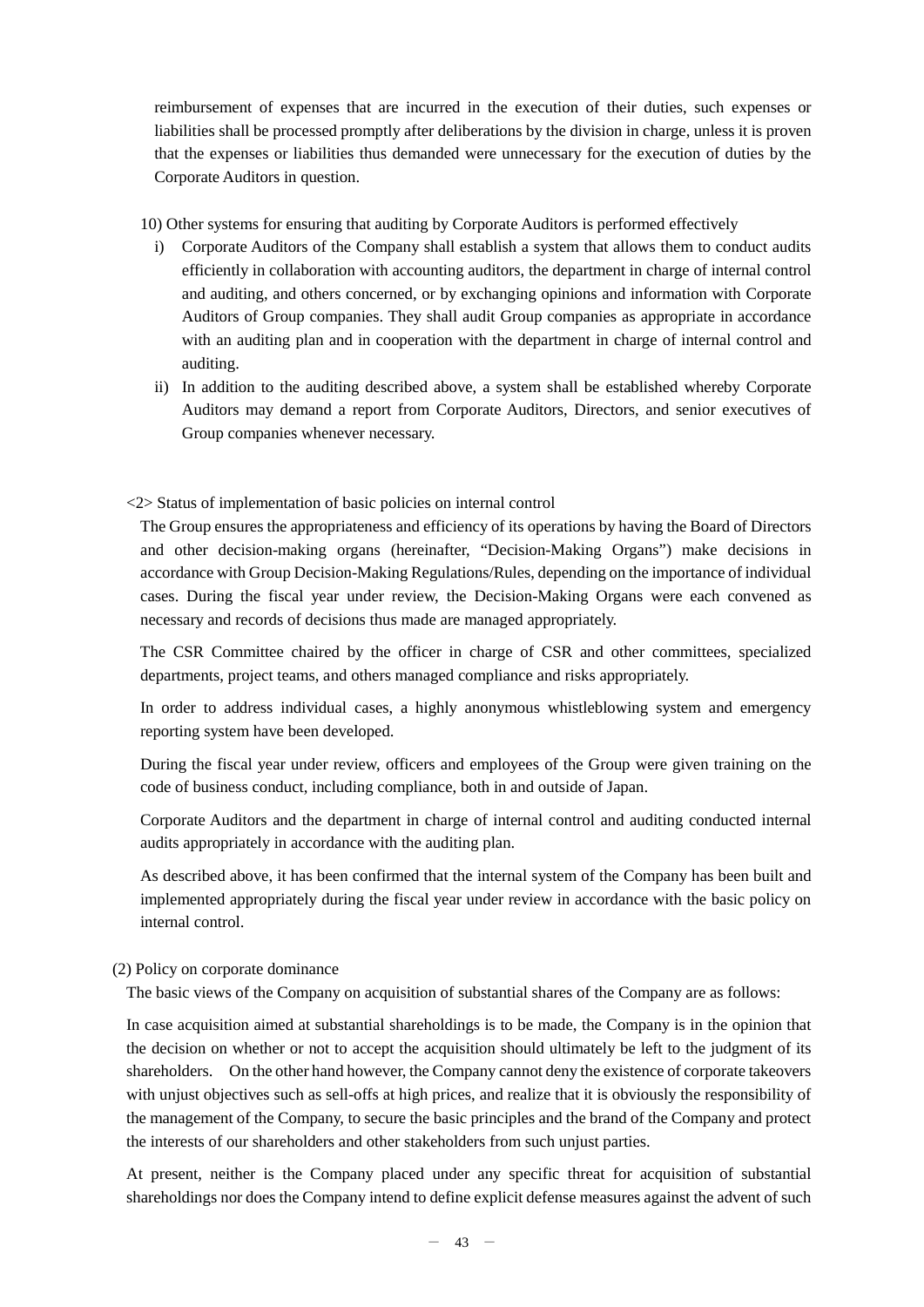a buyer (so-called takeover defense measures). Yet the Company, having assumed the management responsibility entrusted from its shareholders, is committed at all times to keep close watch over its stock transactions and shareholder movements, and will immediately take measures deemed most appropriate should there be any sign of a party with the intention to acquire substantial shares of Nitto Denko stocks.

Note: Fractions below the figures shown are omitted in the amounts of money and the number of shares described in the Business Report. Percentages (%) are rounded to the nearest decimal point.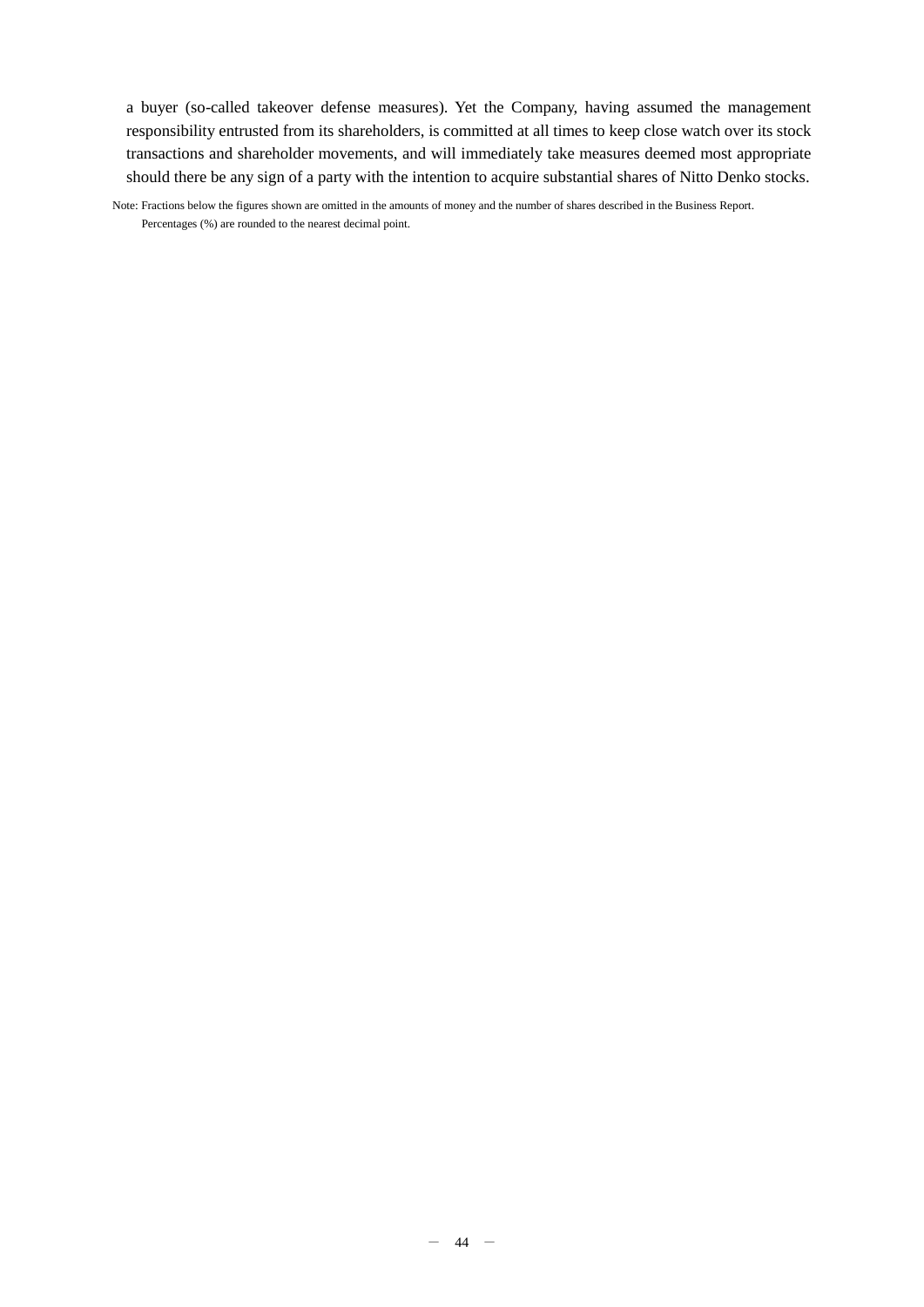# **Consolidated Financial Statements**

|                                               | сонэончака втактисны от г ніансіат і ознош | (Yen in Millions)                   |  |  |
|-----------------------------------------------|--------------------------------------------|-------------------------------------|--|--|
|                                               |                                            | Amount                              |  |  |
|                                               | As of March 31, 2018                       | As of March 31, 2017<br>(Reference) |  |  |
| (Assets)                                      |                                            |                                     |  |  |
| <b>Current assets</b>                         | 622,027                                    | 563,798                             |  |  |
| Cash and cash equivalents                     | 304,709                                    | 280,343                             |  |  |
| Trade and other receivables                   | 192,120                                    | 173,362                             |  |  |
| Inventories                                   | 95,068                                     | 88,701                              |  |  |
| Other financial assets                        | 8,815                                      | 5,455                               |  |  |
| Other current assets                          | 15,398                                     | 15,936                              |  |  |
| Subtotal                                      | 616,112                                    | 563,798                             |  |  |
| Assets held for sale                          | 5,914                                      |                                     |  |  |
| <b>Non-current assets</b>                     | 315,768                                    | 316,100                             |  |  |
| Property, plant and equipment                 | 248,417                                    | 249,541                             |  |  |
| Goodwill                                      | 6,927                                      | 7,300                               |  |  |
| Intangible assets                             | 12,355                                     | 13,829                              |  |  |
| Investments accounted for using equity method | 338                                        | 326                                 |  |  |
| <b>Financial</b> assets                       | 9,361                                      | 8,799                               |  |  |
| Deferred tax assets                           | 28,295                                     | 27,087                              |  |  |
| Other non-current assets                      | 10,073                                     | 9,215                               |  |  |
| <b>Total assets</b>                           | 937,796                                    | 879,899                             |  |  |

# **Consolidated Statements of Financial Position**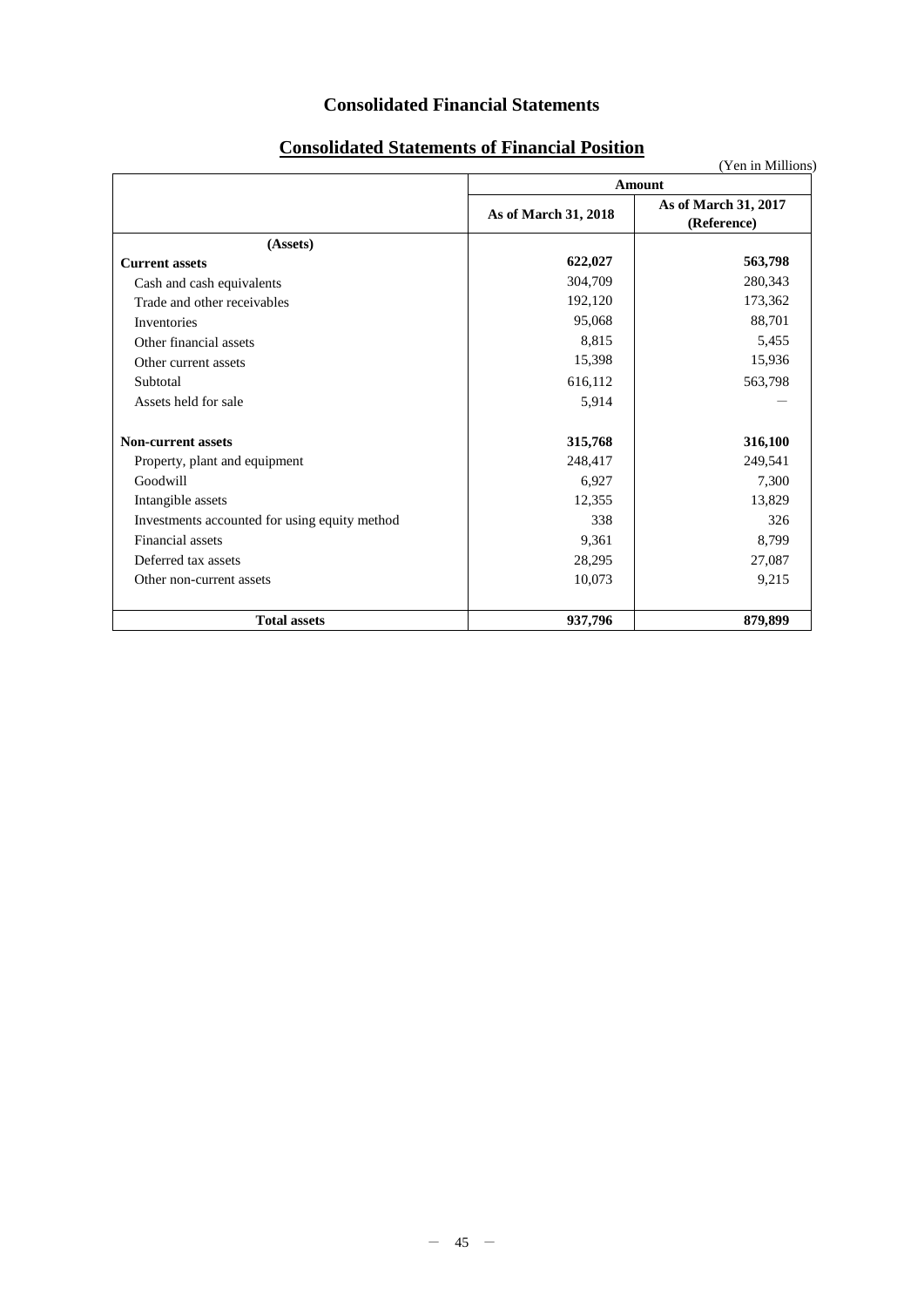# **Consolidated Statements of Financial Position**

|                                                                            |                      | (Yen in Millions)                   |  |
|----------------------------------------------------------------------------|----------------------|-------------------------------------|--|
|                                                                            | Amount               |                                     |  |
|                                                                            | As of March 31, 2018 | As of March 31, 2017<br>(Reference) |  |
| (Liabilities)                                                              |                      |                                     |  |
| <b>Current liabilities</b>                                                 | 187,436              | 174,557                             |  |
| Trade and other payables                                                   | 110,114              | 110,840                             |  |
| Bonds and borrowings                                                       | 4.049                | 1,097                               |  |
| Income tax payables                                                        | 19,270               | 15,978                              |  |
| Other financial liabilities                                                | 13,362               | 9,660                               |  |
| Other current liabilities                                                  | 40,379               | 36,980                              |  |
| Subtotal                                                                   | 187,175              | 174,557                             |  |
| Liabilities directly associated with assets classified as<br>held for sale | 260                  |                                     |  |
| <b>Non-current liabilities</b>                                             | 56,364               | 50,920                              |  |
| Bonds and borrowings                                                       |                      | 3,000                               |  |
| Other financial liabilities                                                | 1,183                | 1,449                               |  |
| Defined benefit liabilities                                                | 46,227               | 42,838                              |  |
| Deferred tax liabilities                                                   | 612                  | 847                                 |  |
| Other non-current liabilities                                              | 8,339                | 2,784                               |  |
| <b>Total liabilities</b>                                                   | 243,800              | 225,477                             |  |
| (Equity)                                                                   |                      |                                     |  |
| Equity attributable to owners of the parent company                        | 693,278              | 653,772                             |  |
| Share capital                                                              | 26.783               | 26,783                              |  |
| Capital surplus                                                            | 55,981               | 56,139                              |  |
| Retained earnings                                                          | 665,561              | 603,886                             |  |
| Treasury stock                                                             | $-69,867$            | $-50,876$                           |  |
| Other components of equity                                                 | 14,819               | 17,839                              |  |
| Non-controlling interests                                                  | 716                  | 648                                 |  |
| <b>Total equity</b>                                                        | 693,995              | 654,421                             |  |
| <b>Total liabilities and equity</b>                                        | 937,796              | 879,899                             |  |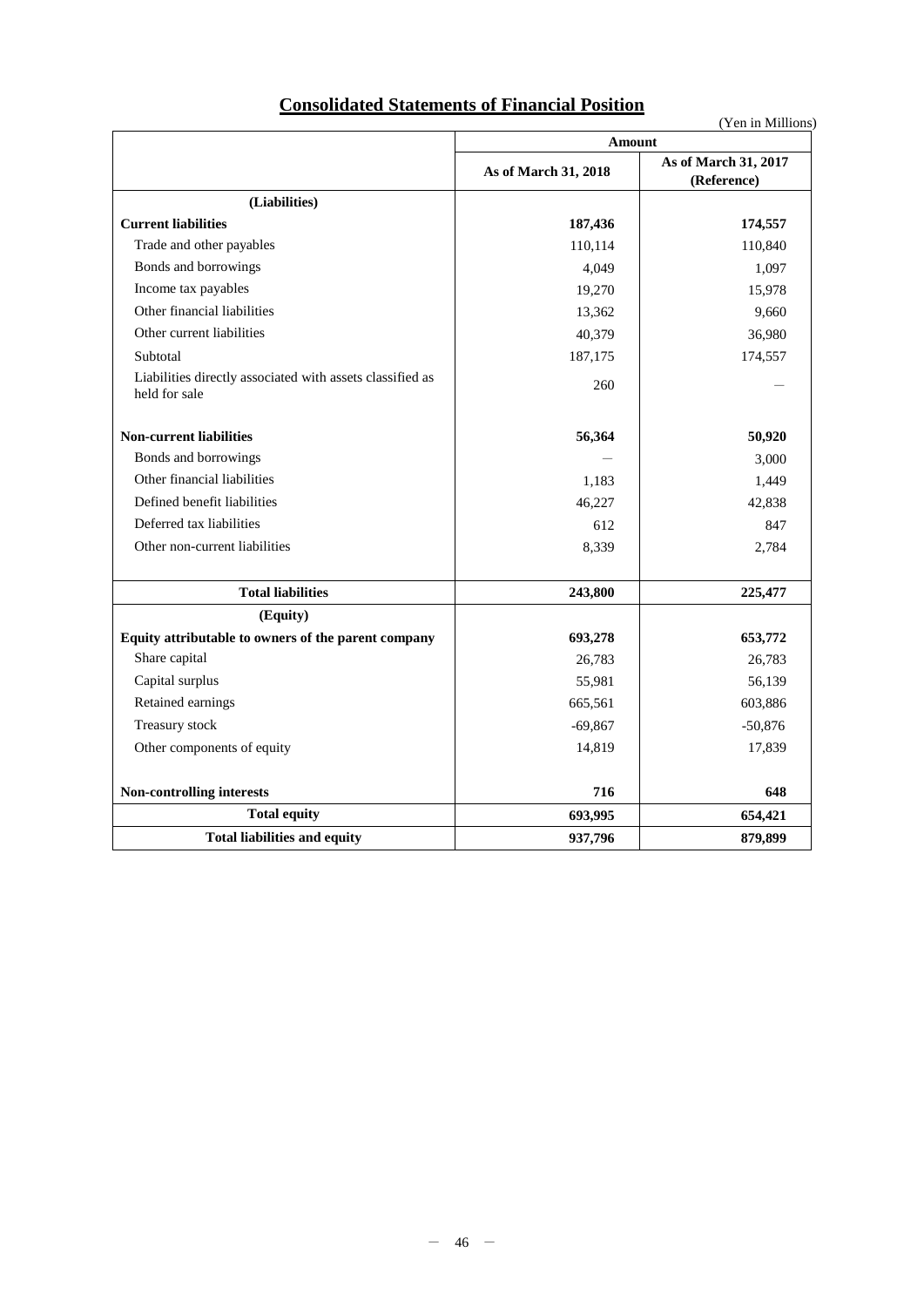# **Consolidated Statements of Income**

|                                              | Amount                                   |                                                         |  |
|----------------------------------------------|------------------------------------------|---------------------------------------------------------|--|
|                                              | April 1, 2017 -<br><b>March 31, 2018</b> | April 1, 2016 -<br><b>March 31, 2017</b><br>(Reference) |  |
| <b>Revenue</b>                               | 856,262                                  | 767,710                                                 |  |
| Cost of sales                                | 574,879                                  | 528,592                                                 |  |
| <b>Gross profit</b>                          | 281,382                                  | 239,118                                                 |  |
| Selling, general and administrative expenses | 118,421                                  | 109,317                                                 |  |
| Research and development expenses            | 31,243                                   | 30,366                                                  |  |
| Other income                                 | 5,709                                    | 6,773                                                   |  |
| Other expenses                               | 11,703                                   | 13,618                                                  |  |
| <b>Operating income</b>                      | 125,722                                  | 92,589                                                  |  |
| Financial income                             | 1,185                                    | 1,065                                                   |  |
| Financial expenses                           | 752                                      | 1,848                                                   |  |
| Equity in profits (losses) of affiliates     | 12                                       | $-13$                                                   |  |
| Income before income taxes                   | 126,168                                  | 91,791                                                  |  |
| Income tax expenses                          | 38,704                                   | 28,101                                                  |  |
| Net income                                   | 87,463                                   | 63,690                                                  |  |
| Net income attributable to:                  |                                          |                                                         |  |
| Owners of the parent company                 | 87,377                                   | 63,453                                                  |  |
| Non-controlling interests                    | 85                                       | 236                                                     |  |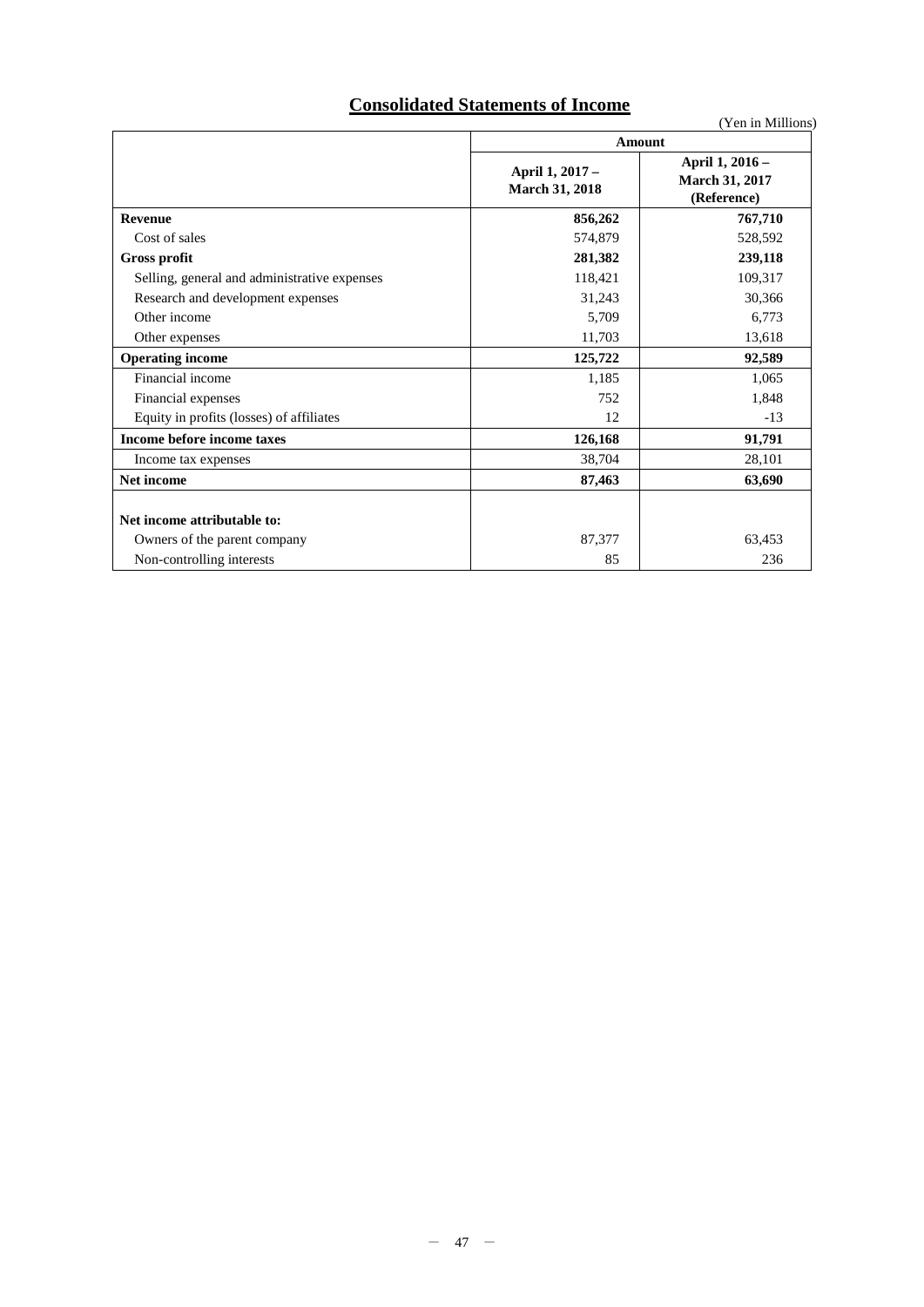|              |                                                                                                                           | Amount                            |                                          |
|--------------|---------------------------------------------------------------------------------------------------------------------------|-----------------------------------|------------------------------------------|
|              |                                                                                                                           | April 1, 2017 -<br>March 31, 2018 | April 1, 2016 -<br><b>March 31, 2017</b> |
|              |                                                                                                                           |                                   |                                          |
| $\mathbf I$  | <b>Cash flows from operating activities</b>                                                                               |                                   |                                          |
|              | Income before income taxes                                                                                                | 126,168                           | 91,791                                   |
|              | Depreciation and amortization                                                                                             | 49,283                            | 48,556                                   |
|              | <b>Impairment</b> losses                                                                                                  | 52                                | 2,341                                    |
|              | Increase (decrease) in defined benefit liabilities                                                                        | 2,338                             | 944                                      |
|              | Decrease (increase) in trade and other receivables                                                                        | $-18,493$                         | $-25,161$                                |
|              | Decrease (increase) in inventories                                                                                        | $-6,860$                          | $-1,328$                                 |
|              | Increase (decrease) in trade and other payables                                                                           | $-4,471$                          | 15,382                                   |
|              | Interest and dividend income                                                                                              | 1,047                             | 829                                      |
|              | Interest expenses paid                                                                                                    | $-419$                            | $-385$                                   |
|              | Income taxes (paid) refunded                                                                                              | $-35,153$                         | $-13,742$                                |
|              | Others                                                                                                                    | 9,059                             | 710                                      |
|              | Net cash provided by operating activities                                                                                 | 122,551                           | 119,939                                  |
|              |                                                                                                                           |                                   |                                          |
| $\mathbf{I}$ | <b>Cash flows from investing activities</b>                                                                               |                                   |                                          |
|              | Purchase of property, plant and equipment and intangible<br>assets                                                        | $-48,466$                         | $-43,178$                                |
|              | Proceeds from sale of property, plant and equipment and<br>intangible assets                                              | 99                                | 537                                      |
|              | Decrease (increase) in time deposits                                                                                      | $-2,811$                          | 2,550                                    |
|              | Purchase of shares of subsidiaries resulting in change in<br>scope of consolidation                                       |                                   | $-4,796$                                 |
|              | Payments for transfer of business                                                                                         |                                   | $-4,752$                                 |
|              | Others                                                                                                                    | 963                               | -99                                      |
|              | Net cash provided by investing activities                                                                                 | $-50,215$                         | -49,739                                  |
| Ш            | <b>Cash flows from financing activities</b>                                                                               |                                   |                                          |
|              | Net increase (decrease) in short-term loans payable                                                                       | 74                                | $-1,973$                                 |
|              | Decrease (increase) in treasury stock                                                                                     | $-19,354$                         | $-0$                                     |
|              | Payments from changes in ownership interests in<br>subsidiaries that do not result in change in scope of<br>consolidation |                                   | $-3,224$                                 |
|              | Cash dividends paid                                                                                                       | $-25,166$                         | $-23,533$                                |
|              | Others                                                                                                                    | $-472$                            | $-151$                                   |
|              | Net cash provided by financing activities                                                                                 | $-44,919$                         | $-28,884$                                |
|              |                                                                                                                           |                                   |                                          |
| IV           | Effect of exchange rate changes on cash and cash<br>equivalents                                                           | $-270$                            | $-1,864$                                 |
| $\mathbf{V}$ | Cash and cash equivalents included in assets held for sale                                                                | $-2,780$                          |                                          |
| VI           | Net increase (decrease) in cash and cash equivalents                                                                      | 24,365                            | 39,451                                   |
| <b>VII</b>   | Cash and cash equivalents at the beginning of the period                                                                  | 280,343                           | 240,891                                  |
| VIII         | Cash and cash equivalents at the end of the period                                                                        | 304,709                           | 280,343                                  |

# **Consolidated Statements of Cash Flows (Reference)**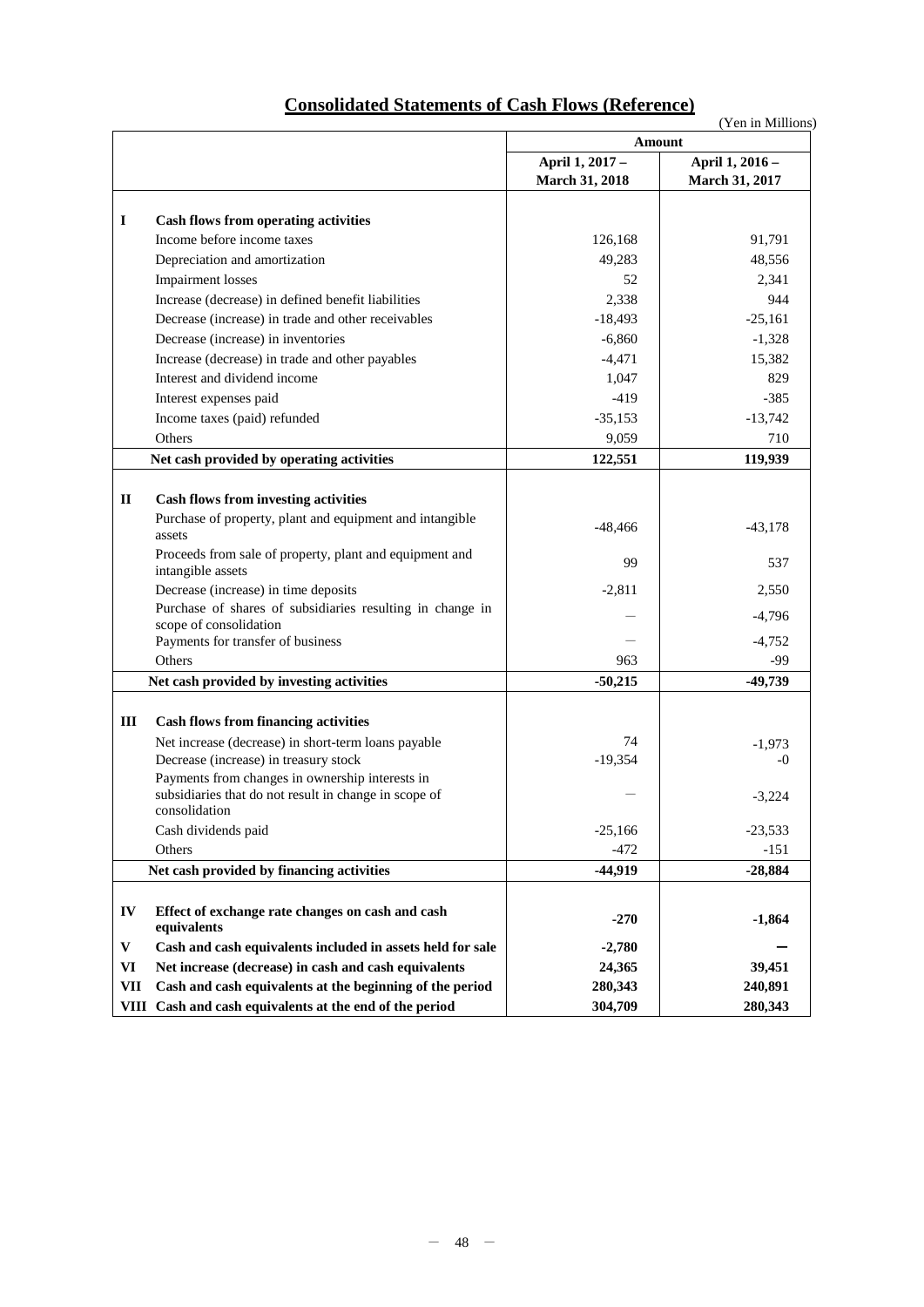# **Consolidated Statements of Changes in Equity**

|                                                                      |               |                    | Consonuated Diatements of Changes in Equity |                   |                                  |                                                                       |                                  |                   |
|----------------------------------------------------------------------|---------------|--------------------|---------------------------------------------|-------------------|----------------------------------|-----------------------------------------------------------------------|----------------------------------|-------------------|
| April 1, 2017 – March 31, 2018                                       |               |                    |                                             |                   |                                  |                                                                       |                                  | (Yen in Millions) |
|                                                                      | Share capital | Capital<br>surplus | Retained<br>earnings                        | Treasury<br>stock | Other<br>components<br>of equity | Total equity<br>attributable<br>to owners of<br>the parent<br>company | Non-<br>controlling<br>interests | Total equity      |
| Balance at the beginning of<br>current year                          | 26,783        | 56,139             | 603,886                                     | $-50,876$         | 17,839                           | 653,772                                                               | 648                              | 654,421           |
| Net income                                                           |               |                    | 87,377                                      |                   |                                  | 87,377                                                                | 85                               | 87,463            |
| Other comprehensive<br>income                                        |               |                    |                                             |                   | $-3,556$                         | $-3,556$                                                              | $\theta$                         | $-3,555$          |
| <b>Total comprehensive income</b>                                    |               |                    | 87,377                                      |                   | $-3,556$                         | 83,820                                                                | 86                               | 83,907            |
| Share-based payment<br>transactions                                  |               | $-174$             |                                             |                   |                                  | $-174$                                                                |                                  | $-174$            |
| Dividends                                                            |               |                    | $-25,166$                                   |                   |                                  | $-25,166$                                                             | $-18$                            | $-25,185$         |
| Changes in treasury stock                                            |               | 17                 |                                             | $-18,990$         |                                  | $-18,973$                                                             |                                  | $-18,973$         |
| Transfers from other<br>components of equity to<br>retained earnings |               |                    | $-536$                                      |                   | 536                              |                                                                       |                                  |                   |
| <b>Total transactions with</b><br>owners                             | -             | $-157$             | $-25,702$                                   | $-18,990$         | 536                              | -44,315                                                               | $-18$                            | $-44,333$         |
| Balance at the end of current<br>vear                                | 26,783        | 55,981             | 665,561                                     | $-69,867$         | 14,819                           | 693,278                                                               | 716                              | 693,995           |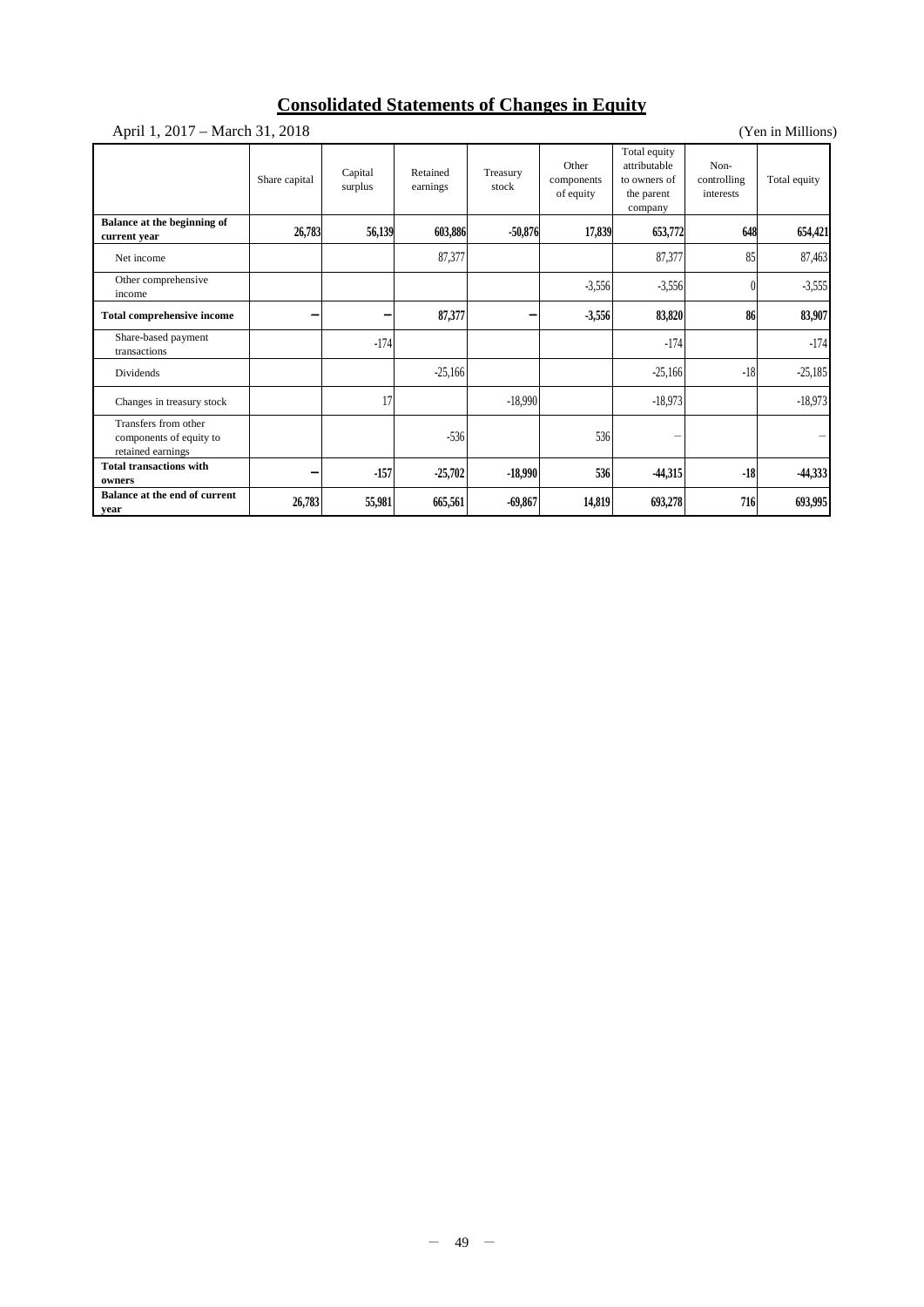# **Non-Consolidated Financial Statements**

# **Non-Consolidated Balance Sheets**

|                                       | Amount                  |                                        |  |  |  |
|---------------------------------------|-------------------------|----------------------------------------|--|--|--|
|                                       | As of<br>March 31, 2018 | As of<br>March 31, 2017<br>(Reference) |  |  |  |
| (Assets)                              |                         |                                        |  |  |  |
| <b>Current assets</b>                 | 382,419                 | 339,550                                |  |  |  |
| Cash and deposits                     | 189,209                 | 141,541                                |  |  |  |
| Notes receivable-trade                | 5,177                   | 4,347                                  |  |  |  |
| Accounts receivable-trade             | 114,112                 | 126,828                                |  |  |  |
| Merchandise and finished goods        | 7,578                   | 6,811                                  |  |  |  |
| Work in process                       | 24,731                  | 19,784                                 |  |  |  |
| Raw materials and supplies            | 11,395                  | 10,073                                 |  |  |  |
| Short-term loans receivable           | 2,497                   | 1,458                                  |  |  |  |
| Deferred tax assets                   | 5,555                   | 4,497                                  |  |  |  |
| Other                                 | 22,212                  | 24,206                                 |  |  |  |
| Allowance for doubtful accounts       | $-51$                   |                                        |  |  |  |
| <b>Non-current assets</b>             | 279,996                 | 275,274                                |  |  |  |
| Property, plant and equipment         | 135,450                 | 142,436                                |  |  |  |
| <b>Buildings</b>                      | 65,228                  | 67,212                                 |  |  |  |
| Structures                            | 3,891                   | 3,715                                  |  |  |  |
| Machinery and equipment               | 44,010                  | 49,249                                 |  |  |  |
| Vehicles                              | 423                     | 460                                    |  |  |  |
| Tools, furniture and fixtures         | 5,172                   | 5,235                                  |  |  |  |
| Land                                  | 13,778                  | 13,796                                 |  |  |  |
| Construction in progress              | 2,945                   | 2,765                                  |  |  |  |
| <b>Intangible assets</b>              | 5,626                   | 6,788                                  |  |  |  |
| Software                              | 3,841                   | 4,350                                  |  |  |  |
| Other                                 | 1,784                   | 2,438                                  |  |  |  |
| <b>Investments and other assets</b>   | 138,919                 | 126,049                                |  |  |  |
| Investments securities                | 6,160                   | 5,712                                  |  |  |  |
| Stocks of subsidiaries and affiliates | 99,697                  | 97,282                                 |  |  |  |
| Long-term loans receivable            | 9,801                   | 2,511                                  |  |  |  |
| Deferred tax assets                   | 13,142                  | 9,296                                  |  |  |  |
| Prepaid pension cost                  | 8,165                   | 9,990                                  |  |  |  |
| Other                                 | 1,983                   | 1,295                                  |  |  |  |
| Allowance for doubtful accounts       | $-32$                   | $-38$                                  |  |  |  |
| <b>Total assets</b>                   | 662,416                 | 614,825                                |  |  |  |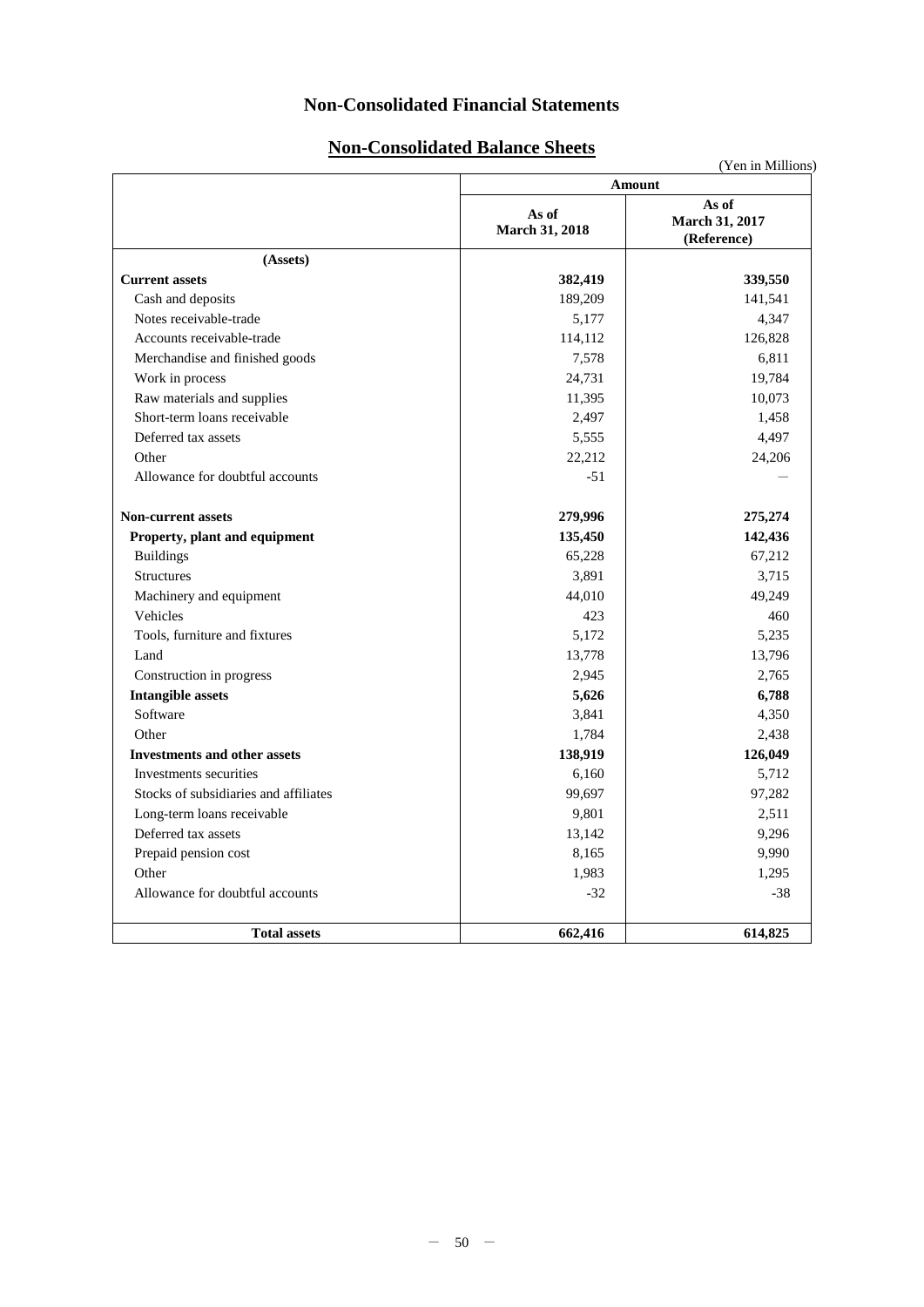# **Non-Consolidated Balance Sheets**

|                                                            | Amount                  |                                        |  |  |  |
|------------------------------------------------------------|-------------------------|----------------------------------------|--|--|--|
|                                                            | As of<br>March 31, 2018 | As of<br>March 31, 2017<br>(Reference) |  |  |  |
| (Liabilities)                                              |                         |                                        |  |  |  |
| <b>Current liabilities</b>                                 | 182,982                 | 172,085                                |  |  |  |
| Accounts payable-trade                                     | 70,271                  | 73,868                                 |  |  |  |
| Short-term loans payable                                   | 21,561                  | 17,414                                 |  |  |  |
| Accounts payable-other                                     | 25,631                  | 22,361                                 |  |  |  |
| Accrued expenses                                           | 13,058                  | 10,871                                 |  |  |  |
| Income taxes payable                                       | 13,690                  | 11,342                                 |  |  |  |
| Deposits received                                          | 34,552                  | 33,181                                 |  |  |  |
| Other                                                      | 4,216                   | 3,044                                  |  |  |  |
| <b>Non-current liabilities</b>                             | 29,435                  | 24,180                                 |  |  |  |
| Long-term loans payable                                    |                         | 3,000                                  |  |  |  |
| Provision for retirement benefits                          | 23,106                  | 20,817                                 |  |  |  |
| Guarantee deposits received                                | 262                     | 235                                    |  |  |  |
| Other                                                      | 6,066                   | 127                                    |  |  |  |
|                                                            |                         |                                        |  |  |  |
| <b>Total liabilities</b>                                   | 212,418                 | 196,266                                |  |  |  |
| (Net assets)                                               |                         |                                        |  |  |  |
| Shareholders' equity                                       | 446,806                 | 415,434                                |  |  |  |
| <b>Capital stock</b>                                       | 26,783                  | 26,783                                 |  |  |  |
| <b>Capital surplus</b>                                     | 56,140                  | 56,123                                 |  |  |  |
| Legal capital surplus                                      | 50,482                  | 50,482                                 |  |  |  |
| Other capital surplus                                      | 5,658                   | 5,641                                  |  |  |  |
| <b>Retained earnings</b>                                   | 433,671                 | 383,403                                |  |  |  |
| Legal retained earnings                                    | 4,095                   | 4,095                                  |  |  |  |
| Other retained earnings                                    | 429,576                 | 379,308                                |  |  |  |
| Reserve for special depreciation                           | 25                      | 29                                     |  |  |  |
| Reserve for advanced depreciation of non-current<br>assets | 1,983                   | 2,260                                  |  |  |  |
| General reserve                                            | 185,000                 | 185,000                                |  |  |  |
| Retained earnings brought forward                          | 242,567                 | 192,018                                |  |  |  |
| <b>Treasury stock</b>                                      | $-69,789$               | $-50,876$                              |  |  |  |
| Valuation and translation adjustments                      | 2,514                   | 2,271                                  |  |  |  |
| Valuation difference on available-for-sale securities      | 2,514                   | 2,271                                  |  |  |  |
| Subscription rights to shares                              | 677                     | 852                                    |  |  |  |
|                                                            |                         |                                        |  |  |  |
| <b>Total net assets</b>                                    | 449,998                 | 418,558                                |  |  |  |
| <b>Total liabilities and net assets</b>                    | 662,416                 | 614,825                                |  |  |  |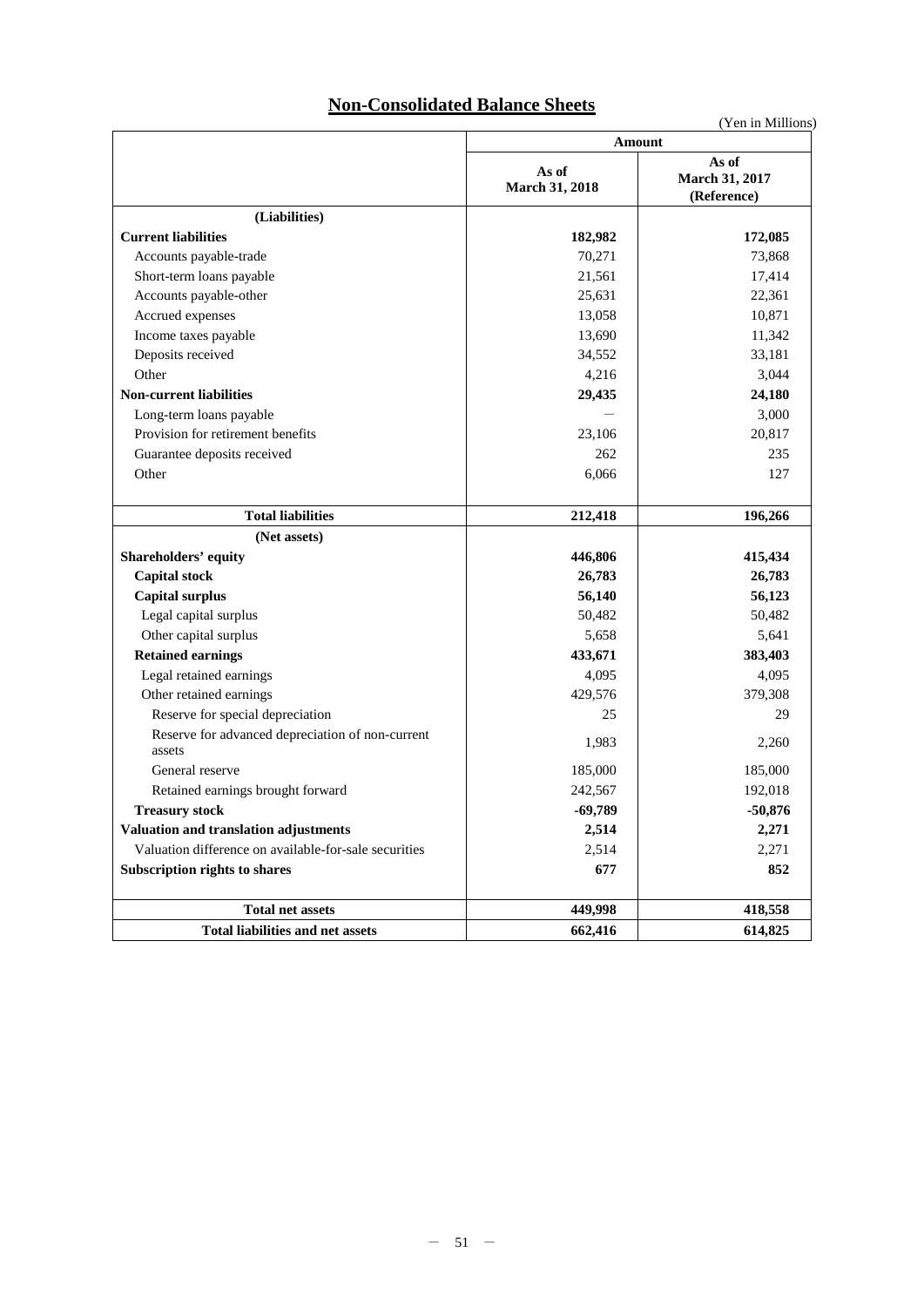# **Non-Consolidated Statements of Income**

|                                                            |                                          | , теп ш імпінопу<br>Amount                       |  |  |  |  |
|------------------------------------------------------------|------------------------------------------|--------------------------------------------------|--|--|--|--|
|                                                            | April 1, 2017 -<br><b>March 31, 2018</b> | April 1, 2016 -<br>March 31, 2017<br>(Reference) |  |  |  |  |
| <b>Net sales</b>                                           | 519,000                                  | 476,325                                          |  |  |  |  |
| Cost of sales                                              | 365,136                                  | 350,113                                          |  |  |  |  |
| <b>Gross profit</b>                                        | 153,864                                  | 126,212                                          |  |  |  |  |
| Selling, general and administrative expenses               | 86,971                                   | 82,394                                           |  |  |  |  |
| <b>Operating income</b>                                    | 66,893                                   | 43,818                                           |  |  |  |  |
| Non-operating income                                       | 33,312                                   | 30,780                                           |  |  |  |  |
| Interest and dividends income                              | 25,529                                   | 23,742                                           |  |  |  |  |
| Other                                                      | 7,782                                    | 7,038                                            |  |  |  |  |
| Non-operating expenses                                     | 4,526                                    | 4,267                                            |  |  |  |  |
| Interest expenses                                          | 377                                      | 260                                              |  |  |  |  |
| Foreign exchange losses                                    | 1,330                                    | 1,842                                            |  |  |  |  |
| Other                                                      | 2,817                                    | 2,164                                            |  |  |  |  |
| <b>Ordinary income</b>                                     | 95,679                                   | 70,332                                           |  |  |  |  |
| <b>Extraordinary income</b>                                | $\mathbf{2}$                             | 209                                              |  |  |  |  |
| Gain on sales of non-current assets                        | $\overline{c}$                           | 162                                              |  |  |  |  |
| Gain on sales of investment securities                     | $\theta$                                 | 46                                               |  |  |  |  |
| <b>Extraordinary loss</b>                                  | 3,247                                    | 5,090                                            |  |  |  |  |
| Loss on sales and retirement of non-current assets         | 3,074                                    | 2,968                                            |  |  |  |  |
| Loss on valuation of stocks of subsidiaries and affiliates |                                          | 126                                              |  |  |  |  |
| Special retirement expenses                                | 134                                      | 1,891                                            |  |  |  |  |
| Other                                                      | 38                                       | 104                                              |  |  |  |  |
| Income before income taxes                                 | 92,434                                   | 65,450                                           |  |  |  |  |
| Income taxes-current                                       | 22,010                                   | 14,901                                           |  |  |  |  |
| Income taxes-deferred                                      | $-5,010$                                 | $-3,425$                                         |  |  |  |  |
| Net income                                                 | 75,434                                   | 53,974                                           |  |  |  |  |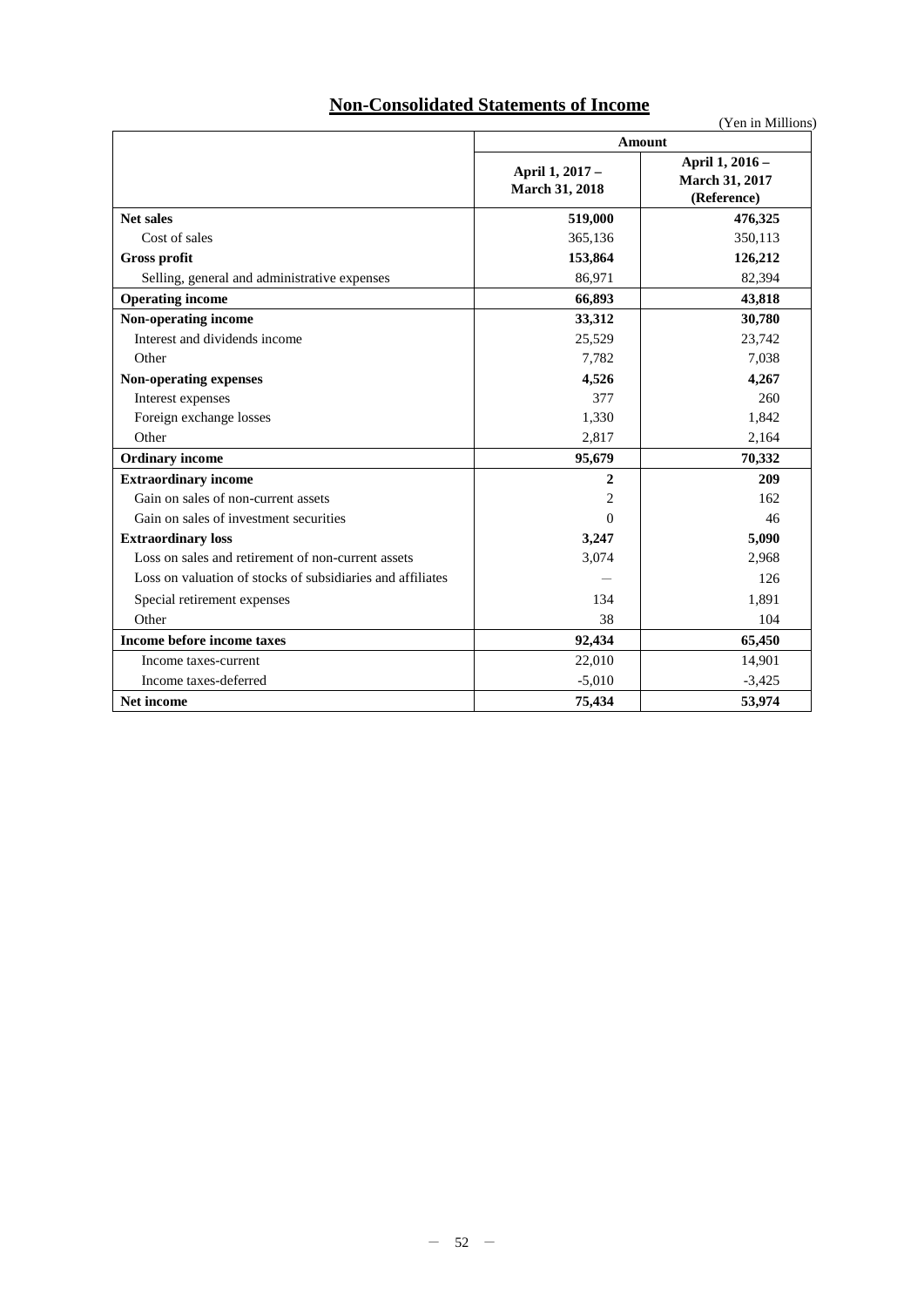# **Non-Consolidated Statements of Changes in Equity**

## April 1, 2017 – March 31, 2018 (Yen in Millions)

|                                                                             |                                                   |                             |                                                          |                             |                                  |                                        | Shareholders' equity                                                    |                                        |                                            |                               |                   |                                  |
|-----------------------------------------------------------------------------|---------------------------------------------------|-----------------------------|----------------------------------------------------------|-----------------------------|----------------------------------|----------------------------------------|-------------------------------------------------------------------------|----------------------------------------|--------------------------------------------|-------------------------------|-------------------|----------------------------------|
|                                                                             |                                                   |                             | Capital surplus                                          |                             |                                  |                                        |                                                                         | Retained earnings                      |                                            |                               |                   |                                  |
|                                                                             |                                                   |                             |                                                          |                             |                                  |                                        |                                                                         | Other retained earnings                |                                            |                               |                   |                                  |
|                                                                             | Capital<br>stock                                  | Legal<br>capital<br>surplus | Other<br>capital<br>surplus                              | Total<br>capital<br>surplus | Legal<br>retained<br>earnings    | Reserve for<br>special<br>depreciation | Reserve for<br>advanced<br>depreciation<br>of non-<br>current<br>assets | General<br>reserve                     | Retained<br>earnings<br>brought<br>forward | Total<br>retained<br>earnings | Treasury<br>stock | Total<br>shareholders'<br>equity |
| Balance at the beginning of<br>current year                                 | 26,783                                            | 50,482                      | 5,641                                                    | 56,123                      | 4,095                            | 29                                     |                                                                         | 2,260<br>185,000                       | 192,018                                    | 383,403                       | $-50,876$         | 415,434                          |
| Net changes of items during<br>the period                                   |                                                   |                             |                                                          |                             |                                  |                                        |                                                                         |                                        |                                            |                               |                   |                                  |
| Dividends from surplus                                                      |                                                   |                             |                                                          |                             |                                  |                                        |                                                                         |                                        | $-25,166$                                  | $-25,166$                     |                   | $-25,166$                        |
| Provision of reserve for<br>special depreciation                            |                                                   |                             |                                                          |                             |                                  | $11\,$                                 |                                                                         |                                        | $-11$                                      |                               |                   | $\overline{\phantom{a}}$         |
| Reversal of reserve for special<br>depreciation                             |                                                   |                             |                                                          |                             |                                  | $-15$                                  |                                                                         |                                        | 15                                         | $\overline{\phantom{0}}$      |                   | $\overline{\phantom{a}}$         |
| Reversal of reserve for<br>advanced depreciation of non-                    |                                                   |                             |                                                          |                             |                                  |                                        |                                                                         | $-277$                                 | 277                                        | ÷                             |                   | ÷,                               |
| current assets                                                              |                                                   |                             |                                                          |                             |                                  |                                        |                                                                         |                                        |                                            |                               |                   |                                  |
| Net income                                                                  |                                                   |                             |                                                          |                             |                                  |                                        |                                                                         |                                        | 75,434                                     | 75,434                        |                   | 75,434                           |
| Acquisition of treasury stock                                               |                                                   |                             |                                                          |                             |                                  |                                        |                                                                         |                                        |                                            |                               | $-19,276$         | $-19,276$                        |
| Disposal of treasury stock                                                  |                                                   |                             | 17                                                       | 17                          |                                  |                                        |                                                                         |                                        |                                            |                               | 363               | 381                              |
| Net change of items other<br>than shareholders' equity<br>during the period |                                                   |                             |                                                          |                             |                                  |                                        |                                                                         |                                        |                                            |                               |                   |                                  |
| Total changes of items during<br>the period                                 | $\overline{a}$                                    | $\overline{\phantom{0}}$    | 17                                                       | 17                          | $\blacksquare$                   | $\cdot$ 3                              |                                                                         | $-277$<br>$\qquad \qquad \blacksquare$ | 50,548                                     | 50,267                        | $-18.912$         | 31,372                           |
| Balance at the end of current<br>year                                       | 26,783                                            | 50.482                      | 5,658                                                    | 56,140                      | 4.095                            | 25                                     |                                                                         | 1.983<br>185,000                       | 242,567                                    | 433,671                       | $-69,789$         | 446,806                          |
|                                                                             |                                                   |                             | Valuation and translation adjustments                    |                             |                                  |                                        |                                                                         |                                        |                                            |                               |                   |                                  |
|                                                                             | Valuation                                         |                             |                                                          |                             |                                  |                                        |                                                                         |                                        |                                            |                               |                   |                                  |
|                                                                             | difference on<br>available-for-sale<br>securities |                             | <b>Total</b> valuation<br>and translation<br>adjustments |                             | Subscription rights to<br>shares | Total<br>net assets                    |                                                                         |                                        |                                            |                               |                   |                                  |
| Balance at the beginning of<br>current year                                 |                                                   | 2,271                       | 2,271                                                    |                             | 852                              |                                        | 418,558                                                                 |                                        |                                            |                               |                   |                                  |
| Net changes of items during<br>the period                                   |                                                   |                             |                                                          |                             |                                  |                                        |                                                                         |                                        |                                            |                               |                   |                                  |
| Dividends from surplus                                                      |                                                   |                             |                                                          |                             |                                  |                                        | $-25.166$                                                               |                                        |                                            |                               |                   |                                  |
| Provision of reserve for<br>special depreciation                            |                                                   |                             |                                                          |                             |                                  |                                        | ÷                                                                       |                                        |                                            |                               |                   |                                  |
| Reversal of reserve for special<br>depreciation                             |                                                   |                             |                                                          |                             |                                  |                                        | $\overline{a}$                                                          |                                        |                                            |                               |                   |                                  |
| Reversal of reserve for<br>advanced depreciation of non-<br>current assets  |                                                   |                             |                                                          |                             |                                  |                                        | L,                                                                      |                                        |                                            |                               |                   |                                  |
| Net income                                                                  |                                                   |                             |                                                          |                             |                                  |                                        | 75,434                                                                  |                                        |                                            |                               |                   |                                  |
| Acquisition of treasury stock                                               |                                                   |                             |                                                          |                             |                                  |                                        | $-19,276$                                                               |                                        |                                            |                               |                   |                                  |
| Disposal of treasury stock                                                  |                                                   |                             |                                                          |                             |                                  |                                        | 381                                                                     |                                        |                                            |                               |                   |                                  |
| Net change of items other<br>than shareholders' equity<br>during the period |                                                   | 242                         | 242                                                      |                             | $-174$                           |                                        | 67                                                                      |                                        |                                            |                               |                   |                                  |
| <b>Total changes of items during</b><br>the period                          |                                                   | 242                         | 242                                                      |                             | $-174$                           |                                        | 31.439                                                                  |                                        |                                            |                               |                   |                                  |
| Balance at the end of current<br>year                                       |                                                   | 2,514                       | 2,514                                                    |                             | 677                              |                                        | 449,998                                                                 |                                        |                                            |                               |                   |                                  |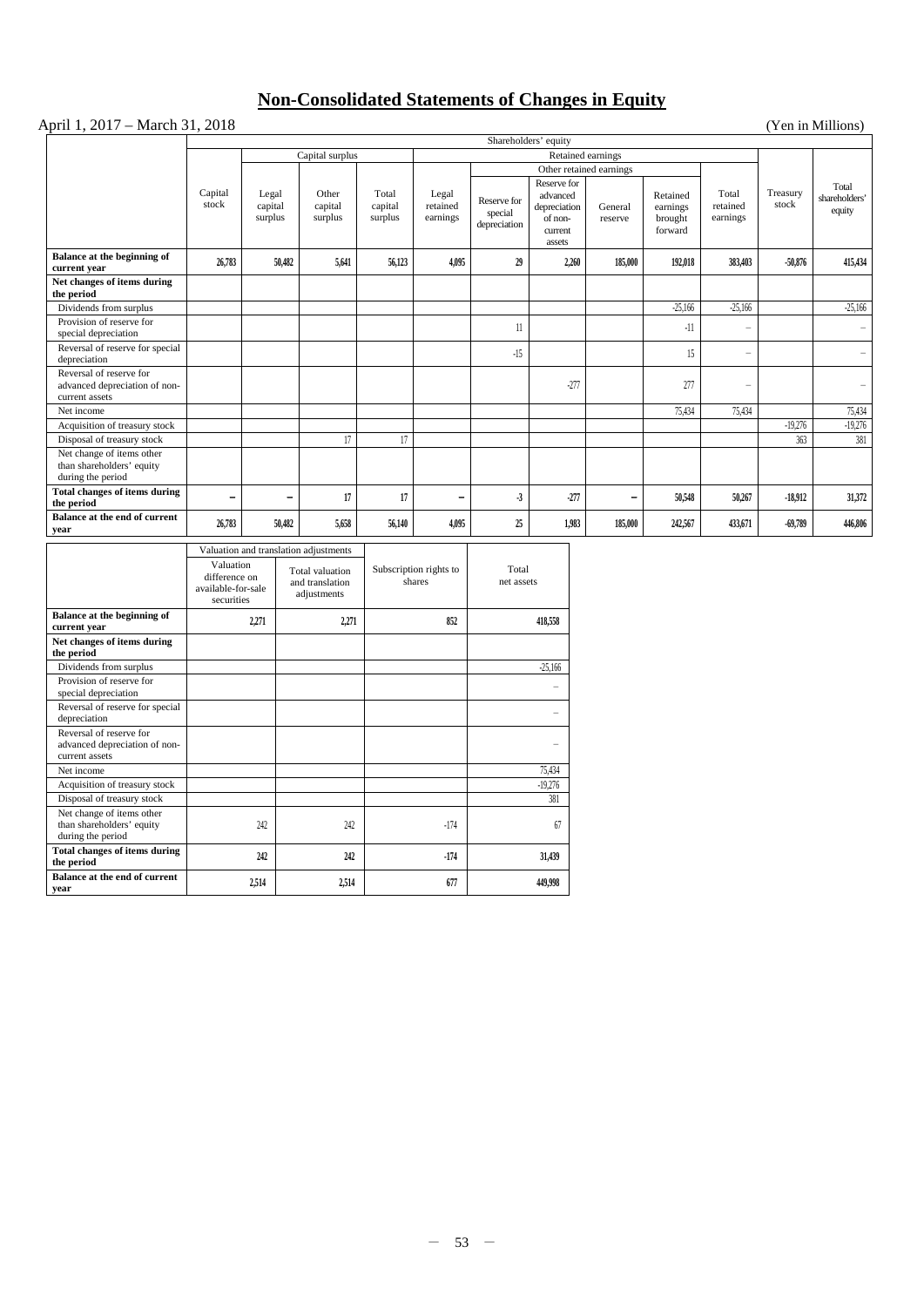# **Notes to the Consolidated Financial Statements**

- **1. Notes regarding significant accounting policies for the preparation of the consolidated financial statements and others**
- (1) Basis of the consolidated financial statements The Group's consolidated financial statements are prepared in accordance with the International Financial Reporting Standards (hereinafter referred to as "IFRS") under the provisions of Paragraph 1, Article 120 of the Ordinance on Accounting of Companies. As per the provisions of the second sentence of the same paragraph of the same Ordinance, some disclosure items required by IFRS are omitted here.
- (2) Scope of consolidation
- <1> Number of consolidated subsidiaries: 95
	- Major subsidiaries: Nissho Corporation, Nitto, Inc., Nitto EMEA NV,

Nitto Denko (HK) Co., Ltd., Korea Nitto Optical Co., Ltd., Nitto Denko (China) Investment Co., Ltd., Korea Optical High Tech Co., Ltd., Taiwan Nitto Optical Co., Ltd., Shanghai Nitto Optical Co., Ltd., Shenzhen Nitto Optical Co., Ltd., Nitto (China) New Materials Co., Ltd., Nitto Denko (Singapore) Pte. Ltd., Nitto Denko Material (Thailand) Co., Ltd.

<2>Increase/decrease of consolidated subsidiaries Increase: 2 (due to establishment) Decrease: 6 (due to merger, etc.)

(3) Fiscal year of consolidated subsidiaries Number of subsidiaries that close books on the same date as the Company: 67 Number of subsidiaries that do not close books on the same date as the Company: 28 For the above 28 subsidiaries, provisional settlement of accounts as of March 31, 2018 are used.

- (4) Accounting policies
	- <1>Valuation basis and method for principal assets
		- 1) Financial assets:
		- (i) Non-derivative financial assets

The Group initially recognizes trade and other receivables on the dates when they are originated. The Group recognizes all other non-derivative financial assets on the trade dates when the Group becomes a contracting party of the financial instruments in question.

(a) Financial assets measured at amortized cost

Financial assets are classified as "financial assets measured at amortized cost" only when the following two requirements are met:

- The foregoing financial assets are held within a business model of the Group whose objective is to collect the contractual cash flows.
- The contractual terms of the foregoing financial assets give rise on specific dates to cash flows that are solely payments of principal and interest on the principal amount outstanding.

Financial assets measured at amortized cost are initially recognized at fair value, which includes transaction costs directly attributable to the acquisition of such financial assets. Financial assets are measured at amortized cost after the fact using the effective interest method, and the amount after deducting impairment losses is recorded as the carrying amount.

(b) Financial assets measured at fair value

Financial assets that fail to satisfy either of the two requirements above are classified as financial assets measured at fair value. Please note that the Group has made an irreversible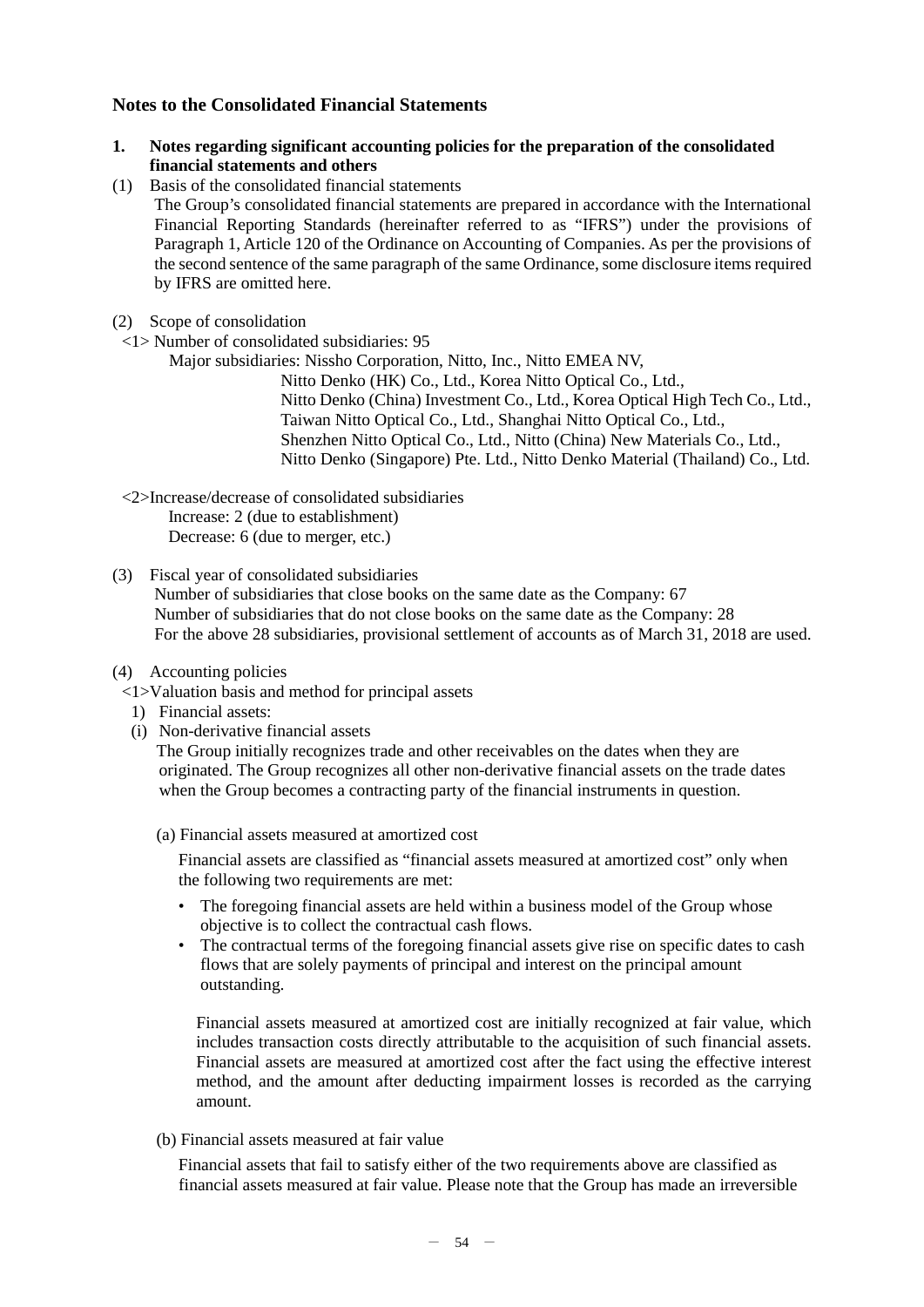choice where changes in fair value of investments in any other equity instruments are recognized via other comprehensive income, not via net profit or loss.

Financial assets measured at fair value are initially recognized at fair value. The Group includes in fair value any transaction costs directly attributable to the acquisition of such financial assets, with the exception of financial assets measured at fair value via net profit or loss.

With regard to financial assets measured at fair value via other comprehensive income. gains or losses attributable to changes in realized fair value and recognized impairment losses are not reclassified to net profit or loss. However, dividend income from the foregoing investments is recognized as "financial income" as a part of net profit or loss, except in cases where it is clear that such dividends are repaying the investment principal.

(c) Derecognition of financial assets

The Group derecognizes a financial asset when the rights to the cash flows from the financial asset expire or when the financial asset is handed over and the Group transfers nearly all of the risks and rewards of ownership of the financial asset.

2) Inventories:

Inventories are stated at the lower of cost and net realizable value. Cost of inventories is calculated using the average method. The cost of finished goods and work in process comprises the raw material costs, direct labor costs, other direct costs, and related production overhead (based on normal production capacity). Net realizable value represents the estimated selling price for inventories in the ordinary course of business less the related variable selling cost.

- <2> Depreciation method of major depreciable assets
	- 1) Property, plant and equipment (excluding lease assets):
		- Straight-line method
- 2) Intangible assets (excluding lease assets):

Straight-line method (software for in-house use is depreciated using the straight-line method over its useful life of 5 years)

3) Lease assets:

Lease assets related to finance lease transactions that do not transfer ownership of the leased property to the lessee are depreciated over the lease terms by the straight-line method with no residual value.

<3> Accounting criteria for major provisions

A provision is recognized when the Group has a present obligation (legal or constructive) as a result of a past event, it is probable that an outflow of resources embodying economic benefits will be required to settle the obligation, and a reliable estimate can be made of the amount of the obligation. A provision is measured as the present value of cash outflows that are deemed necessary to settle obligations using a pre-tax discount rate that reflects the market valuation of the time value of money and the risks specific to the obligations. Any increases in provisions that may have taken place over time are recognized as financial expenses.

- <4> Translation criteria of major assets or liabilities denominated in foreign currencies into Japanese yen
	- 1) Foreign currency transactions

Items in financial statements of each entity within the Group are measured using the currencies in the primary economic environment in which each entity engages in operating activities (the "functional currency").

Foreign currency transactions are translated into functional currencies using the exchange rates prevailing on the dates of transactions or, when remeasuring any items in financial statements, the exchange rate prevailing on the dates of remeasurement. Exchange differences arising from such transactions and any exchange differences that may arise when translating monetary assets and liabilities denominated in foreign currencies using the prevailing exchange rates on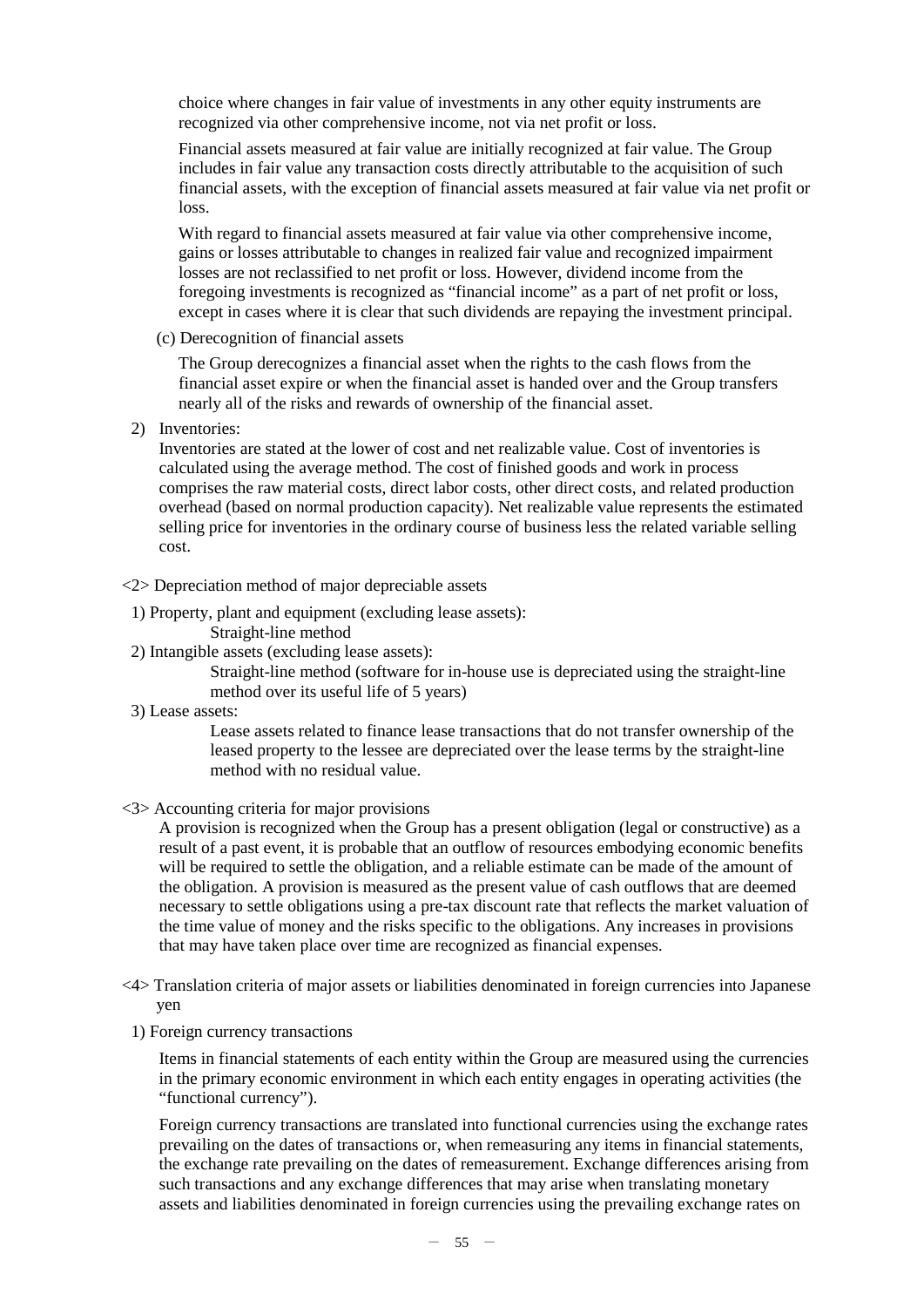the reporting date are recognized as net profit or loss.

2) Foreign operations

For foreign operations that use functional currencies different from the Group's presentation currency, assets and liabilities (including goodwill arising from acquisitions and adjustment of fair value) are translated into Japanese yen at the prevailing exchange rates on the reporting date, and the income and expenses are translated into Japanese yen at the average exchange rate of the period.

Exchange differences arising from translating the financial statements of foreign operations are included in other components of equity.

### <5> Derivative financial instruments and hedge accounting

The Group designates certain derivative instruments as cash flow hedges in order to hedge foreign exchange risk, interest rate risk, etc. in the future.

At the inception of a transaction, the Group formally documents the relationship between the hedging instrument and the hedged item, and the risk management objective and strategies for undertaking various hedges. At the inception of the hedge, as well as on an ongoing basis, the Group formally documents its assessment of whether derivatives used for hedge transactions can be highly effective in offsetting changes in cash flows of the hedged item. The Group also verifies that forecast transactions are highly probable, in order to apply cash flow hedges to such forecast transactions.

#### Cash flow hedges

The effective portion of changes in the fair value of derivatives that are designated as cash flow hedges and satisfy relevant requirements is recognized in other components of equity. The ineffective portion is recognized in net profit or loss in the consolidated statements of income.

Any amount incurred with respect to hedging instruments that is recognized in other components of equity is reclassified to net profit or loss in the period when hedged items affect profit or loss. When forecast transactions to be hedged can give rise to recognition of nonfinancial assets, any amount that has been recognized as other comprehensive income is reclassified and included in initial measurement of the acquisition cost of the respective assets.

Hedge accounting is discontinued prospectively for the future when the hedging instrument expires or is sold, or the hedge no longer meets the criteria for hedge accounting. Any amount incurred with respect to hedging instruments that have already been recognized under other components of equity is further recognized until forecast transactions are eventually recognized in net profit or loss. When forecast transactions are no longer expected to occur, the amount incurred with respect to hedging instruments that is recognized in other components of equity is immediately recognized in net profit or loss.

#### <6> Employee benefits

1) Short-term employee benefits

Short-term employee benefits are expensed at the undiscounted amount when the related service is provided. For bonus and paid absence costs, a liability is recognized for the amount expected to be paid in accordance with the relevant systems if the Group has a legal or constructive obligation to pay this amount and the obligation can be estimated reliably.

2) Long-term employee benefits

The Group provides its employees and retirees with post-employment benefit plans, which comprise defined benefit plans and defined contribution plans.

Obligations for defined benefit plans are recognized as the present value of defined benefit obligations at the end of each reporting period less the fair value of any plan assets. Qualified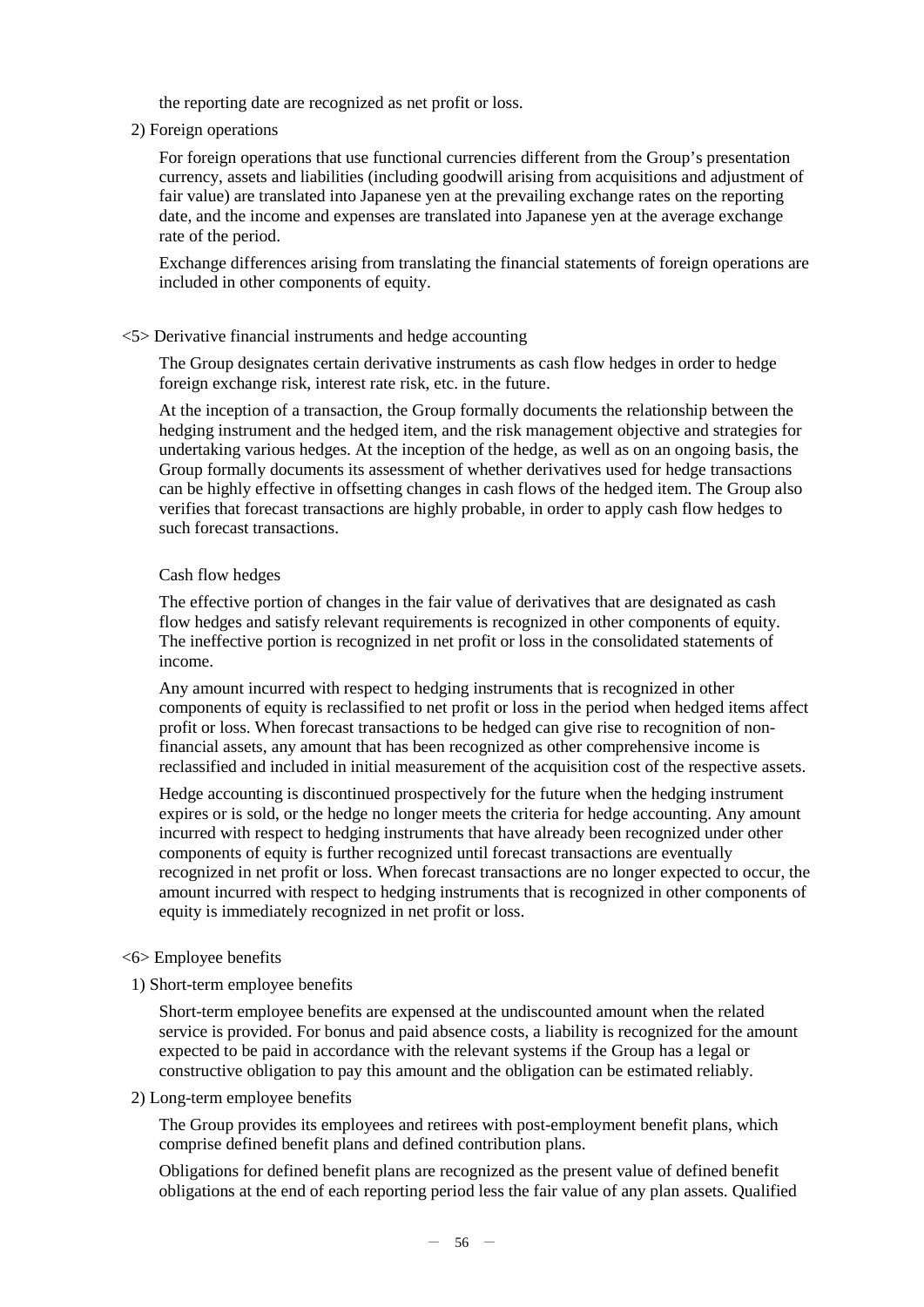actuaries use the projected unit credit method to calculate defined benefit obligations annually. The present value of defined benefit obligations is calculated by discounting estimated future cash outflows based on the market yields of high quality corporate bonds that have a maturity approximating the estimated dates for payments of obligations and are denominated in the currencies in which such payments are made.

Actuarial gains and losses arising from experience adjustments and changes in actuarial assumptions are recognized in other comprehensive income in the period in which they arise, and immediately reclassified to retained earnings.

Prior service costs of pension plans are recognized as gains/losses of the period in which they are incurred.

With regard to defined contribution plans, the Group pays contributions to publicly or privately managed pension insurance plans. So long as the Group pays contributions, the Group will not be obliged to make additional payments. Such contributions are recognized as employee benefit expenses when they are due.

<7> Assets held for sale

Assets or disposal groups to be recovered not by continuous use but by sale transactions that are quite likely to be sold within one year, while remaining available for immediate sale in their present condition, and for which the management of the Group is committed to such sale, shall be classified as assets or disposal groups held for sale. While being classified as held for sale or part of disposal groups classified as being held for sale, no assets shall be depreciated nor amortized, and assets or disposal groups classified as being held for sale shall be measured at book value or fair value less cost to sell, whichever is lower.

<8> Other important items for compiling the consolidated financial statements

Consumption taxes are excluded from the transaction amounts.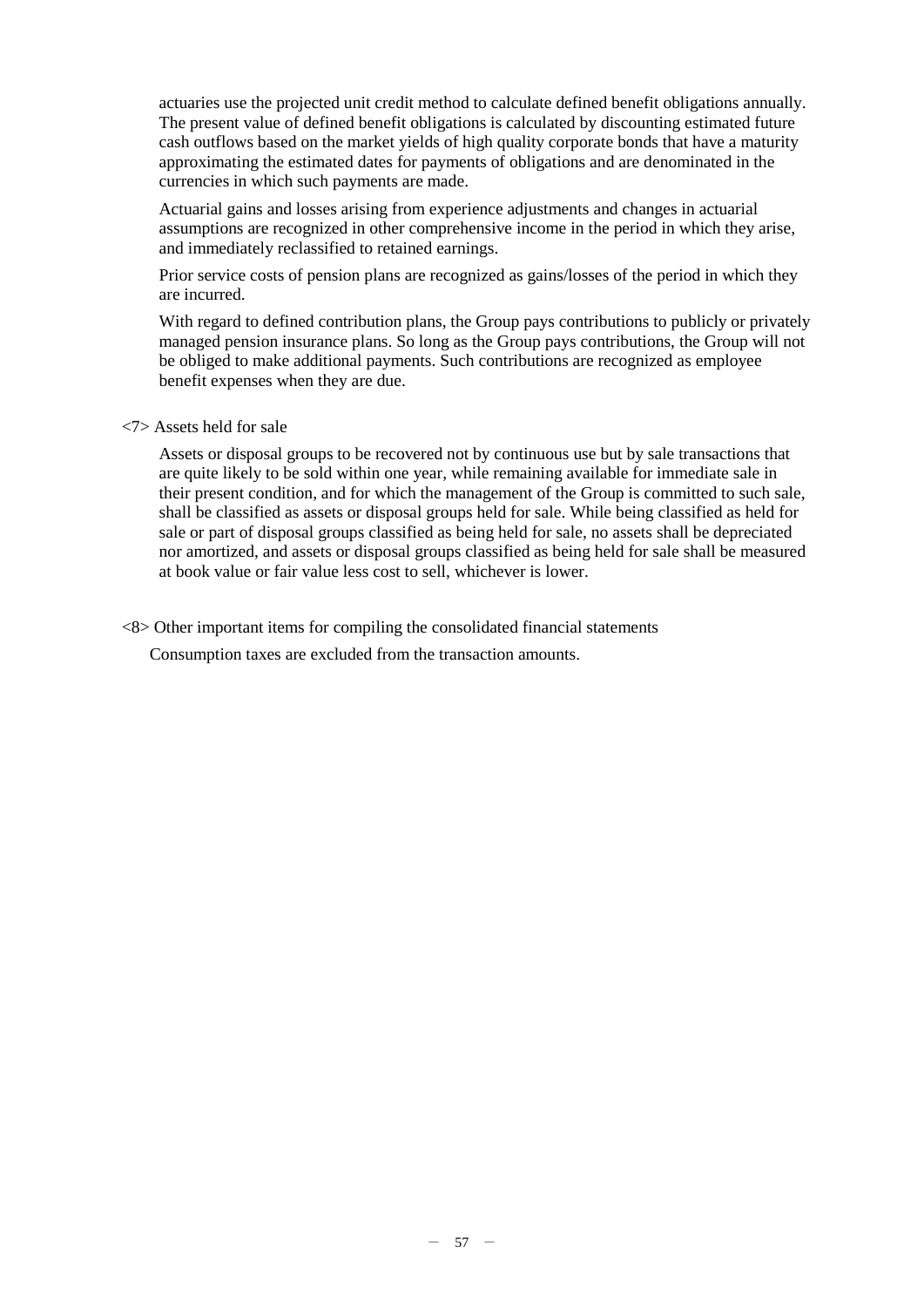### **2. Notes to the consolidated statements of financial position**

(1) Accumulated depreciation of property, plant and equipment (including accumulated impairment losses) 591,512 million yen

(2) Guarantees on liabilities and contracts for future guarantees on liabilities (including notes on management guidance, etc.)

Guarantees on liabilities 9 million yen

#### **3. Notes to the consolidated statements of changes in equity**

(1) Type and total number of shares issued as of the end of the fiscal year under review<br>Common stock 173.758 thousand shares  $173,758$  thousand shares

#### (2) Dividends

1) Dividend payments

| Resolution                                                                     | Type of<br>shares | Total dividends<br>(Yen in Millions) | Dividend per<br>share<br>(Yen) | Record date        | Effective date    |
|--------------------------------------------------------------------------------|-------------------|--------------------------------------|--------------------------------|--------------------|-------------------|
| <b>Ordinary General</b><br>Meeting of<br>Shareholders held<br>on June 16, 2017 | Common<br>stock   | 12.174                               | 75                             | March 31, 2017     | June 19, 2017     |
| <b>Board of Directors</b><br>meeting held on<br>October 31, 2017               | Common<br>stock   | 12.992                               | 80                             | September 30, 2017 | November 24, 2017 |
| Total                                                                          |                   | 25,166                               |                                |                    |                   |

2) Of the dividends for which the record date falls during the fiscal year under review, items for which the effective date arrives during the following fiscal year The following proposal on dividends for common stock will be presented for resolution at the Ordinary General Meeting of Shareholders scheduled on June 22, 2018.

| Total dividends                                                                                                                                                    | 12,813 million yen |
|--------------------------------------------------------------------------------------------------------------------------------------------------------------------|--------------------|
| Dividend per share                                                                                                                                                 | 80 yen             |
| Record date                                                                                                                                                        | March 31, 2018     |
| Effective date                                                                                                                                                     | June 25, 2018      |
| $\mathbf{1}$ , $\mathbf{1}$ , $\mathbf{1}$ , $\mathbf{1}$ , $\mathbf{1}$ , $\mathbf{1}$ , $\mathbf{1}$ , $\mathbf{1}$ , $\mathbf{1}$ , $\mathbf{1}$ , $\mathbf{1}$ |                    |

Dividends are to be paid out of retained earnings.

(3) Type and number of shares to be issued upon exercise of the subscription rights to shares (excluding items for which the initial date of the rights exercise period has not arrived) as of the end of the fiscal year under review<br>Common stock 145.

145,200 shares

#### (4) Matters concerning treasury stock

| Class of shares | At the beginning of the<br>fiscal year under review | Increase  | Decrease | At the end of the<br>fiscal year under<br>review |
|-----------------|-----------------------------------------------------|-----------|----------|--------------------------------------------------|
| Common stock    | 11.434.124                                          | 2,240,099 | 81,800   | 13.592.423                                       |

(Outline of reasons for change)

The breakdown of the increase/decrease is as follows.

Increase due to acquisition of treasury stock based on resolution of the Board of Directors 2,240,000 shares 2,240,000 shares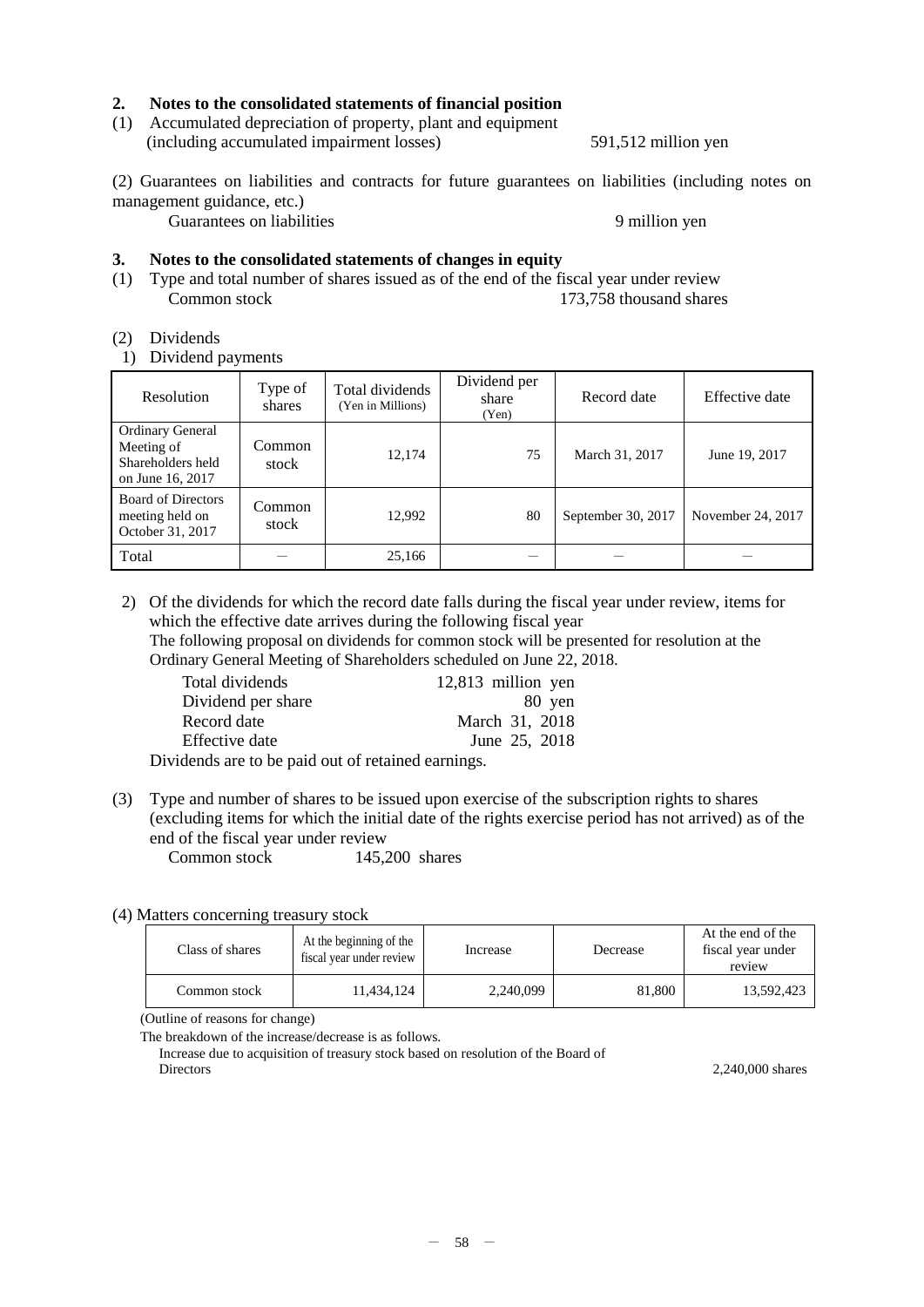## **4. Notes to financial instruments**

- 1. Matters relating to the status of financial instruments
	- (1) Capital risk management

The Group's basic policy on capital risk management is to build and maintain a stable financial base in order to ensure sound and efficient operations and to achieve sustainable growth of the Group. In accordance with this policy, investments in businesses, returns to shareholders through dividends and purchases of treasury stock, and repayments of debts are made based on the sound operational cash flows generated through development and sales of competitive products.

#### (2) Financial risk management

## Risk management policies

The Group conducts a risk management to mitigate the financial risks arising from the business activity processes. The Group's risk management approach is to eliminate the sources of those risks to avoid the occurrence of the risk or to mitigate the risks that are not avoidable.

Derivative transactions are entered into within the actual demands to hedge the risks described below in compliance with the internal regulations governing the scope and the selection of financial institutions etc. for derivative transactions.

For details of the Group's major financial risks and the management policies thereon, reference is made to (3) Financial risks.

#### (3) Financial risks

Business activities of the Group are affected by the environment of businesses and of financial market. The financial instruments owned by the Group in the course of its business activities are exposed to their inherent risks including (a) market risks ((i) foreign exchange risk, (ii) price risk, and (iii) interest rate risk), (b) credit risk, and (c) liquidity risk.

## (a) Market risks

(i) Foreign exchange risk

The Group's businesses are operated globally and the products manufactured by the Company and its subsidiaries are sold in the overseas markets. Consequently, the Group is exposed to the risk of changes in foreign currency exchange rates (hereinafter: "foreign exchange risk") arising from the translation of the balances of foreign-currency-denominated trade receivables and trade payables resulted from the transactions by the Company and its subsidiaries denominated in currencies other than the Group's functional currency into the Group's functional currency at the rates of exchange prevailing at the end of the reporting period. The Group's foreign exchange risk arises mainly from changes in the exchange rate with US dollars. Although the Group's trade receivables and trade payables denominated in foreign currencies are exposed to foreign exchange risk, the Group uses forward exchange contracts to hedge its foreign exchange risk in principle for the net exposure of such trade receivables and trade payables whose balances are monitored monthly by currency.

## (ii) Price risk

Equity instruments held by the Group mainly are the shares of the companies with which the Group has business relationships. Such shares are held from the perspective of business strategies and for maintenance and enhancement of business relationships, and not for short-term trading purposes. The Group periodically reviews the holding status of those equity instruments by monitoring the fair values for listed shares and the financial conditions of investees (counterparty companies) for unlisted shares. Therefore, the Group considers its current price risk as not material.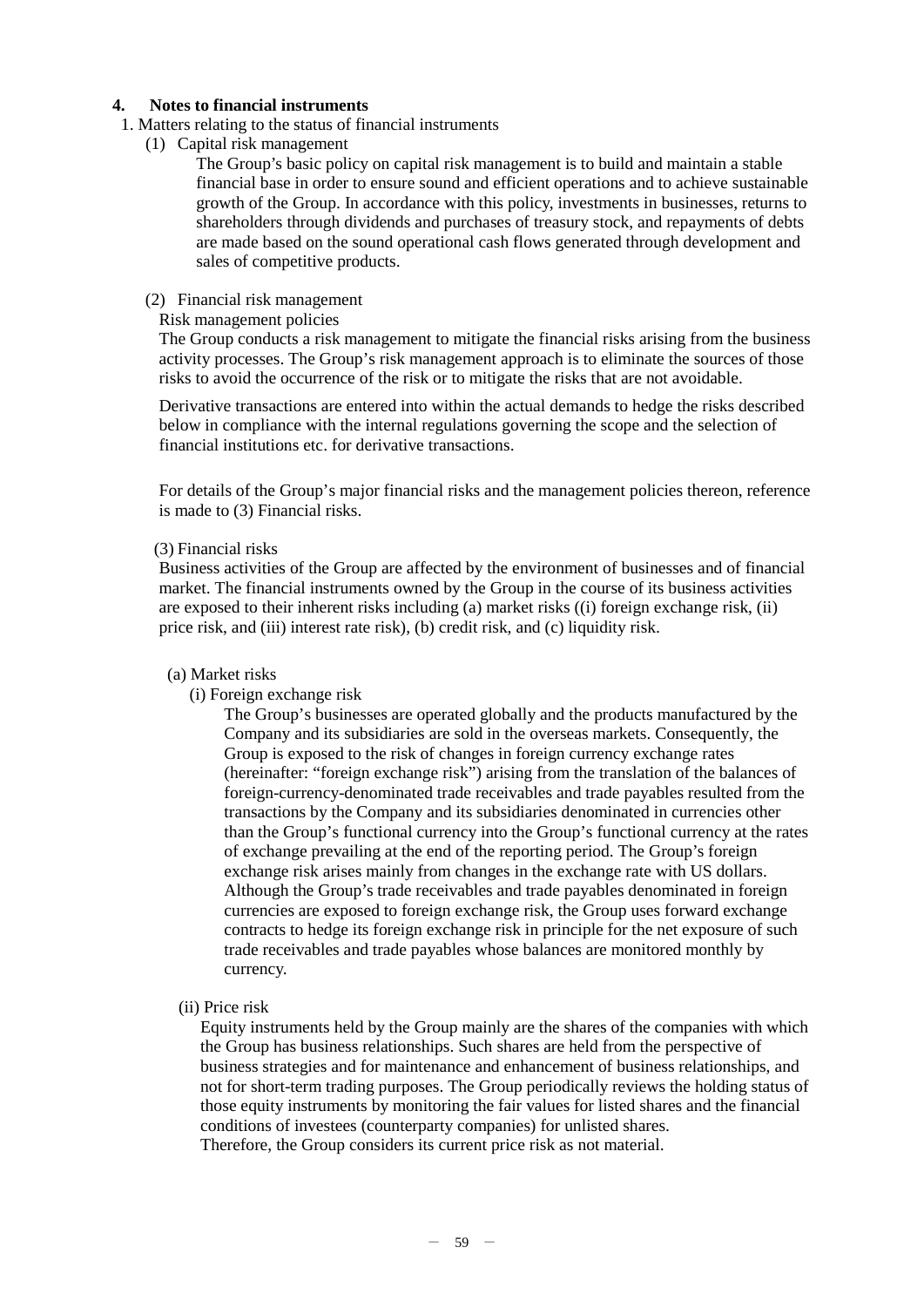#### (iii) Interest rate risk

Interest rate risk is defined as the risk arising from the changes in fair values of financial instruments or in future cash flows generated from financial instruments due to the fluctuation of market interest rates. The Group's exposure to interest rate risk is mainly related to liabilities such as loans payable and bonds and to assets such as time deposits and loans receivable. As the interest amount is affected by the fluctuation of market interest rates, the future cash flows from interests are exposed to the interest rate risk.

The Group raises funds by issuing fixed-rate bonds primarily to curb the increase of future interest payments due to rising interest rates. In addition, the Group invests surplus funds exceeding the interest-bearing debts in short-term deposits etc. to enable the Group, in the future, to curb the future funding costs by reducing the interest-bearing debts through redemption with such surplus funds in case of rising interest rate due to the changes in financial market environment.

Therefore, the Group considers its current interest rate risk as immaterial.

#### (b) Credit risk

The Group is exposed to the risk that the counterparty to a financial instrument held could default on its contractual obligation, resulting in financial loss to the Group due to that financial instrument becoming uncollectible.

The Group's credit risk arises principally from its trade receivables that consist of a large number of customers in the Group's business segments such as "Industrial Tape," "Optronics," "Life Science," and others. Credit risk of customers is managed by establishing the payment terms and credit limits for customers. Through regular monitoring of collection status, reasons for overdue trade receivables are clarified and the respective measures are appropriately taken. Credit evaluation is also regularly performed by analyzing the ongoing information gathered and the actual credit reports of counterparties obtained from external institutions as needed together with the historical payment performance of customers.

If, as a result, the credit standing of a customer is judged as changed or abnormal, or if no payment is performed by a customer within a certain period of time after the payment due date contractually agreed upon, preventive measures for respective trade receivable is appropriately taken such as change of credit limit amount, change of payment terms, credit guarantee insurance cover, factoring, etc. Those measures are subject to approval of the respective responsible persons in charge.

The Group establishes an allowance for doubtful accounts with respect to trade and other receivables by considering collectability and using historical information regarding default rates of the respective customers and credit reports, etc. provided by external institutions.

Furthermore, the Group deposits surplus funds at financial institutions and uses derivative financial instruments provided by financial institutions to mitigate the business related risks. Since the transactions regarding deposits and derivative financial instruments are engaged in only with financial institutions with high credit rating, the Group considers its current credit risk regarding such transactions as immaterial.

## (c) Liquidity risk

The Group uses short-term loans payable principally for funding the working capital and long-term loans payable and bonds payable for funding capital investments. Those liabilities together with trade notes and accounts payables are exposed to the liquidity risk that the Group will encounter difficulties in meeting the obligation associated with such liabilities. The Group manages liquidity risk by adequately preparing the cash planning based on the cash flow forecast to meet its liabilities when they are due.

Liquidity risk of short-term loans payable is managed by timely preparing and updating the cash management plan based on the reports from respective departments and by maintaining adequate level of liquidity in hand. In addition, surplus funds generated in the subsidiaries are managed within the Group for efficient cash management.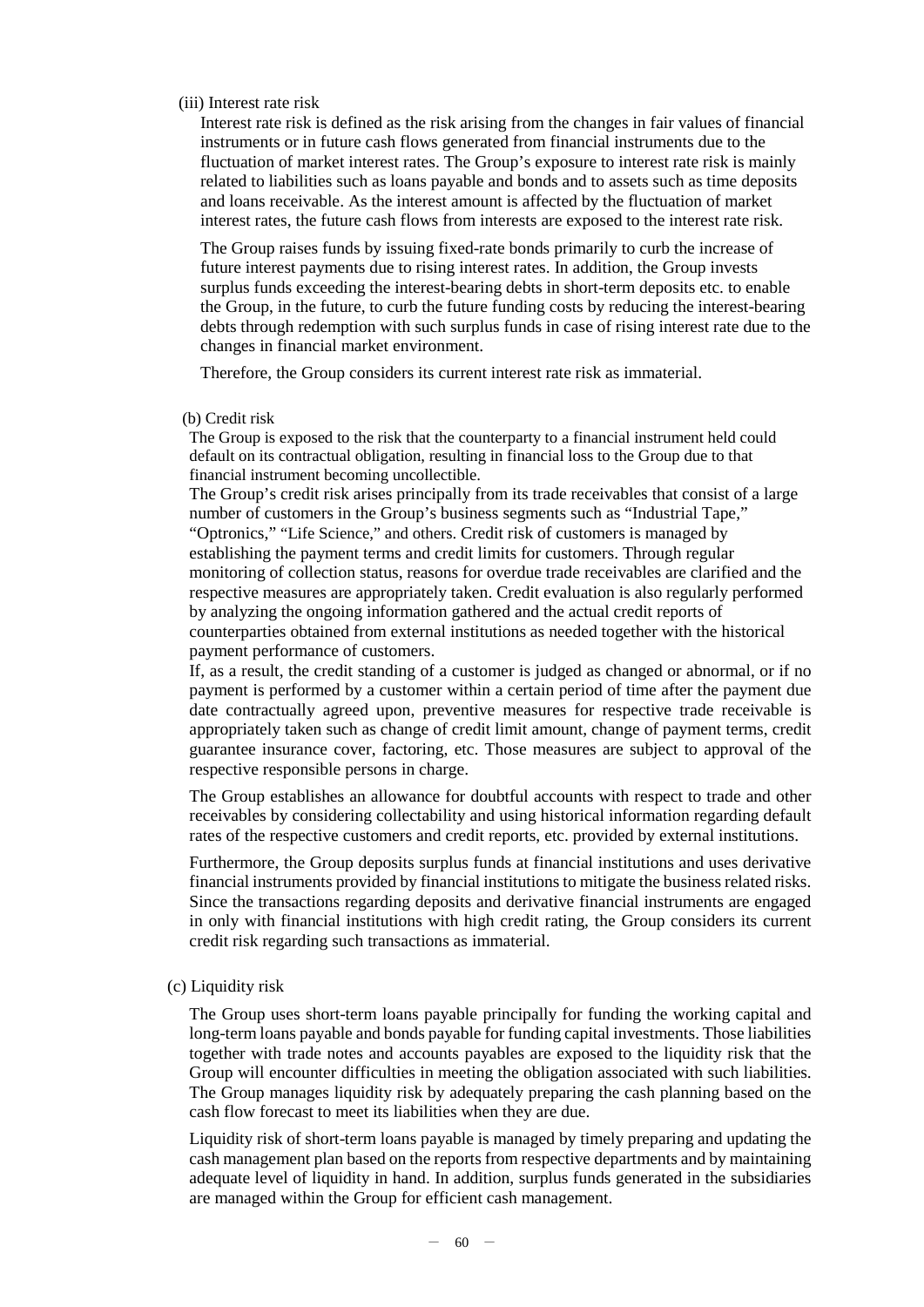As to long-term loans payable for purposes of long-term financing, cash planning is prepared prior to the execution of long-term fund raising that is subject to the approval of the Board of Directors.

2. Matters relating to the fair values of financial instruments

Estimation of fair values

Measurement method of fair values

The Group determines fair values of financial assets and financial liabilities as follows. Market prices are used, if available, for the estimation of fair values of financial instruments. For financial instruments whose market prices are not available, their fair values are estimated by an appropriate valuation method.

[Cash and cash equivalents, trade and other receivables, trade and other payables, and shortterm loans payable]

Since they are settled in a short time, their fair values approximate the carrying amounts.

[Bonds and long-term loans payable]

The fair values of bonds issued by the Company are estimated based on market prices. The fair values of long-term loans payable are calculated by discounting the total of principal and interest by the interest rate on similar new loans.

[Other financial assets and other financial liabilities]

The fair values of marketable securities out of other financial assets are estimated based on market prices, etc. while the fair values of unlisted equity securities are estimated using valuation techniques.

The fair values of derivatives are estimated based on forward exchange markets, prices quoted by contracting financial institutions, etc.

The valuation techniques used in measuring the fair values of financial instruments include followings:

- Quoted market prices of similar financial instruments or broker quotes
- The fair values of foreign currency forward contracts are calculated based on the values calculated using the forward exchange rates at the end of the reporting period.
- In calculating the fair values of financial instruments other than those listed above, other valuation techniques are used such as discounted cash flow analysis, etc.

#### **5. Notes on information per share**

| Equity attributable to owners of the parent company per share | 4,328.50 yen |
|---------------------------------------------------------------|--------------|
| Basic earnings per share                                      | 538.99 yen   |

In the consolidated statements of financial position, the consolidated statements of income, and the consolidated statements of changes in equity, the amounts presented are rounded down to the nearest million yen.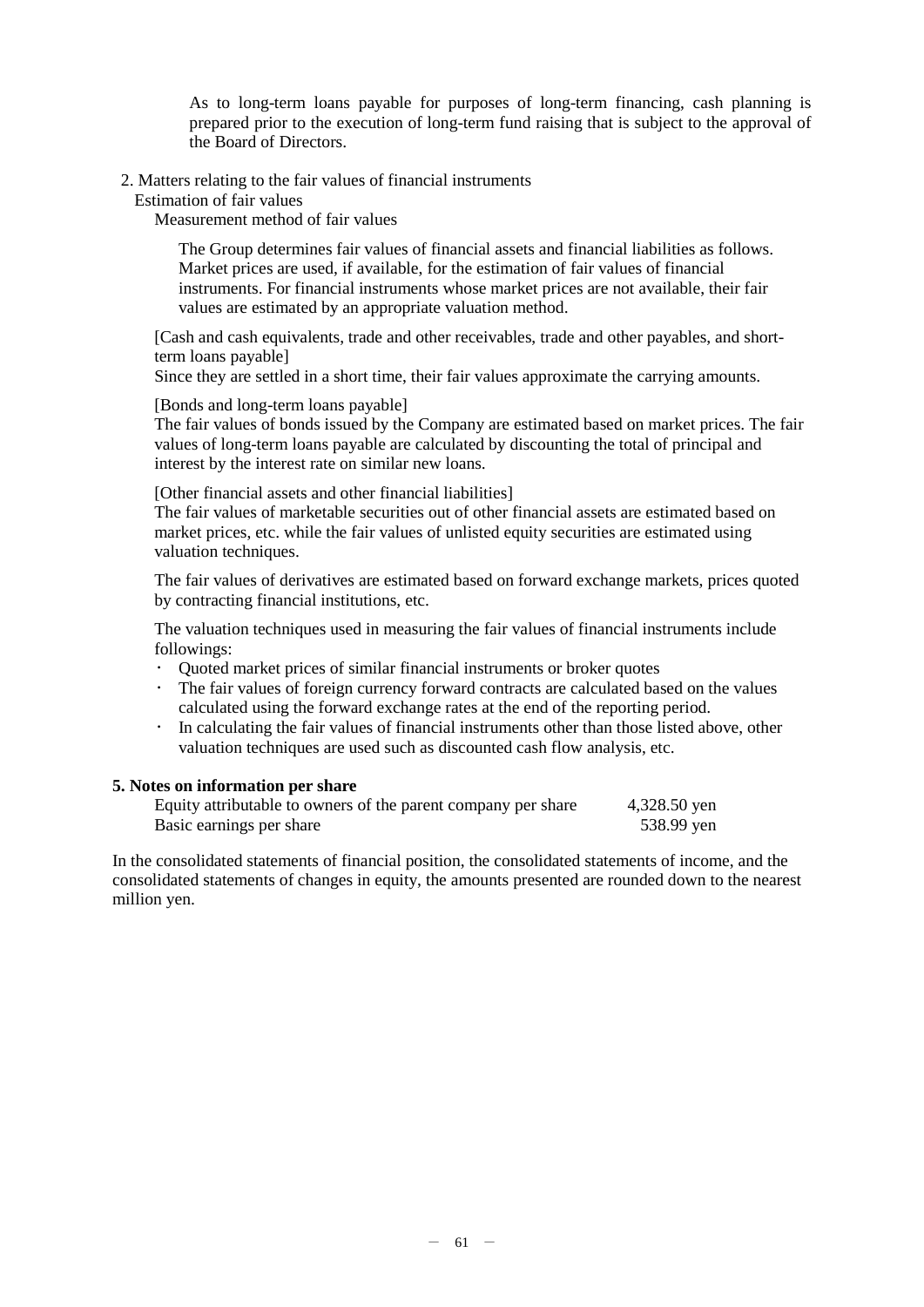#### **Notes to the Non-Consolidated Financial Statements**

#### **1. Notes regarding significant accounting policies**

- (1) Valuation basis and method for securities
- Other securities: Securities with available fair value:

Carried at fair value, as of the end of the fiscal year (valuation adjustments are reported in the net assets section, and selling costs are calculated using the moving average method)

Securities with no available fair value:

Stated at cost based on the moving average method

Stocks issued by subsidiaries and affiliates:

Stated at cost based on the moving average method

- (2) Valuation basis and method for derivatives Stated at fair value
- (3) Valuation basis and method for inventories
	- Merchandise and finished goods, work in process, and raw materials and supplies Stated at gross average cost (for balance sheet valuation, in the event that an impairment is determined: impairment write down is calculated based on inventory net realizable value)
- (4) Depreciation method of major depreciable assets

Property, plant and equipment (excluding lease assets): Straight-line method

Intangible assets (excluding lease assets):

Straight-line method (software for in-house use is depreciated using the straight-line method over its useful life of 5 years)

Lease assets:

Lease assets related to finance lease transactions that do not transfer ownership of the leased property to the lessee are depreciated over the lease terms by the straight-line method with no residual value.

(5) Accounting criteria for allowances and provisions

Allowance for doubtful accounts

Allowance for doubtful accounts is provided to cover probable losses on collection. It is the sum of the probable uncollectable amount estimated using the rate of actual collection losses for normal receivables and a review of the individual collectability of the specific receivables.

Allowance for investment loss

A potential loss amount is stated by taking into account the Company's financial conditions, etc., in accordance with the Company's criteria, to prepare for losses related to investments in subsidiaries and affiliates.

#### Provision for directors' bonuses

The Company makes provisions for the amount of bonuses for Directors deemed to accrue during the fiscal year, based on the Company's estimated payment obligation for the fiscal year under review.

Provision for retirement benefits

The Company makes provisions for the necessary amount of allowance for employees' severance and retirement benefits deemed to accrue during the term based on the Company's expected retirement benefit obligation and the balance of the pension assets at the term-end.

Past service cost is amortized from the year in which the gain or loss is recognized by the straight-line method for a given number of years (12 years) within employees' average remaining years of service.

Actuarial gains and losses are amortized from the year following the year in which the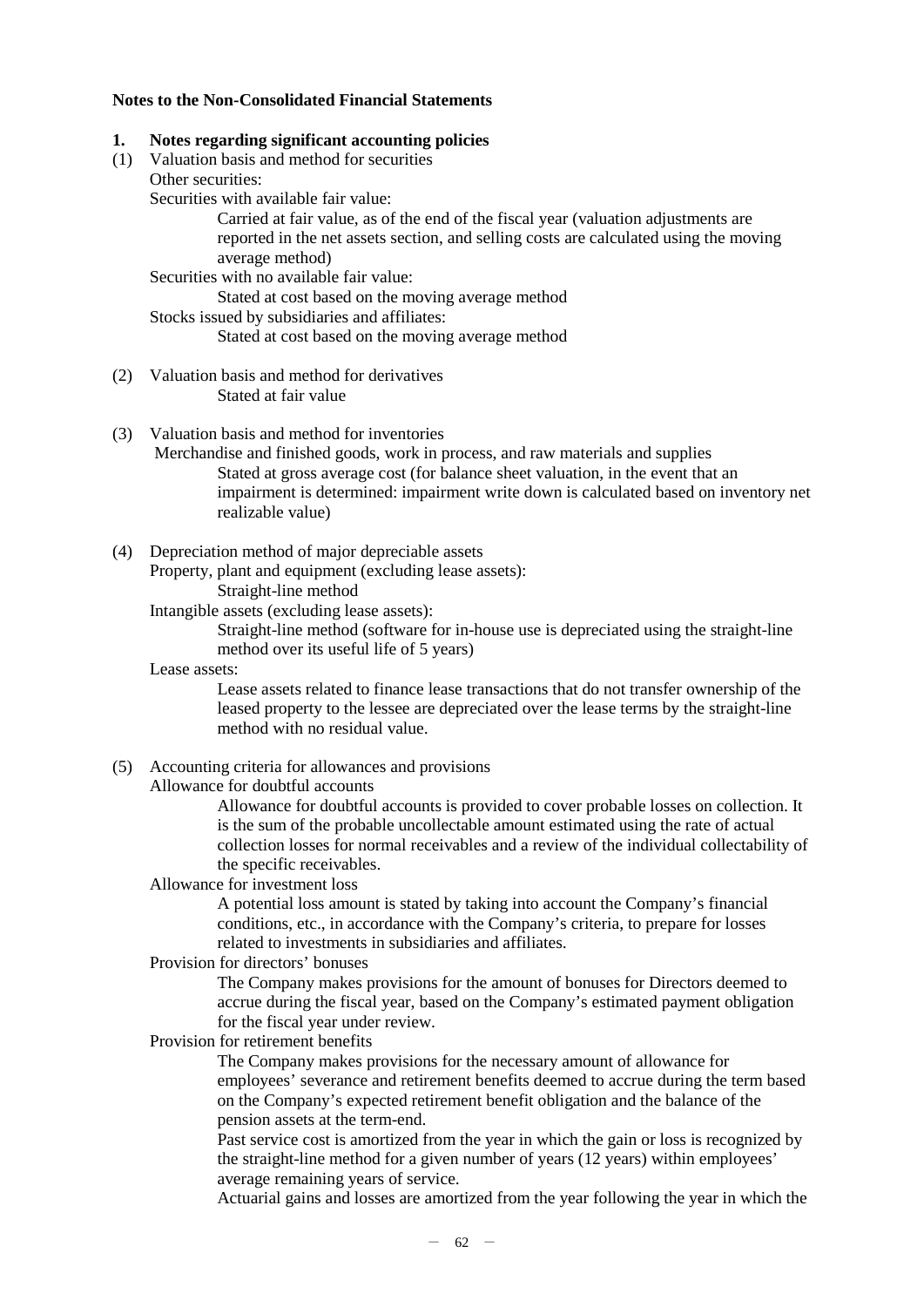gains or losses are recognized by the straight-line method for a given number of years (12 years) within employees' average remaining years of service.

- (6) Method of hedge accounting
	- 1) Method of hedge accounting

Deferred hedging is used for forward exchange contracts applied to forecast transactions. For currency swaps that qualify for hedge accounting, gain or loss is translated at the exchange rate stipulated in the contract under the allocation process. Interest rate swaps that qualify for hedge accounting and meet specific criteria are not measured at market value but the differential paid or received under the swap agreements are recognized and included in interest expenses or income.

2) Hedging instruments and hedged items Hedging instruments: Forward exchange contracts, Currency swaps, Interest rate swaps

Hedged items: Foreign currency-denominated receivables and payables, etc.

3) Hedge policy

The Company adopts a policy aimed at averting the risks associated with exchange fluctuations and interest rate fluctuations.

- 4) Method of assessing the effectiveness of the hedges The effectiveness is assessed by comparing a market change in a hedged item or cumulative change in its cash flows with a market change in a hedging instrument or cumulative change in its cash flow to observe a ratio of those changes. However, the assessment of the effectiveness is omitted for interest rate swaps that are handled under special rules.
- (7) The consumption taxes are excluded from the transaction amount.

#### **2. Notes to the non-consolidated balance sheets**

| (1) Accumulated depreciation of property, plant and equipment | 409,902 million yen |
|---------------------------------------------------------------|---------------------|
|---------------------------------------------------------------|---------------------|

| (2) Short-term receivables from affiliates | 77,874 million yen   |
|--------------------------------------------|----------------------|
| Long-term receivables from affiliates      | 9,800 million yen    |
| Short-term payables to affiliates          | $60,305$ million yen |

### (3) Guarantees on liabilities

The Company offers the following guarantee on the fulfillment of a contract.

| <b>Hydranautics</b> | 831 million yen                |
|---------------------|--------------------------------|
|                     | $(7,828)$ thousand US dollars) |
| Nitto, Inc.         | 253 million yen                |
|                     | $(2,387)$ thousand US dollars) |
|                     |                                |

#### **3. Notes to the non-consolidated statements of income**

| Sales to subsidiaries and affiliates        | 384,379 million yen |
|---------------------------------------------|---------------------|
| Purchases from subsidiaries and affiliates  | 35,325 million yen  |
| Transactions other than business deals with | 30,113 million yen  |
| subsidiaries and affiliates                 |                     |

#### **4. Notes to the non-consolidated statements of changes in equity**

| Matters concerning treasury stock |                                                        |           |          |                                                  |
|-----------------------------------|--------------------------------------------------------|-----------|----------|--------------------------------------------------|
| Class of shares                   | At the beginning of<br>the fiscal year under<br>review | Increase  | Decrease | At the end of the<br>fiscal year under<br>review |
| Common stock                      | 11.434.124                                             | 2,240,099 | 81,800   | 13.592.423                                       |

(Outline of reasons for change)

Increase due to acquisition of treasury stock based on resolution of the Board of Directors 2,240,000 shares

The breakdown of the increase/decrease is as follows.